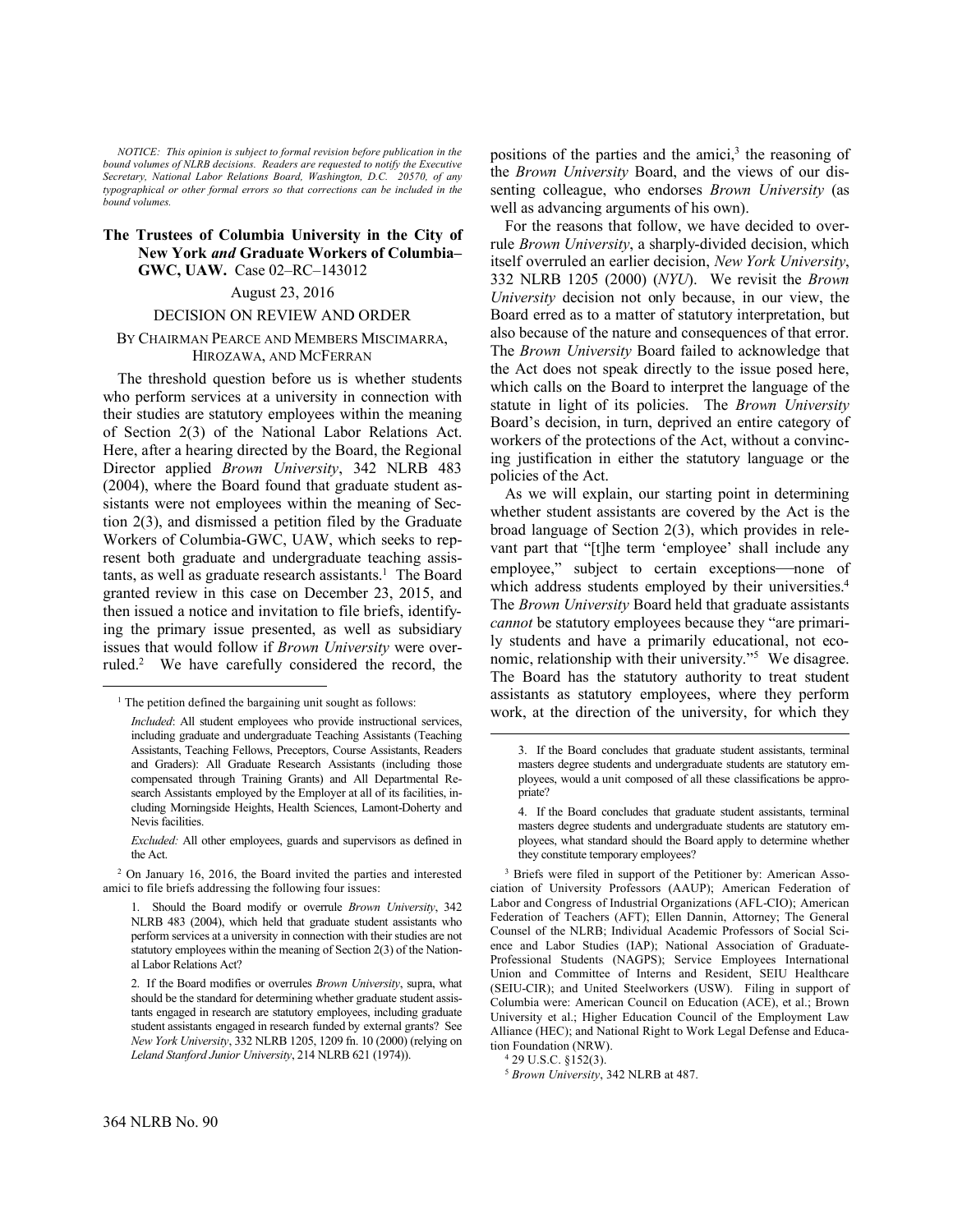are compensated. Statutory coverage is permitted by virtue of an employment relationship; it is not foreclosed by the existence of some other, additional relationship that the Act does not reach.

The unequivocal policy of the Act, in turn, is to "encourag[e] the practice and procedure of collective bargaining" and to "protect[ ] the exercise by workers of full freedom of association, self-organization, and designation of representatives of their own choosing."<sup>6</sup> Given this policy, coupled with the very broad statutory definitions of both "employee" and "employer," it is appropriate to extend statutory coverage to students working for universities covered by the Act unless there are strong reasons *not* to do so.<sup>7</sup> We are not persuaded by the *Brown University* Board's self-described "fundamental belief that the imposition [sic] of collective bargaining on graduate students would improperly intrude into the educational process and would be inconsistent with the purposes and policies of the Act."<sup>8</sup> This "fundamental belief" is unsupported by legal authority, by empirical evidence, or by the Board's actual experience.

Thus, we hold today that student assistants who have a common-law employment relationship with their university are statutory employees under the Act. We will apply that standard to student assistants, including assistants engaged in research funded by external grants. Applying the new standard to the facts here, consistent with the Board's established approach in representation cases, we conclude (1) that all of the petitioned-for studentassistant classifications consist of statutory employees; (2) that the petitioned-for bargaining unit (comprising graduate students, terminal Master's degree students, and undergraduate students) is an appropriate unit; and (3) that none of the petitioned-for classifications consists of temporary employees who may not be included in the unit. Accordingly, we reverse the decision of the Regional Director and remand the proceedings to the Regional Director for further appropriate action.

<u>.</u>

#### I. OVERVIEW OF PRECEDENT

### *A. Board precedent prior to* Brown University

The Board has exercised jurisdiction over private, nonprofit universities for more than 45 years.<sup>9</sup> During that time, the Board has permitted collective bargaining by faculty members at private universities and has had frequent occasion to apply the Act in the university setting.<sup>10</sup> The Board first considered the status of graduate student assistants in *Adelphi University,* 195 NLRB 639 (1972). There, the Board held that graduate assistants should be excluded from a bargaining unit of university faculty members because they did not share a community of interest with the faculty. However, the *Adelphi* Board did not address whether the student assistants were statutory employees. Two years later, the Board held that certain university research assistants were "primarily students" and thus *not* statutory employees, observing that the relationship between the research assistants and the university was "not grounded on the performance of a given task where both the task and the time of its performance is designated and controlled by an employer." *The Leland Stanford Junior University,* 214 NLRB 621, 623 (1974). For similar reasons, the Board dismissed representation petitions for house staff at teaching hospitals in *Cedars-Sinai Medical Center*, 223 NLRB 251 (1976) and *St. Clare's Hospital*, 229 NLRB 1000  $(1977).^{11}$ 

In *Boston Medical Center*, 330 NLRB 152 (1999), the Board overruled *Cedars-Sinai* and *St. Clare's Hospital* and held that interns, residents, and clinical fellows (house staff) at a teaching hospital were statutory employees entitled to engage in collective bargaining with the hospital over the terms and conditions of their employment. In so holding, the Board emphasized the broad scope of Section 2(3) and noted the absence of any statutory exclusion for students or house staff. And, contrary to *St. Clare's Hospital*, in *Boston Medical Center* the Board found that the policies of the Act would be advanced by extending full statutory protection to house staff.<sup>12</sup>

The Board first held that certain university graduate assistants were statutory employees in its 2000 decision in *NYU*, supra. In *NYU*, the Board examined the statutory language of Section 2(3) and the common law agency

<sup>6</sup> 29 U.S.C. §151.

<sup>7</sup> Cf. *NLRB v. Kentucky River Community Care, Inc.*, 532 U.S. 706, 711–712 (2001) (upholding Board's rule allocating burden of proof to party asserting supervisory exception to Sec. 2(3), citing broad definition of "employee").

<sup>8</sup> 342 NLRB at 493. Under the Act, collective bargaining can never be "imposed" on employees by the Board; rather, the Act guarantees employees full freedom of choice in deciding whether or not to seek union representation, based on majority support. See National Labor Relations Act, §§1, 7, & 9, 29 U.S.C. §§151, 157, 159.

<sup>9</sup> See *Cornell University*, 183 NLRB 329 (1970).

<sup>10</sup> See, e.g., *Bradford College*, 261 NLRB 565 (1982).

<sup>11</sup> In *St. Clare's Hospital*, the Board clarified *Cedars-Sinai*, observing that "national labor policy . . . preclude[d] the extension of collective-bargaining rights and obligations to situations such as the one" presented, which implicated predominantly academic, not economic, interests. 229 NLRB at 1002.

<sup>12</sup> 330 NLRB at 160.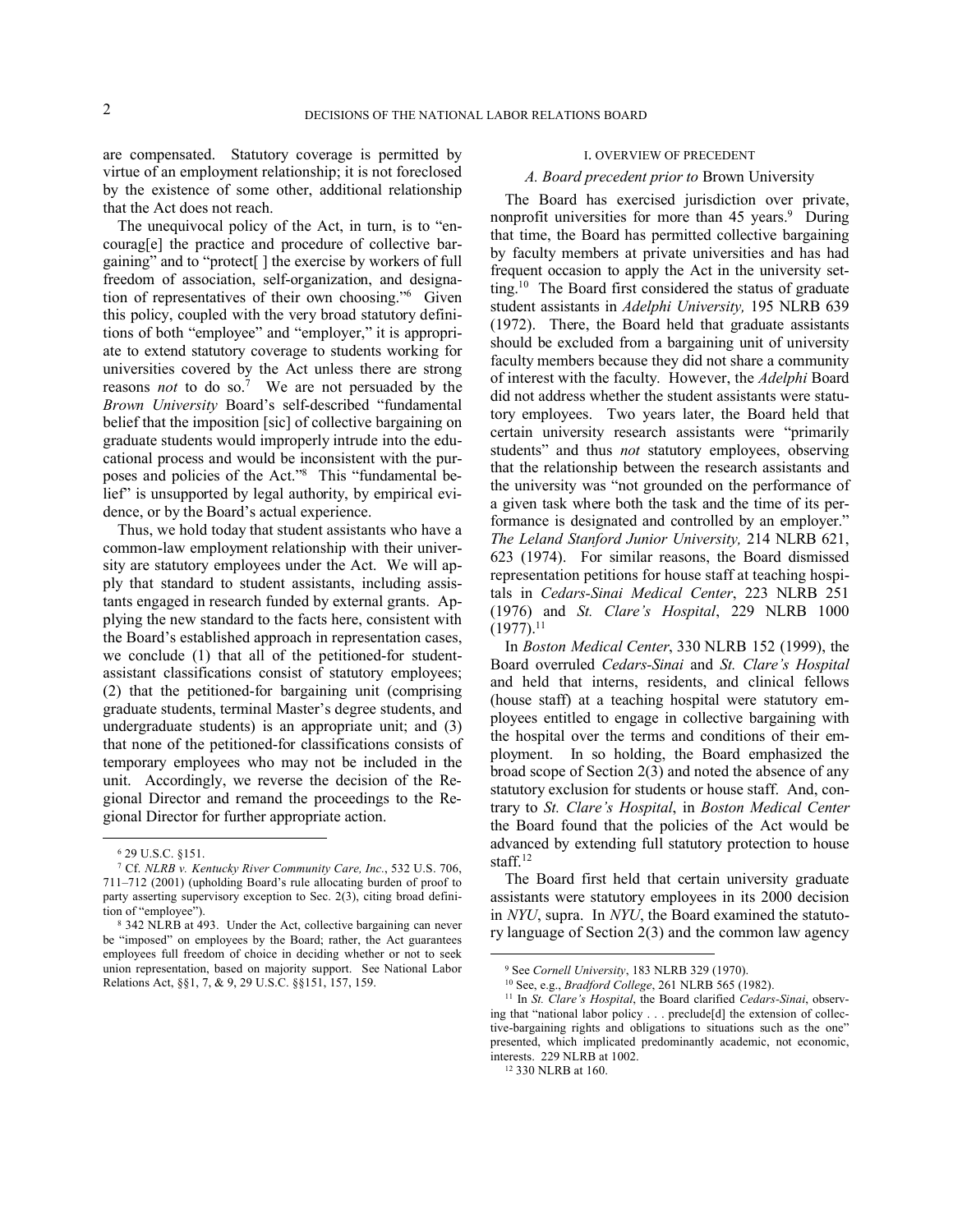doctrine of the conventional master-servant relationship, which establishes that such a "relationship exists when a servant performs services for another, under the other's control or right of control, and in return for payment."<sup>13</sup> In so doing, the Board determined that "ample evidence exists to find that graduate assistants plainly and literally fall within the meaning of 'employee' as defined in Section  $2(3)$ " and by the common law.<sup>14</sup> The Board's interpretation was based on the breadth of the statutory language, the lack of any statutory exclusion for graduate assistants, and the undisputed facts establishing that the assistants in that case performed services under the control and direction of the university for which they were compensated.

The *NYU* Board also relied on *Boston Medical Center* to support its policy determination that collective bargaining was feasible in the university context.<sup>15</sup> In *Boston Medical Center*, the Board held that interns, residents and clinical fellows (collectively, house staff) at a teaching hospital were statutory employees entitled to engage in collective bargaining with the hospital over the terms and conditions of their employment.<sup>16</sup> After 16 years, *Boston Medical Center* remains good law today—with no evidence of the harm to medical education predicted by the dissenters there—but *NYU* was overruled only a few years after it was decided, by a sharply divided Board's 2004 decision in *Brown University*.

## *B. Brown University*

In *Brown University*, the majority described *NYU* as "wrongly decided," and invoked what it called the "underlying fundamental premise of the Act," i.e. that the Act is "designed to cover economic relationships."<sup>17</sup> The Board further relied on its "longstanding rule" that the Board will decline to exercise its jurisdiction "over relationships that are 'primarily educational.'" <sup>18</sup> In so deciding, the *Brown University* majority rejected *NYU*'s reliance on the existence of a common-law employment relationship between the graduate students and the university, stating that "[e]ven assuming arguendo" such a relationship existed, "it does not follow that [the graduate assistants] are employees within the meaning of the Act."<sup>19</sup> That issue was "not to be decided purely on the basis of older common-law concepts," but rather by determining "whether Congress intended to cover the indi-

1

<sup>15</sup> Id.

vidual in question."<sup>20</sup> Disavowing the need for empirical analysis, the *Brown University* majority instead relied on what it perceived to be a fundamental tenet of the Act and a prerequisite to statutory coverage: a relationship that is *primarily* economic in character, regardless of whether it constitutes common-law employment.

In addition to its declaration that graduate assistants, as primarily students, were necessarily excluded from statutory coverage, the *Brown University* Board also articulated a policy rationale based almost exclusively on the overruled decision in *St. Clare's Hospital*, supra, finding that the *St. Clare's* Board had correctly "determined that collective bargaining is not particularly well suited to educational decisionmaking and that any change in emphasis from quality education to economic concerns will 'prove detrimental to both labor and educational policies.'"<sup>21</sup> That determination ostensibly was supported by several factors: (1) that the student-teacher relationship is based on mutual academic interests, in contrast to the conflicting economic interests that inform the employeremployee relationship; (2) that the educational process is a personal one, in contrast to the group character of collective bargaining; (3) that the goal of collective bargaining, promoting equality of bargaining power, is "largely foreign to higher education"; and (4) that collective bargaining would "unduly infringe upon traditional academic freedoms."<sup>22</sup>

The *Brown University* dissenters, in stark contrast, noted that "[c]ollective bargaining by graduate student employees" was "increasingly a fact of American university life" and described the majority's decision as "woefully out of touch with contemporary academic reality." 23 According to the dissenters, the majority had misapplied the appropriate statutory principles and erred "in seeing the academic world as somehow removed from the economic realm that labor law addresses."<sup>24</sup> The dissenters emphasized that the majority's decision improperly disregarded "the plain language of the statute which defines 'employees' so broadly that graduate students who perform services for, and under the control of, their universities are easily covered" and instead chose to exclude student assistants.<sup>25</sup> This decision was based on "policy concerns . . . not derived from the Act at all," reflecting "an abstract view of what is best for American higher education—a subject far removed from the

- <sup>24</sup> Id. at 494.
- <sup>25</sup> Id. at 493.

<sup>13</sup> 332 NLRB at 1206.

 $^{14}$  Id.

<sup>&</sup>lt;sup>16</sup> 330 NLRB at 164-65.

<sup>17</sup> 342 NLRB at 483, 488.

<sup>18</sup> Id. at 488.

<sup>19</sup> Id. at 491.

<sup>20</sup> Id., citing *NLRB v. Bell Aerospace Co.*, 416 U.S. 267 (1974).

<sup>21</sup> Id. at 489, citing 229 NLRB at 1002.

<sup>22</sup> Id. at 489–490.

<sup>23</sup> Id. at 493 (dissent of Member Liebman and Member Walsh).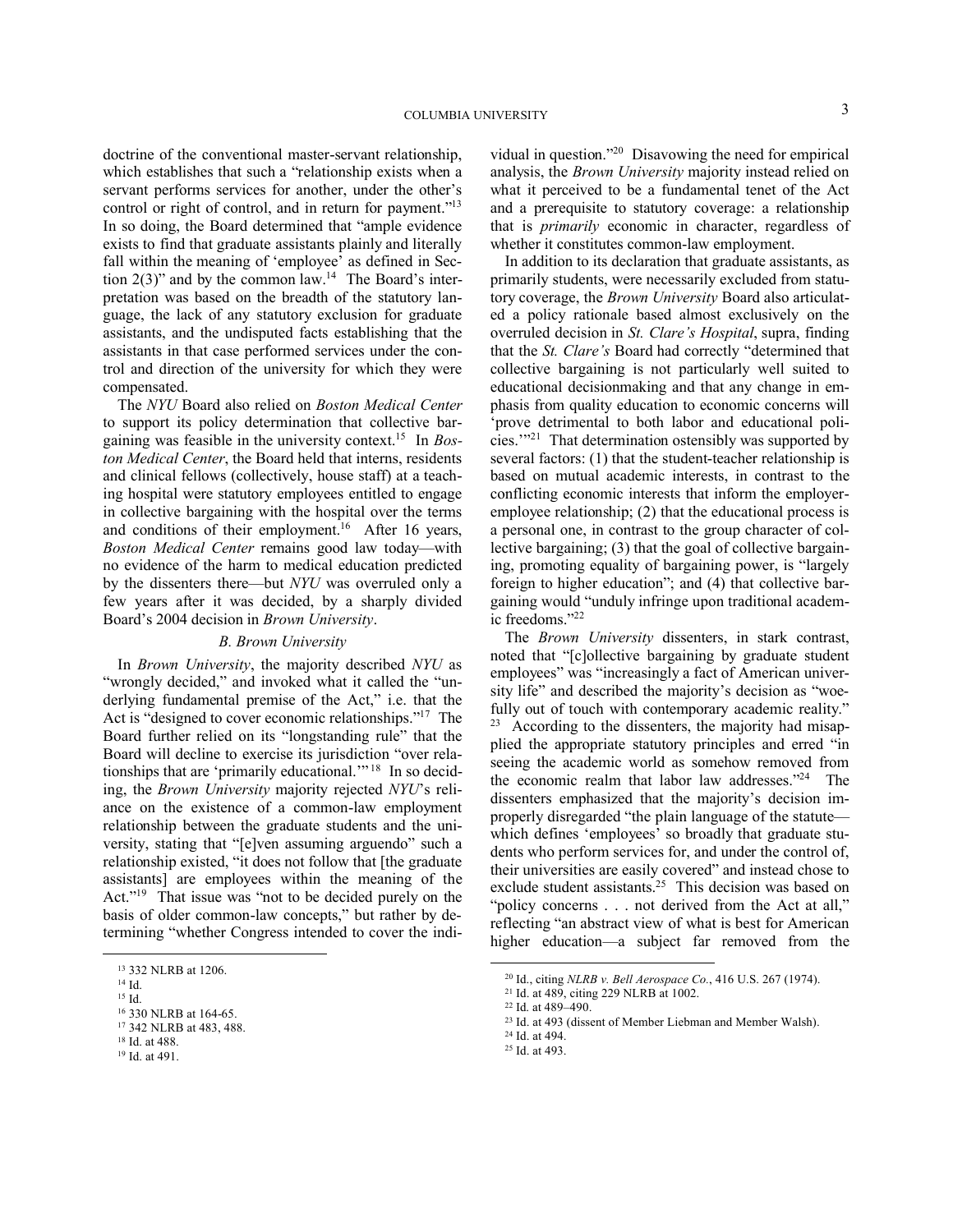Board's expertise."<sup>26</sup> Contrary to the majority, the dissenters concluded, in line with the Board's decision in *NYU*, that the terms and conditions of graduate-student employment *were* adaptable to collective bargaining (as illustrated by experience at public-sector universities and at New York University itself) and that empirical evidence contradicted claims that "academic freedom" and educational quality were harmed by permitting collective bargaining.<sup>27</sup>

We believe that the *NYU* Board and the *Brown University* dissenters were correct in concluding that student assistants who perform work at the direction of their university for which they are compensated are statutory employees. That view better comports with the language of Section 2(3) of the Act and common-law agency principles, the clear policy of the Act, and the relevant empirical evidence.<sup>28</sup>

#### II. DISCUSSION

# *A. The* Brown University *Board Erred by Determining that, as a Matter of Statutory Interpretation, Student Assistants Could Not Be Treated as Statutory Employees*

For reasons already suggested, the *NYU* Board was on very firm legal ground in concluding that student assistants could be employees of the university within the meaning of Section 2(3) of the Act, while also being students—and thus permitting collective bargaining when student assistants freely choose union representation.<sup>29</sup> We now reaffirm that approach. Where student assistants have an employment relationship with their university under the common law test—which they do here this relationship is sufficient to establish that the student assistant is a Section 2(3) employee for all statutory purposes. We do not hold that the Board is required to find workers to be statutory employees whenever they are common-law employees, but only that the Board may and should find here that student assistants are statutory employees.<sup>30</sup>

<u>.</u>

# 1. Section 2(3)

Section 2(3) of the Act defines "employee" to "include" any employee," subject to certain specified exceptions.<sup>31</sup> The Supreme Court has observed that the "breadth of [Section] 2(3)'s definition is striking: the Act squarely applies to 'any employee. $1^{32}$  The "phrasing of the Act," the Court has pointed out, "seems to reiterate the breadth of the ordinary dictionary definition" of the term, a definition that "includes any 'person who works for another in return for financial or other compensation."<sup>33</sup>

The Court has made clear, in turn, that the "task of defining the term 'employee' is one that 'has been assigned primarily to the agency created by Congress to administer the Act," the Board.<sup>34</sup>

None of the exceptions enumerated in Section 2(3) addresses students generally, student assistants in particular, or private university employees of any sort.<sup>35</sup> The absence of student assistants from the Act's enumeration of categories excluded from the definition of employee is itself strong evidence of statutory coverage.<sup>36</sup> Although Section 2(3) excludes "individuals employed . . . by any

. . . person who is not an employer . . . as defined" in Section 2(2) of the Act, private universities do not fall within any of the specified exceptions, and, indeed, as previously noted, the Board has chosen to exercise jurisdiction over private, nonprofit universities for more than 45 years. $37$ 

The Act does not offer a definition of the term "employee" itself. But it is well established that "when Congress uses the term 'employee' in a statute that does not define the term, courts interpreting the statute 'must infer, unless the statute otherwise dictates, that Congress means to incorporate the established meaning'" of the

 $\overline{a}$ 

<sup>33</sup> *Town & Country Electric*, supra, 516 U.S. at 90, quoting American Heritage Dictionary 604 (3d ed. 1992).

<sup>34</sup> *Sure-Tan, Inc.*, supra, 467 U.S. at 891, quoting *NLRB v. Hearst Publications, Inc.*, 322 U.S. 111, 130 (1944).

<sup>35</sup> Nor is the employee status of students mentioned anywhere else in the Act. Thus, "Congress has not directly addressed the precise question at issue" in this case. *Chevron U.S.A., Inc. v. Natural Resources Defense Council, Inc.*, 467 U.S. 837, 843 (1984).

<sup>36</sup> See *Sure-Tan, Inc.*, supra, at 891–892.

<sup>37</sup> See *Cornell University*, supra, 183 NLRB at 331–333, overruling *Trustees of Columbia University*, 97 NLRB 424 (1951).

<sup>26</sup> Id. at 497.

<sup>27</sup> Id. at 499–500.

<sup>28</sup> Leading scholars of labor law have long agreed with this view. See, e.g., Michael C. Harper, *Judicial Control of the National Labor Relations Board's Lawmaking in the Age of* Chevron *and* Brand X, 89 B.U. L. Rev. 189, 222 (2009) ("In *Brown*, the Board majority departed from the most relevant precedent, effectively refused to engage any available evidence, and disagreed with the dissenters and with the *New York University* decision in a way that vitiated any claim for special deference to its expertise in labor relations."). See also Catherine L. Fisk & Deborah C. Malamud, *The NLRB in Administrative Law Exile: Problems with Its Structure and Functions and Suggestions for Reform*, 58 Duke L. J. 2013, 2076–2077 (2009).

<sup>29</sup> *New York University*, supra, 332 NLRB at 1206.

<sup>30</sup> Cf. *NLRB v. Town & Country Electric*, 516 U.S. 85, 94 (1995) (observing that "[i]n some cases, there may be a question about whether the Board's departure from the common law of agency with respect to

particular questions and in a particular statutory context, renders its interpretation unreasonable," but finding no such issue presented because the "Board's interpretation of the term 'employee' [was] consistent with the common law"). See also *Office Employees Int'l Union, Local No. 11 v. NLRB*, 353 U.S. 313 (1957) (Board lacked discretion to refuse to assert jurisdiction over labor unions as employers, in face of clear Congressional expression in Sec. 2(2) of Act, defining "employer" to exclude "any labor organization (other than when acting as an employer)").

 $31$  29 U.S.C. § 152(3).

<sup>32</sup> *Sure-Tan, Inc. v. NLRB*, 467 U.S. 883, 891 (1984).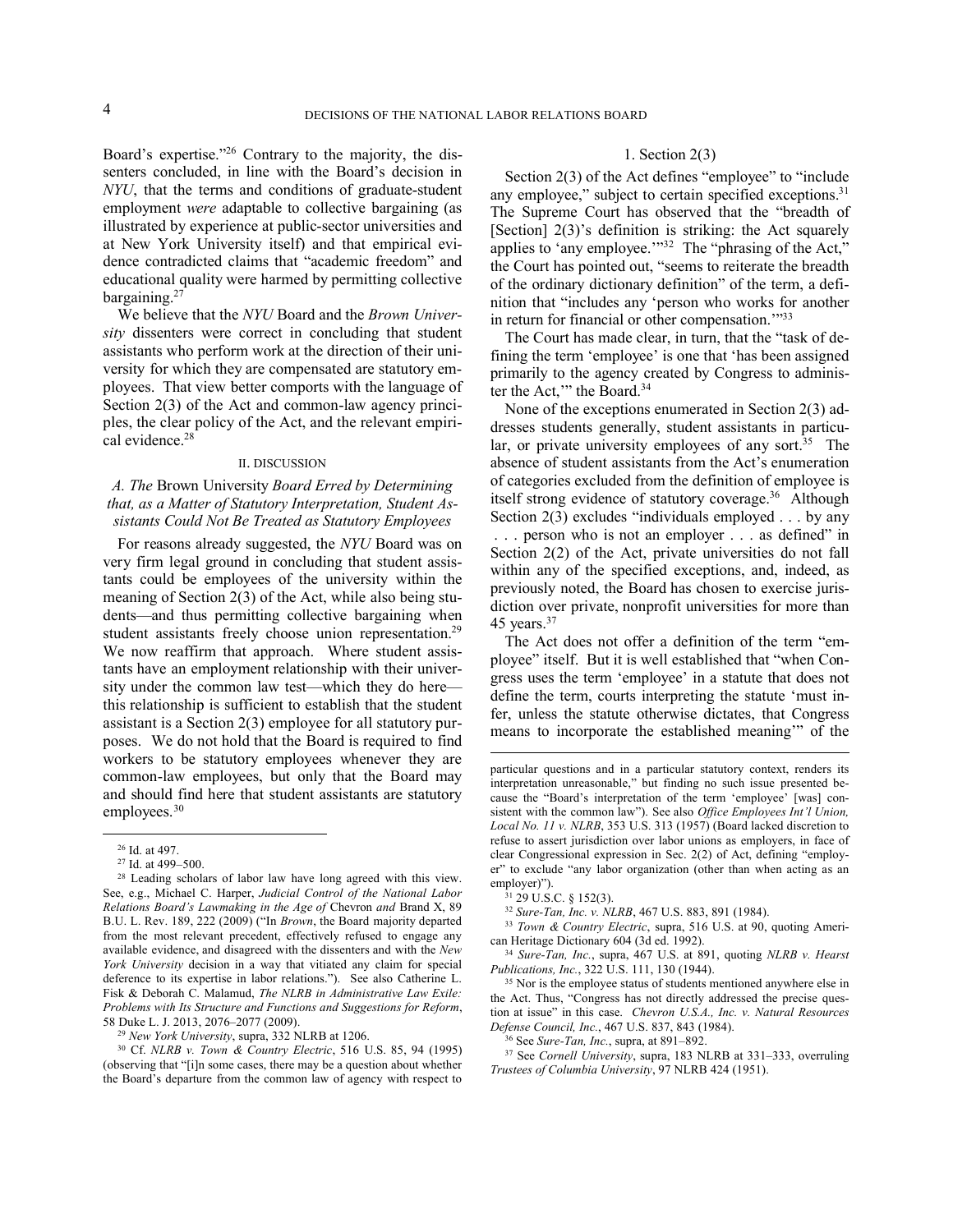term, with reference to "'common-law agency doctrine."<sup>38</sup> Not surprisingly, then, the Supreme Court has endorsed the Board's determination that certain workers were statutory employees where that determination aligned with the common law of agency. 39 Other federal courts have done so as well. $40$  In accordance with the statute's broad definition and with the Supreme Court's approval, the Board has interpreted the expansive language of Section 2(3) to cover, for example, paid union organizers (salts) employed by a company, <sup>41</sup> undocumented aliens,<sup>42</sup> and "confidential" employees,<sup>43</sup> among other categories of workers.

The most notable instance in which apparent commonlaw employees were found *not* to be employees under the Act, in spite of the absence of an explicit statutory exclusion, is the exception that proves the rule. In *Bell Aerospace*, cited by the *Brown University* Board, the Supreme Court held that "managerial employees" were not covered by the Act because Congress had clearly implied their exclusion by the Act's design and purpose to facilitate fairness in collective bargaining.<sup>44</sup> As the Court concluded, giving employee status to *managers* would be contrary to this purpose: it would place managers, who would be expected to be on the side of the employer in bargaining, and non-managerial employees in the same bargaining "camp," "eviscerat[ing] the traditional distinction between labor and management."<sup>45</sup> The exclusion of managers rested on legislative history, along with

1

the intrinsic purpose and structure of the Act. No legislative history supports excluding student assistants from statutory coverage, nor does the design of the Act itself.<sup>46</sup>

# 2. The *Brown* Board Did Not Adequately Consider the Text of Section 2(3)

The *Brown University* Board insisted that Section 2(3) of the Act must not be examined in isolation; rather, the Board must "look to the underlying fundamental premise of the Act, viz. the Act is designed to cover economic relationships."<sup>47</sup> Certainly, the Supreme Court has suggested that, despite the centrality of common-law agency principles to employee status under the Act, "[i]n doubtful cases resort must still be had to economic and policy considerations to infuse [Section] 2(3) with meaning."<sup>48</sup> But we reject the *Brown University* Board's claim that finding student assistants to be statutory employees, where they have a common-law employment relationship with their university, is somehow incompatible with the "underlying fundamental premise of the Act." The Act *is* designed to cover a particular type of "economic relationship" (in the *Brown University* Board's phrase)—an employment relationship—and where that relationship exists, there should be compelling reasons before the Board excludes a category of workers from the Act's coverage.

The fundamental error of the *Brown University* Board was to frame the issue of statutory coverage not in terms of the existence of an employment relationship, but rather on whether some other relationship between the employee and the employer is the primary one—a standard neither derived from the statutory text of Section 2(3) nor from the fundamental policy of the Act.<sup>49</sup> Indeed, in

<sup>38</sup> *Town & Country Electric*, supra, 516 U.S. at 94, quoting *Nationwide Mutual Ins. Co. v. Darden*, 503 U.S. 318, 322–323 (1992).

<sup>39</sup> Id. at 94–95 (rejecting employer's argument that common law principles precluded Board's determination that paid union organizers, salts, were statutory employees, and holding that salts fell within reasonable construction of common law definition).

<sup>40</sup> See, e.g., *Lancaster Symphony Orchestra v. NLRB*, 822 F.3d 563 (D.C. Cir. 2016), enfg. 357 NLRB 1761 (2011) (musicians in a regional orchestra are statutory employees); *Seattle Opera v. NLRB*, 292 F.3d 757, 761–762 (D.C. Cir. 2002), enfg. 331 NLRB 1072 (2000) (opera company's auxiliary choristers are statutory employees). The Board has consistently applied common-law principles in its application of other concepts under the Act, including the Act's broad definition of an employer. See, e.g., *Browning-Ferris Industries*, 362 NLRB No. 186 (2016) (test for joint-employer status).

<sup>41</sup> *Town & Country Electric*, supra, 516 U.S. at 94 & 97–98 (common-law principles supported Board's construction of the term "employee" to include salts).

<sup>42</sup> *Sure-Tan*, supra, 467 U.S. at 892 (observing that undocumented aliens are "not among the few groups of workers expressly exempted by Congress" from the definition of "employee" and that "extending the coverage of the Act to [them] is consistent with the Act's avowed purpose of encouraging and protecting the collective-bargaining process").

<sup>43</sup> *NLRB v. Hendricks County Rural Electric Membership Corp.*, 454 U.S. 170, 189–190 (1981).

<sup>44</sup> *NLRB v. Bell Aerospace Co.*, 416 U.S. 267, 275 (1974).

<sup>45</sup> Id. at 284 fn. 13.

<sup>46</sup> Contrary to Columbia's assertion, the fact that Congress has not enacted legislation to countermand the Board's *Brown* decision carries little weight. One is not to infer legislative intent based on Congress's seeming acquiescence to an agency decision unless there is evidence that Congress actually considered the precise agency action at issue. *Solid Waste Agency of Northern Cook Cty. v. Army Corps of Engineers*, 531 U.S. 159, 169–170, fn. 5 (2001). For this reason, we do not rely today on the fact that Congress took no action to overrule the Board's earlier decision in *NYU*.

<sup>47</sup> 342 NLRB at 488.

<sup>48</sup> *Allied Chemical & Alkali Workers v. Pittsburgh Plate Glass*, 404 U.S. 157, 168 (1971).

<sup>49</sup> Columbia also argues for our adoption of another, similar noncommon-law standard: the "primary beneficiary" analysis used by the courts in some Fair Labor Standards Act (FLSA) cases, including cases involving the employee status of student interns. Because the FLSA definition of a statutory employee is not tethered to the common law (as the Act's definition is), and because the FLSA reflects policy goals distinct from those of the Act, we are not persuaded that the "primary beneficiary" analysis should govern this case. For the same reason, we are not persuaded by Columbia's contention that the Department of Labor's recent guidance regarding whether graduate research assistants are employees within the meaning of the FLSA bears on the separate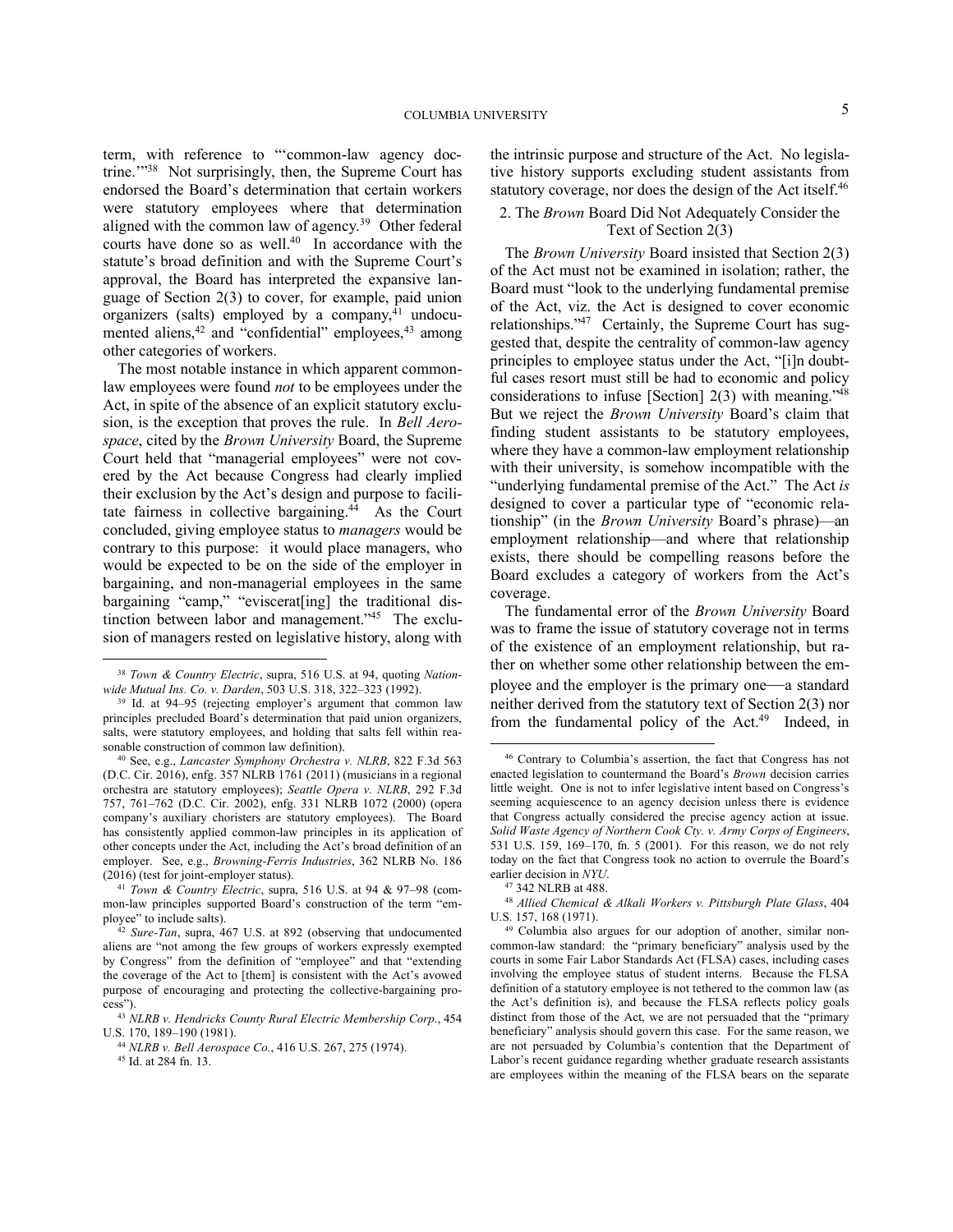$\overline{a}$ 

spite of the *Brown University* Board's professed adherence to "Congressional policies," we can discern no such policies that speak to whether a common-law employee should be excluded from the Act because his or her employment relationship co-exists with an educational or other non-economic relationship.<sup>50</sup> The Board and the courts have repeatedly made clear that the extent of any required "economic" dimension to an employment relationship is the payment of tangible compensation. Even when such an economic component may seem comparatively slight, relative to other aspects of the relationship between worker and employer, the payment of compensation, in conjunction with the employer's control, suffices to establish an employment relationship for purposes of the Act.<sup>51</sup> Indeed, the principle that student assistants may have a common-law employment relationship with their universities—and should be treated accordingly—is recognized in other areas of employment law as well.<sup>52</sup>

Nor does our colleague identify any potential for conflict between the Act's specific requirements and those of federal education law with one possible exception, related to educational records, which we address below. See fn. 93, infra. That application of the Act in some specific respect might require accommodation to another federal law cannot mean that the Board must refrain from applying the Act, at all, to an entire class of statutory employers or statutory employees. Cf. *Sure-Tan, Inc.*, supra, 467 U.S. at 89–893, 903–904 (affirming Board's holding that undocumented workers were statutory employees under NLRA, but concluding that federal immigration law precluded awarding certain remedies for periods when workers were not legally entitled to be present and employed in United States). See generally *Vimar Seguros y Reaseguros, S.A. v. M/V Sky Reefer*, 515 U.S. 528, 533 (1995) ("[W]hen two statutes are capable of co-existence … it is the duty of the courts, absent a clearly expressed congressional intention to the contrary, to regard each as effective.") (quotations omitted).

<sup>51</sup> See *Town & Country Electric*, supra, 516 U.S. at 88, 95 (although chief purpose of union salts seeking employment was to organize and form a union, not to benefit economically, they were nonetheless employees as they were both paid and controlled by the company with respect to ordinary workplace duties); *Seattle Opera Assn.*, 331 NLRB 1072, 1073 (2000) (observing that while auxiliary choristers received some nonmonetary benefit in the form of personal satisfaction at their involvement in the opera, which is characteristic of a volunteer relationship, they also received monetary compensation for their effort, and this fact, along with employer control, made them employees under the Act), enfd. 292 F.3d 757 (D.C. Cir. 2002).

 $52$  For purposes of employment law, student assistants cannot be fairly categorized as "volunteers," rather than employees. See *Restatement of Employment Law* §1.02 ("An individual is a volunteer and not an

In sum, we reject the *Brown* Board's focus on whether student assistants have a "primarily educational" employment relationship with their universities.<sup>53</sup> The Supreme Court has cautioned that "vague notions of a statute's 'basic purpose' are . . . inadequate to overcome the words of its text regarding the *specific* issue under consideration."<sup>54</sup> The crucial statutory text here, of course, is the broad language of Section 2(3) defining "employee" and the language of Section 8(d) defining the duty to bargain collectively. It seems clear to us, then, that the Act's text supports the conclusion that student assistants who are common-law employees are covered by the Act, unless compelling statutory and policy considerations require an exception. As we explain next, the relevant considerations strongly favor statutory coverage.

# *B. Asserting Jurisdiction over Student Assistants Promotes the Goals of Federal Labor Policy*

# 1. Overview of Federal Labor Policy

Federal labor policy, in the words of Section 1 of the Act, is to "encourag[e] the practice and procedure of collective bargaining," and to protect workers' "full freedom" to express a choice for or against collective-

A is a graduate student in biochemistry at university P. In order to complete the degree requirements, A must work in a laboratory under P's auspices, either for pay or as a volunteer. A works in the laboratory of a professor, for which A is paid a yearly stipend and given full tuition remission. The professor has secured grants to support the research that A is assisting. *A is an employee of P. P is providing A with significant benefits both in order to further A's education and also to obtain A's services on P's funded research.*

Id., illustration 10 (emphasis added).

<sup>53</sup> The *Brown University* Board insisted that "there is a significant risk, and indeed a strong likelihood, that the collective-bargaining process will be detrimental to the educational process" and announced that the Board would "decline to take these risks with our nation's excellent private educational system." 342 NLRB at 493. The Board's statement—coupled not only with the absence of any experiential or empirical basis for it, but also with the remarkable assertion that no such basis was required—strongly suggests that the Board acted based on little more than its own view of what was best for private universities. "No one in Congress," an academic critic of *Brown University* has written, "would have wanted the Board to determine which workers may be protected by the Act on the basis of mere suppositions without consideration of how statutory or other goals would be served in practice by exclusion or coverage." Michael C. Harper, *Judicial Control of the National Labor Relations Board's Lawmaking in the Age of* Chevron *and* Brand X, 89 B. U. L. Rev. 189, 220 (2009).

<sup>54</sup> *Mertens v. Hewitt Associates*, 508 U.S. 248, 261 (1993) (emphasis in original).

question of whether student assistants who have a common-law employment relationship with their universities should be regarded as employees under the NLRA.

<sup>50</sup> Our dissenting colleague observes that an "array of federal statutes and regulations apply to colleges and universities," but he does not identify any statute or regulation that speaks directly (or even indirectly) to the key question here. That Congress is interested in supporting and regulating postsecondary education, as it surely is, does not demonstrate a Congressional view on whether or how the NLRA should be applied to student assistants.

employee if the individual renders uncoerced services to a principal without being offered a material inducement"). As the *Restatement*  explains, "[w]here an educational institution compensates student assistants for performing services that benefit the institution, . . . such compensation encourages the students to do the work for more than educational benefits and thereby establishes an employment as well as an educational relationship." Id., comment g. The *Restatement* illustrates this principle with the following example: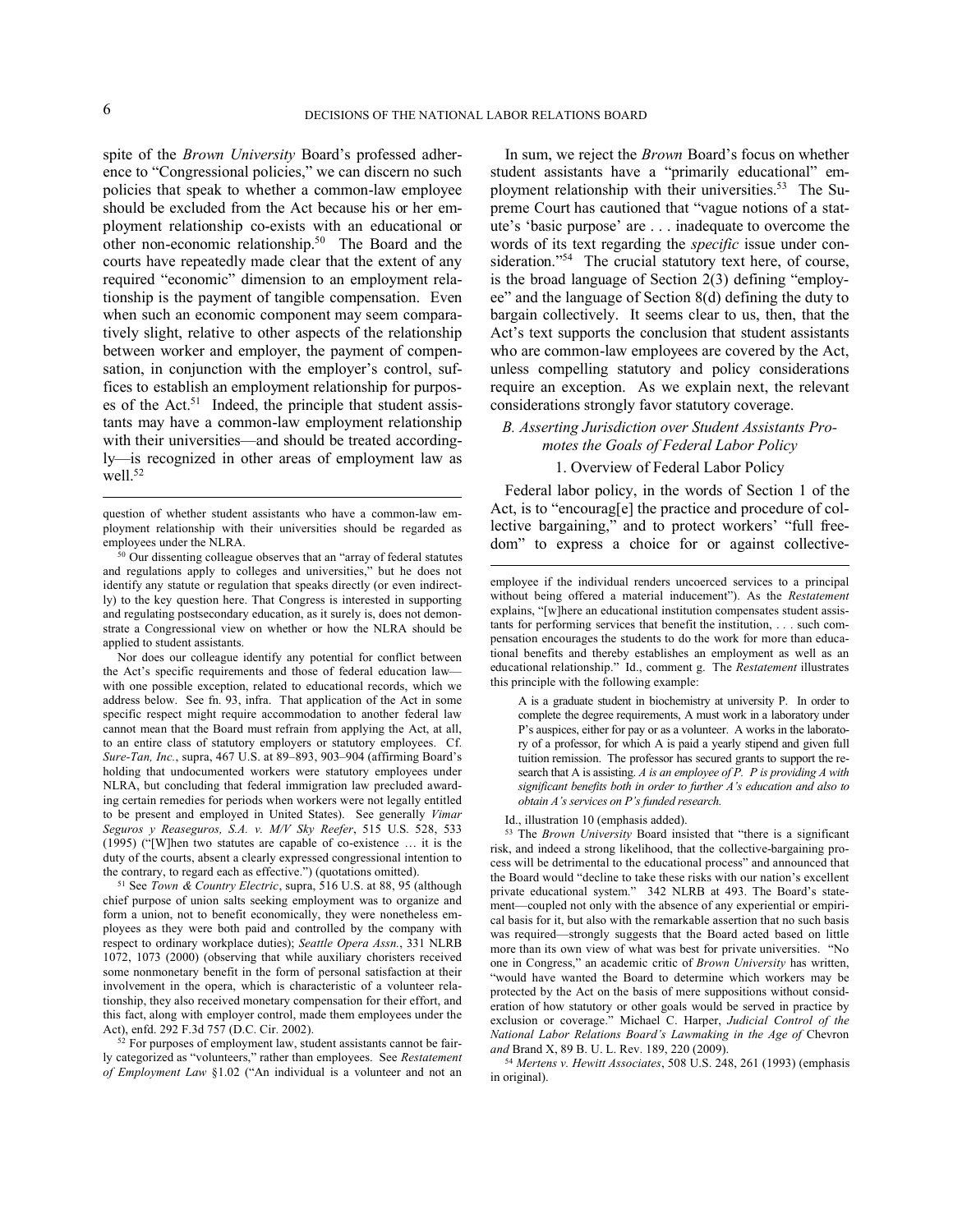bargaining representation. *Permitting* student assistants to choose whether they wish to engage in collective bargaining—not prohibiting it—would further the Act's policies.

Although the *Brown University* Board held that student assistants were *not* statutory employees, it also observed that, even assuming they were, the Board would have "discretion to determine whether it would effectuate national labor policy to extend collective bargaining rights" to student assistants and that, in fact, it would "*not* effectuate the purposes and policies of the Act to do so."<sup>55</sup> We disagree not with the claim that the Board has some discretion in this area,<sup>56</sup> but with the conclusion reached by the *Brown University* Board, including its view that "empirical evidence" is irrelevant to the inquiry.<sup>57</sup> We have carefully considered the arguments marshaled by the Board majority in *Brown University* (as well as the arguments advanced here by Columbia and supporting amici, as well as our dissenting colleague), but find that they do not outweigh the considerations that favor extending statutory coverage to student assistants.

The claims of the *Brown* majority are almost entirely theoretical. The *Brown University* Board failed to demonstrate that collective bargaining between a university and its employed graduate students cannot coexist successfully with student-teacher relationships, with the educational process, and with the traditional goals of higher education. Labor law scholars have aptly criticized the *Brown University* decision as offering "no empirical support" for its claims, even though "those assertions are empirically testable."<sup>58</sup>

The National Labor Relations Act, as we have repeatedly emphasized, governs only the employee-employer relationship. For deciding the legal and policy issues in this case, then, it is not dispositive that student-teacher relationship involves different interests than the employee-employer relationship; that the educational process is individual, while collective bargaining is focused on the group; and that promoting equality of bargaining power is not an aim of higher education. Even conceded, all

1

these points simply confirm that collective bargaining and education occupy different institutional spheres. In other words, a graduate student may be both a student *and* an employee; a university may be both the student's educator *and* employer. By permitting the Board to define the scope of mandatory bargaining over "wages, hours, and other terms and conditions of employment,' the Act makes it entirely possible for these different roles to coexist—and for genuine academic freedom to be preserved. It is no answer to suggest, as the *Brown University* Board did, that permitting student assistants to bargain over their terms and conditions of employment (no more and no less) somehow poses a greater threat to academic freedom than permitting collective bargaining by non-managerial faculty members, "[b]ecause graduate student assistants are students."<sup>59</sup> That the academicemployment setting poses special issues of its own—as the Board and the Supreme Court have both recognized $60$ —does not somehow mean that the Act cannot properly be applied there at all.

2. Applying the Act to Student Assistants Would Not Infringe upon First Amendment Academic Freedom

The *Brown University* Board endorsed the view that "collective bargaining would unduly infringe upon traditional academic freedoms," citing the "right to speak freely in the classroom" and a list of "traditional academic decisions" including "course length and content, standards for advancement and graduation, [and] administration of exams."<sup>61</sup> Insofar as the concept of academic freedom implicates the First Amendment, the Board certainly must take any such infringement into account.<sup>62</sup> But there is little, if any, basis here to conclude that treating employed graduate students as employees under the Act would raise serious constitutional questions, much less violate the First Amendment.

The Supreme Court has made clear that academic freedom, in the constitutional sense, involves freedom from government efforts "to control or direct the *content*

<sup>55</sup> 342 NLRB at 492 (emphasis added).

<sup>56</sup> However, in exercising this discretion, we tread carefully and with an eye toward the Act's purposes. In *Northwestern University*, 362 NLRB No. 167 (2015), we denied the protections of the Act to certain college athletes—without ruling on their employee status—because, due to their situation within and governance by an athletic consortium dominated by public universities, we found that our extending coverage to them would not advance the purposes of the Act. Here, conversely, we have no reason to believe that extending bargaining rights will not meaningfully advance the goals of the Act.

<sup>57</sup> 342 NLRB at 492–493.

<sup>58</sup> Catherine L. Fisk & Deborah C. Malamud, *The NLRB in Administrative Exile: Problems with Its Structure and Function and Suggestions for Reform*, 58 Duke L. J. 2013, 2076–2077 (2009).

<sup>59</sup> 342 NLRB at 490 fn. 26.

<sup>60</sup> See *NLRB v. Yeshiva University*, 444 U.S. 672, 680-681 (1980), citing *Syracuse University*, 204 NLRB 641, 643 (1973) (permitting law school faculty to vote separately from other university faculty members on questions of representation, based on divergent professional interests). In *Syracuse University*, the Board observed that in the "academic world," the "basic interests recognized by the Act remain the same, but their interrelationship, the employer-employee relationship, and even the employee-employee relationship, does not squarely fit the industrial model." 204 NLRB at 643.

<sup>61</sup> 342 NLRB at 490, citing *St. Clare's Hospital*, supra, 229 NLRB at 1003.

<sup>62</sup> Cf. *NLRB v. Catholic Bishop of Chicago*, 440 U.S. 490 (1979) (declining to construe Act as authorizing Board to exercise jurisdiction over lay faculty members at church-related schools, given serious First Amendment questions potentially raised).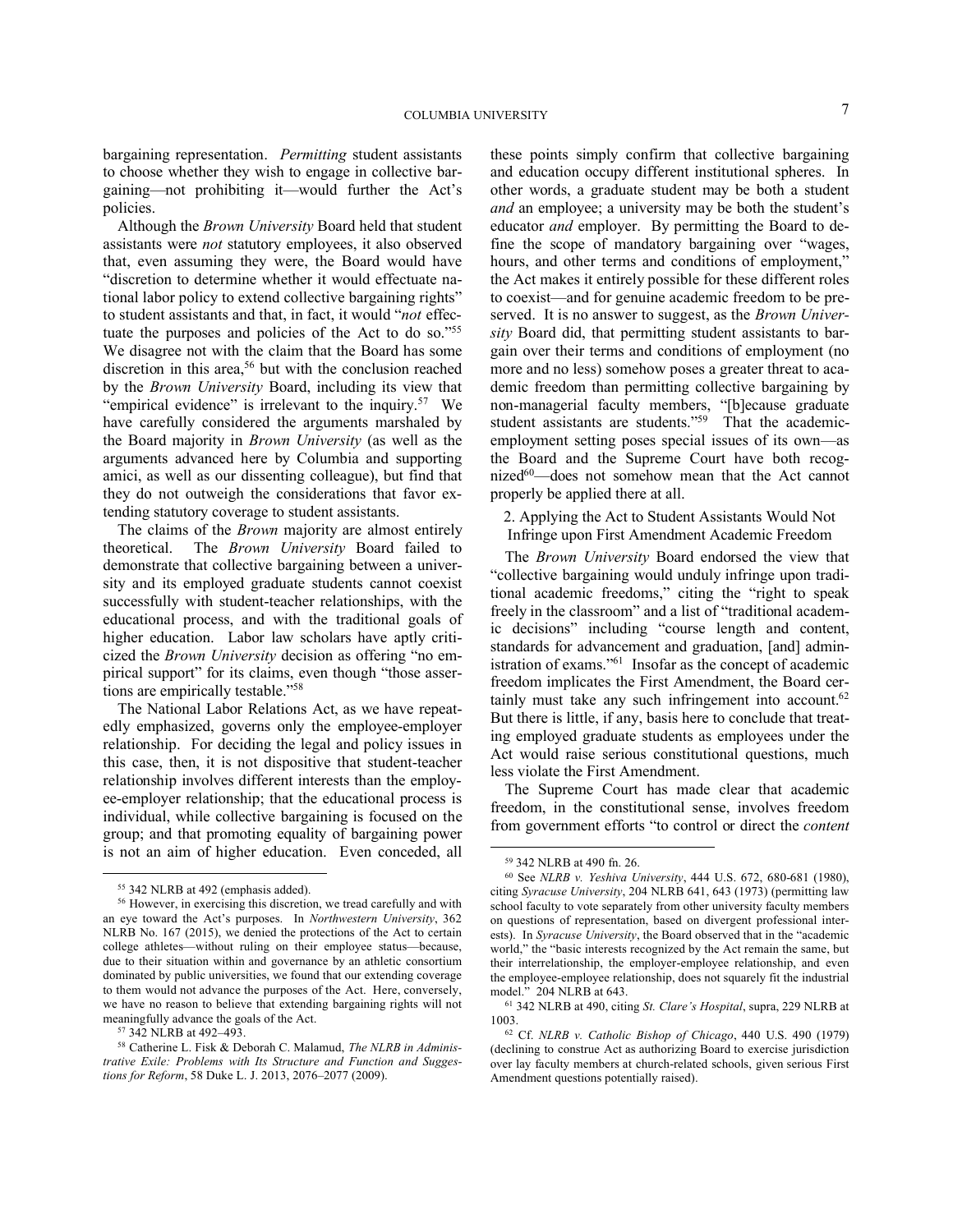1

of the speech engaged in by the university or those affiliated with it."<sup>63</sup> No such effort is involved here. Neither the *Brown University* majority, nor the parties or amici in this case, have explained how the "right to speak freely in the classroom" (in the *Brown University* Board's phrase) would be infringed by collective bargaining over "terms and conditions of employment" for employed graduate students, as the Act envisions.<sup>64</sup>

Further, the Supreme Court has explained that "[a]lthough parties are free to bargain about any legal subject, Congress has limited the mandate or duty to bargain to matters of 'wages, hours, and other terms and conditions of employment.'"<sup>65</sup> Defining the precise contours of what is a mandatory subject of bargaining for student assistants is a task that the Board can and should address case by case.<sup>66</sup> That approach will permit the Board to consider any genuine First Amendment issues that might actually arise—in a concrete, not speculative, context.<sup>67</sup>

In upholding that Board's authority to exercise jurisdiction over faculty members at private universities provided that they are statutory employees—the Supreme Court has implicitly rejected the view that some undefined need to preserve academic freedom overrides that policies of the Act. In *Yeshiva University*, supra, the Court found that the full-time university faculty members there—whose "authority in academic matters [was] absolute"<sup>68</sup>—were excluded from the Act's coverage, as managerial employees, on that basis. But the Court also observed that not all university faculty members will be managerial employees and that "professors may not be excluded [from statutory coverage] merely because they determine the content of their own courses, evaluate their own students, and supervise their own research."<sup>69</sup> If the *Brown University* Board's broad view of academic freedom were correct, then it seems highly unlikely that the *Yeshiva* Court could have contemplated collective bargaining by university professors (as, indeed, the Board has permitted for many years<sup>70</sup>) in the face of such an obvious constitutional obstacle.

3. Empirical Evidence and the Board's Experience Indicate That It Is Appropriate for the Board to Exercise Jurisdiction over Student Assistants

# If, historically, the Board had permitted student assistants to engage in collective bargaining, and if actual experience over the years had demonstrated both that collective bargaining rarely proved beneficial to students and that it seriously harmed the ability of private universities to function effectively, *then* perhaps the Board would have had grounds for deciding that the Act cannot productively be applied in the university setting. But that is not the case, because collective bargaining by student assistants at private universities is historically uncommon. Neither administrative experience nor empirical evidence supported the *Brown University* Board's determination that extending statutory protection to student assistants would be detrimental to the educational process.

It is telling, moreover, that the *Brown University* Board gave no weight at all to the analogous experience of public universities with collective bargaining by student assistants or to private universities' experience with faculty bargaining, subjects we turn to below. The experience of student assistant collective bargaining at public universities provides no support for the fearful predictions of the *Brown University* Board. In the words of one scholar, "[t]here appear to be no major disasters that have arisen because of [graduate-student] unions," and examples of collective bargaining in practice "appear to demonstrate that economic and academic issues on campus can indeed be separated."<sup>71</sup>

<sup>63</sup> *University of Pennsylvania v. EEOC*, 493 U.S. 182, 197 (1990) (emphasis in original) (rejecting university's First Amendment challenge to EEOC investigative subpoena under Title VII, seeking materials related to faculty-member tenure review process alleged to be discriminatory).

<sup>64</sup> National Labor Relations Act, §8(d), 29 U.S.C. §158(d) ("[T]o bargain collectively is the performance of the mutual obligation of the employer and the representative of the employees to meet at reasonable times and confer in good faith with respect to wages, hours, and other terms and conditions of employment . . . but such obligation does not compel either party to agree to a proposal or require the making of a concession.").

<sup>65</sup> *First National Maintenance Corp. v. NLRB*, 452 U.S. 666, 674– 675 (1981) (footnotes omitted).

<sup>66</sup> In this situation, as with other aspects of labor law, the "'nature of the problem, as revealed by unfolding variant situations,' requires 'an evolutionary process for its rational response, not a quick, definitive formula as a comprehensive answer."'' *Eastex, Inc. v. NLRB, 437 U.S. 556, 575 (1978),* quoting *Electrical Workers v. NLRB, 366 U.S. 667, 674 (1961)*.

<sup>67</sup> In *Associated Press v. NLRB*, 301 U.S. 103, 132-133 (1937), which involved the discriminatory discharge of an editorial employee, the Supreme Court upheld Board jurisdiction over a news-gathering organization, despite arguments that it would violate the First Amendment freedom of the press. The Court found that Board's reinstatement order "in nowise circumscribe[d]" the First Amendment rights of the Associated Press, observed that the "publisher of a newspaper has no special immunity from the application of general laws," and rejected the contention that because "regulation in a situation not presented would be invalid," the Board could not exercise jurisdiction at all.

<sup>68</sup> 444 U.S. at 686.

<sup>69</sup> Id. at 690, fn. 31.

<sup>70</sup> See, e.g., *Bradford College*, 261 NLRB 565 (1982). See also *Pacific Lutheran University*, 361 NLRB No. 157 (2014).

<sup>71</sup> Judith Wagner DeCew, *Unionization in the Academy: Visions and Realities* 98 (2003). See also Josh Rinschler, *Students or Employees? The Struggle over Graduate Student Unions in America's Private Colleges and Universities*, 36 J. College & University L. 615, 639–640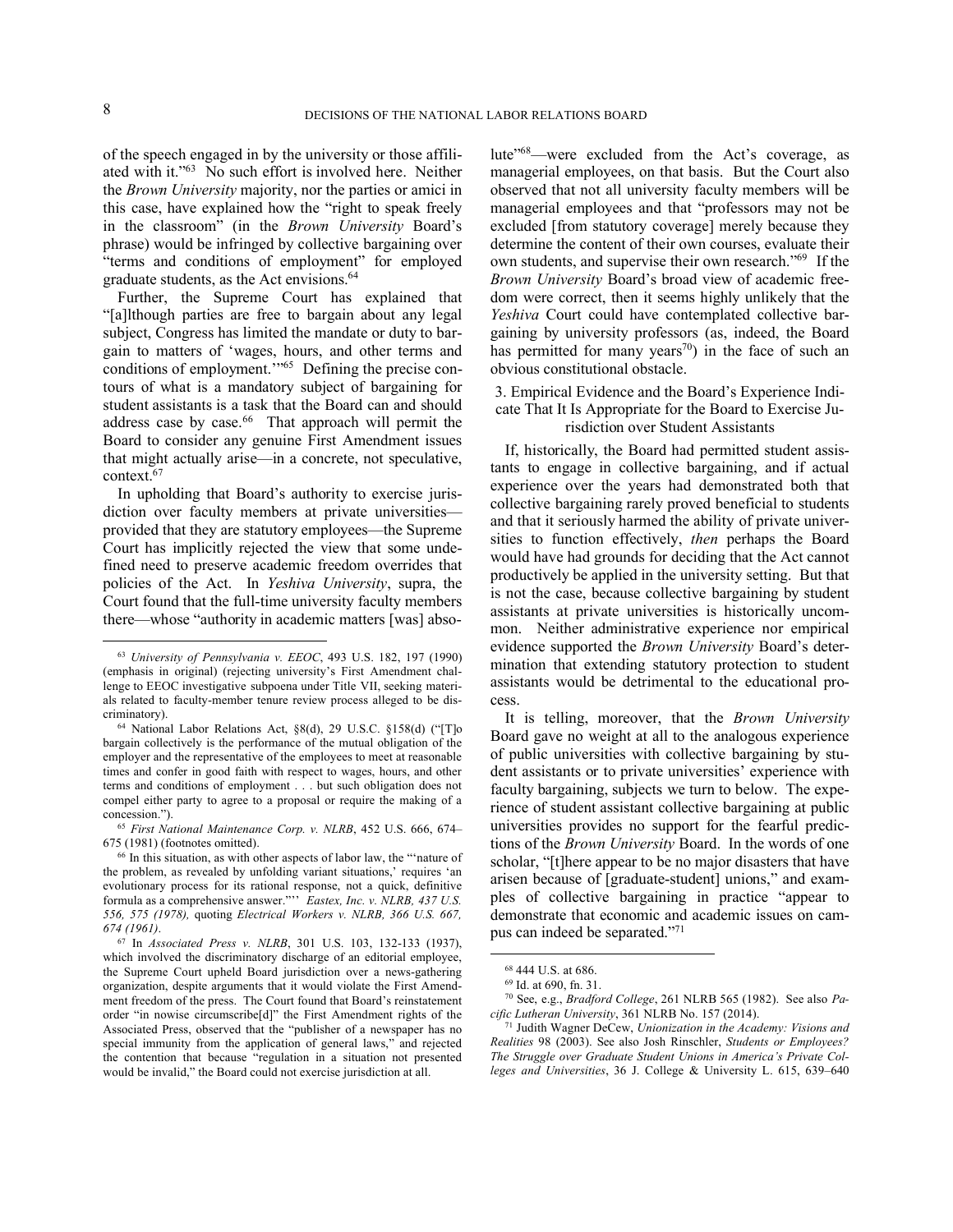Here, Columbia, its supporting amici, and our dissenting colleague defend the *Brown University* decision, echoing the claim that permitting collective bargaining by student assistants will harm the educational process. These arguments are dubious on their own terms. Our skepticism is based on the historic flexibility of collective bargaining as a practice and its viability at public universities where graduate student assistants are represented by labor unions and among faculty members at private universities.

As the *Brown University* dissenters observed, "[c]ollective bargaining by graduate student employees is increasingly a fact of American university life."<sup>72</sup> Recent data show that more than 64,000 graduate student employees are organized at 28 institutions of higher education, a development that began at the University of Wisconsin at Madison in 1969 and that now encompasses universities in California, Florida, Illinois, Iowa, Massachusetts, Michigan, Oregon, Pennsylvania, and Washing- $\mu$ <sub>73</sub> At these universities, to be sure, collective bargaining is governed by state law, not by the National Labor Relations  $Act.^{74}$  Even so, the experience with graduate-student collective bargaining in public universities is of relevance in applying the Act, as the closest proxy for experience under the Act.<sup>75</sup>

By way of example, as AFT notes in its amicus brief, the University of Illinois, Michigan State University, and Wayne State University include language in their graduate-assistant collective-bargaining agreements giving

 $\overline{a}$ 

<sup>73</sup> J. Berry & M. Savarese, *Directory of U.S. Faculty Contracts and Bargaining Agents in Institutions of Higher Education* (2012). See also Daniel J. Julius & Nicholas DiGiovanni, Jr., *Academic Collective Bargaining: On Campus Fifty Years*, Center for Studies in Higher Education, Research & Occasional Paper Series: CSHE 4.13 at 5 (April 2013), available at www.cshe.berkeley.edu/publications.

<sup>74</sup> Sec. 2(2) of the Act excludes "any State or political subdivision thereof" from the definition of "employer." 29 U.S.C. §152(2).

management defined rights concerning courses, course content, course assignments, exams, class size, grading policies and methods of instruction, as well as graduate students' progress on their own degrees.<sup>76</sup> This is not to suggest a prescription for how individual collectivebargaining agreements should resolve matters related to the protection of academic freedom and educational prerogatives. Rather, these agreements show that parties can and successfully have navigated delicate topics near the intersection of the university's dual role as educator and employer.

Other scholars, whose studies were cited in the *Brown University* dissent,<sup>77</sup> confirm that view. Based on their survey-based research of public universities, they reject the claim, for example, that collective bargaining will harm mentoring relationships between faculty members and graduate students.<sup>78</sup> More recent survey-based research found "no support" for the contentions that graduate student unionization "would harm the faculty-student relationship" or "would diminish academic freedom," and observed that "[d]espite the NLRB's focus on the potential negative effects on academic outcomes, graduate students themselves have likely been more concerned with the basic terms and conditions of employment."<sup>79</sup> Although Columbia presented the testimony of an academic economist to address this study, its expert simply maintained that the study could not "rule out harm or benefit" to the faculty-student relationship from collective bargaining. When the best analytical evidence offered by Columbia suggests merely that neither harm nor benefit from collective bargaining can be ruled out, the dire predictions of the *Brown University* Board are undercut.

<sup>(2010) (&</sup>quot;[E]vidence from public institutions as well as from NYU during the period it had a graduate student union, suggests that unionization does not result in the sky falling.").

<sup>72</sup> 342 NLRB at 493 (dissent of Members Liebman and Walsh). The dissenters cited a body of scholarly literature examining this development. Id. at fn. 1. See Neal H. Hutchens & Melisa B. Hutchens, *Catching the Union Bug: Graduate Student Employees and Unionization*, 39 Gonzaga L. Rev. 105, 106–107 (2004); Daniel J. Julius & Patricia J. Gumport, *Graduate Student Unionization: Catalysts and Consequences*, 26 Review of Higher Education 187, 191–196 (2002); Grant M. Hayden, *"The University Works Because We Do": Collective Bargaining Rights for Graduate Assistants*, 69 Fordham L. Rev. 1233, 1236–1243 (2001). See also DeCew, supra, *Unionization in the Academy* at 89-110.

<sup>75</sup> Cf. *Management Training Corp.*, 317 NLRB 1355, 1357 (1995) (holding that Board will exercise jurisdiction over employers without considering extent of their control over purely economic terms and conditions of employment and citing "successful and effective bargaining" in public sector "where economic benefits play a small role").

<sup>76</sup> Agreement by and between the Board of Trustees of the University of Illinois and Graduate Employees' Organization IFT/AFT 6300<br>(August 16, 2012—August 15, 2017), available at  $2012$ —August 15, 2017), available at http://www.ahr.illinois.edu/geo.pdf; Collective Bargaining Agreement between Michigan State University and The Graduate Employees Union, Local 6196, AFT-Michigan/AFL–CIO (May 2015—May 2019), available at https://www.hr.msu.edu/documents/contracts/GEU2015- 2019.pdf; Collective Bargaining Agreement between Wayne State University and The Graduate Employees Organizing

Committee, AFT (May 2015—February 2018), available at http://provost.wayne.edu/pdf/geoc\_contract\_2015–2018\_w\_toc.pdf.

<sup>77</sup> 342 NLRB at 499-500.

<sup>78</sup> Julius & Gumport, supra, *Graduate Student Unionization: Catalysts and Consequences*, 26 Review of Higher Education at 201, 209; Gordon J. Hewitt, *Graduate Student Employee Collective Bargaining and the Educational Relationship between Faculty and Graduate Students*, 29 J. Collective Negotiations in the Public Sector 153, 159–164  $(2000).$ 

<sup>79</sup> Sean E. Rogers, Adrienne E. Eaton, and Paula B. Voos, *Effects of Unionization on Graduate Student Employees: Faculty-Student Relations, Academic Freedom, and Pay*, 66 Industrial & Labor Relations Rev. 487, 507 (2013).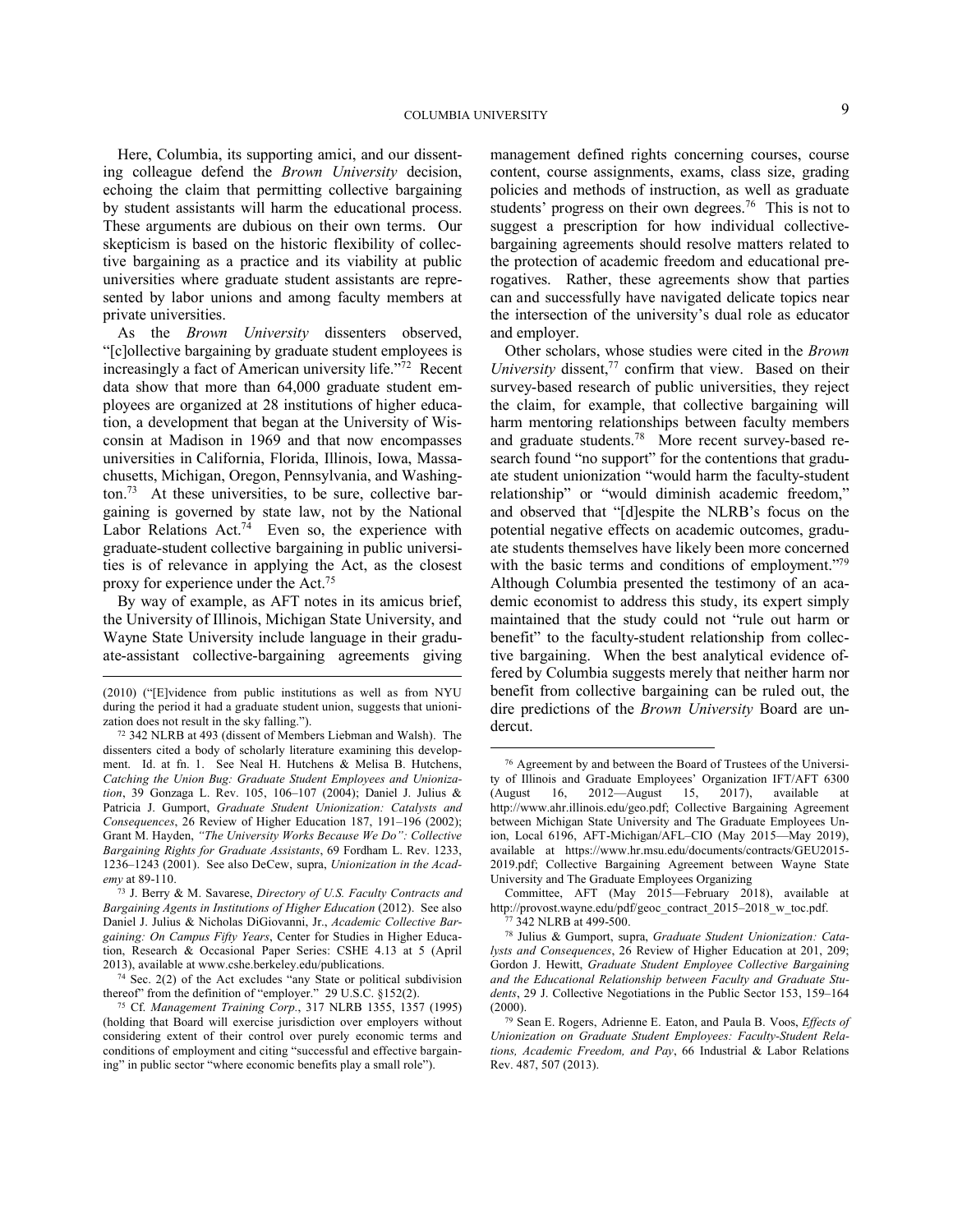1

 $\overline{a}$ 

Columbia and supporting amici point to a few individual examples arising from the 28 public universities and 64,000 represented public university student assistants, along with NYU on the private side, in which, they contend, collective bargaining by student assistants has proven detrimental to the pursuit of the school's educational goals. They note the occurrences of strikes and grievances over teaching workload and tuition waivers. Similarly, they point to grievances over classroom assignments and eligibility criteria for assistantships. But labor disputes are a fact of economic life—and the Act is intended to address them.

Columbia and its supporting amici suggest that collective-bargaining demands would interfere with academic decisions involving class size, time, length, and location, as well as decisions concerning the formatting of exams. They also worry that disputes over whether bargaining is required for such issues may lead to protracted litigation over the parties' rights and obligations as to a given issue, for example, over the propriety of a university's change in class or exam format, thus burdening the timesensitive educational process. However, to a large extent, the Board's demarcation of what is a mandatory subject of bargaining for student assistants, and what is not, would ultimately resolve these potential problems.<sup>80</sup> Moreover, there is no good reason to doubt that unions and universities will be able to negotiate contract language to delineate mutually satisfactory boundaries of their respective rights and obligations.<sup>81</sup> Indeed, faculty members have successfully negotiated collectivebargaining agreements that address terms and conditions of employment at private universities while contractually ensuring academic freedom for decades.<sup>82</sup>

The notion that the parties themselves can resolve, through the bargaining process, many of the latent conflicts suggested by Columbia and amici (as well as by our dissenting colleague)—and hence forge successful bargaining relationships—is not a theoretical one. The experience at New York University is a case in point. Even after *Brown University* issued, NYU continued after a brief interruption—to voluntarily recognize its graduate assistants union and successfully negotiated collective-bargaining agreements with that union.

Both the original and successor agreements at NYU addressed such matters as stipends, pay periods, discipline and discharge, job posting, a grievance-andarbitration procedure, and health insurance—nearly all familiar mandatory subjects of bargaining across the private sector, which appear to have been successfully adapted to a university setting.<sup>83</sup> The agreements also incorporate a "management and academic rights" clause, which would tend to allay fears that collective bargaining will attempt to dictate academic matters. <sup>84</sup> In the most recent agreement, in effect from September 1, 2014, to August 31, 2020, the clause preserved the university's right to "determine . . . qualifications . . . and assignment of graduate employees; to determine the processes and criteria by which graduate employees' performance is evaluated; . . . to schedule hours of work; . . . to determine how and when and by whom instruction is delivered; ... to introduce new methods of instruction; ... and to exercise sole authority on all decisions involving

<sup>80</sup> Indeed, decisions concerning management's right to control its fundamental operations and to produce a product of its choosing are issues of concern to manufacturing employers as well. Collective bargaining does not limit such a management right normally, unless the parties consent to it. See *First National Maintenance v. NLRB*, 452 U.S. 666, 677–679 (1981). However, in a common feature of collective bargaining across economic sectors, employers must, and do, routinely address incidental operational impacts based on their agreements with unions. For example, an employer chooses the amount and type of product it produces, but an employer must bargain about employees' hours of work and must operate within whatever work-hours constraint it agrees to.

<sup>81</sup> Notably, the NYU graduate assistants union, voluntarily recognized by that university after the Board overruled its *NYU* decision, has given the university control over academic matters in the parties' collective-bargaining agreement.

<sup>82</sup> As AAUP notes in its amicus brief, many of its unionized faculty chapters' collective-bargaining agreements expressly refer to and quote the AAUP's *1940 Statement of Principles on Academic Freedom and Tenure*, which provides a framework that has proven mutually agreeable to many unions and universities. See *1940 Statement of Principles* 

*on Academic Freedom and Tenure*, available at https://www.aaup.org/file/1940%20Statement.pdf.

<sup>&</sup>lt;sup>83</sup> The evidence all seems to suggest that the bread-and-butter economic concerns reflected in the NYU collective-bargaining agreement are what drive American graduate students to seek union representation. See, e.g., Julius & Gumport, supra, *Graduate Student Unionization: Catalysts and Consequences*, 26 Review of Higher Education at 196 ("[D]ata show that the unionization of these individuals is driven fundamentally by economic realities."); Gerrilynn Falasco & William J. Jackson, *The Graduate Assistant Labor Movement, NYU and Its Aftermath: A Study of the Attitudes of Graduate Teaching and Research Assistants at Seven Universities*, 21 Hofstra Labor & Employment L. J. 753, 800 (2004) ("Overwhelmingly, the respondents from the seven universities surveyed indicated that the most important issues to them were wages and health insurance").

<sup>84</sup> Collective-Bargaining Agreements between NYU and International Union, UAW, AFL-CIO and Local 2110, Technical Office and Professional Workers, UAW, Sept. 1, 2001-Aug. 31, 2005, and Sept. 1, 2014-Aug. 31, 2020, Art. XXII. See *Brown University*, supra, 342 NLRB at 499 (dissent) (discussing agreement). The cited clause would seem to confirm the view of one scholar that the "historical development of professional norms of academic freedom creates a strong potential for faculty and GAs [employed graduate students] to find common interests in carrying out the core functions of the university." Risa L. Lieberwitz, *Faculty in the Corporate University: Professional Identity, Law and Collective Action*, 16 Cornell J. L. & Public Policy 263, 326 (2007) (discussing events at Cornell).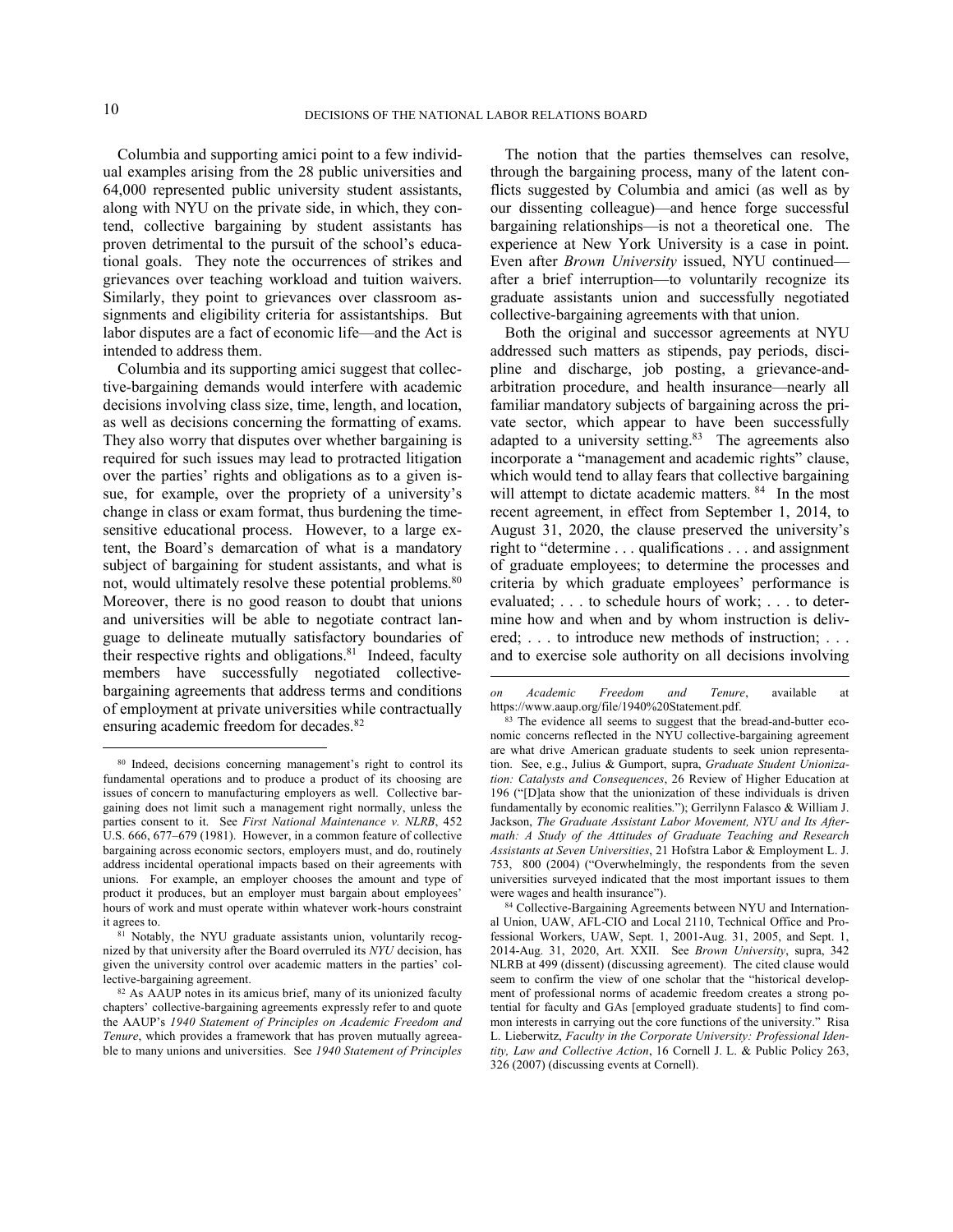academic matters . . . decisions regarding who is taught, what is taught, how it is taught and who does the teaching." $85$ 

Moreover, to the extent disputes nonetheless do arise, the process of resolving such disputes over the boundaries of parties' rights and obligations is common to nearly all collective-bargaining contexts in which management seeks to act in some way it believes is important to its business, including critical sectors such as national security and national defense. Not long after *Brown University* was decided, for example, the Board observed that "for over 60 years, in times of both war and peace, the Board has asserted jurisdiction over employers and employees that have been involved in national security and defense," and that the Board could "find no case in which our protection of employees' Section 7 rights had an adverse impact on national security or defense."86 Similarly, in the acute care hospital sector, the *Boston Medical Center* Board, supra, recognized house staff at teaching hospitals as statutory employees, and the Board's experience since that decision has provided no support for one dissenting member's prediction that "American graduate medical education [would] be irreparably harmed"<sup>87</sup> if the Board asserted jurisdiction over house staff.

These critical sectors have proven able to effectively integrate collective bargaining, with its occasional disputes and attendant delays, into their modes of doing business. We have no reason to doubt that the highereducation sector cannot do the same. Indeed, some of the practical concerns raised by Columbia and amici seem to be generic complaints about the statutory requirements inherent in a collective-bargaining relationship, rather than education-specific concerns. For example, it is posed as problematic by amici that a university may have to bargain, at least as to effect, over the elimi-

1

nation of assistantship positions. However, bargaining over staffing levels is a core concern of employees, and standard fare for collective bargaining. Fulfilling one's obligation to bargain about job loss or staffing levels, or the effects thereof, has not proven unduly burdensome to countless other unionized workplaces.<sup>88</sup> Similarly, Columbia and amici, as well as our dissenting colleague, also raise the specter of strikes (and lockouts), and the impact they might have on the educational trajectory of students and on their considerable investment in their education; but the problems raised by strikes are common to nearly all industries in which the Board accords employees bargaining rights.<sup>89</sup>

Moreover, we cannot give credence to the dissent's speculation that, among other things, the provisions of the Act might negatively interfere with university confidentiality practices or standards of decorum, for example by authorizing abusive language by student assistants directed against faculty. The Act's provisions pertaining to document production and the boundaries of protected conduct are, and always have been, contextual. The Board evaluates such claims in light of workplace standards and other relevant rules and practices.

Moreover, while focusing on a few discrete problems that may arise in bargaining—without considering the likelihood that they would both actually occur and not be amenable to resolution by bargaining partners acting in good faith—Columbia and amici neglect to weigh the

Our dissenting colleague points to the potential for unique consequences to student assistants in the event of a work stoppage, such as loss of academic credit and tuition waivers. As we have noted, the Act permits collective bargaining—and permits parties to decide for themselves what risks to take—even where there is a potential for economic disruption. However, to the extent a work stoppage cannot be avoided, parties will frequently resolve a strike or lockout on terms that address questions pertaining to vested rights and other such matters that arose because of the work stoppage.

<sup>85</sup> We recognize that part of the ostensible reason NYU decided to withdraw recognition from its union of student assistants was the recommendations of two university committees, which cited the union's filing of grievances that were perceived as threatening to undercut NYU's academic decisionmaking. We need not decide whether this perception was accurate or whether it would hold true over time and at other universities where student assistants organized. That employees may invoke their Sec. 7 rights to a greater or lesser degree has no bearing on whether the Act should be interpreted to grant them those rights. We note, in any case, that the NYU collective-bargaining relationship was new, that the collective-bargaining agreement was untested, and that ultimately the university appears to have prevailed in grievancearbitration proceedings in its assertion of its academic prerogatives.

<sup>86</sup> *Firstline Transportation Security*, 347 NLRB 447, 453 (2006) (rejecting argument that Board should decline to assert jurisdiction over privately-employed airport security screeners, on national-security grounds).

<sup>87</sup> *Boston Medical Center*, supra, 330 NLRB at 182.

<sup>88</sup> See, e.g., *St. Anthony Hospital Systems*, 319 NLRB 46, 47 & 50 (1995) (discussing a hospital's duty to bargain with nurses' union over staffing levels).

<sup>89</sup>Strikes may affect the operations of an employer—especially in industries where the provision of goods and services may be timesensitive. However, these already include many sectors where collective bargaining has long been a staple of workplace life, such as those involving caring for hospital patients, maintaining critical infrastructure, publishing newspapers, unloading billions of dollars in overseas freight, and teaching students in college or pre-college settings (as in the case of unionized faculty in private schools). In all of these situations, strikes pose the possibility of a disruption with significant costs, given the value and/or time-sensitivity of the goods and services involved. Yet, the Act permits collective bargaining in these sectors; and indeed, employers have incorporated the risks of economic conflict into their negotiation strategies and modes of doing business. The Board's experience demonstrates that parties grasp the seriousness of recourse to economic weapons, and do not do so lightly or without the conviction that their position is worth fighting for. There is no reason to set universities apart, where the Act otherwise points toward coverage.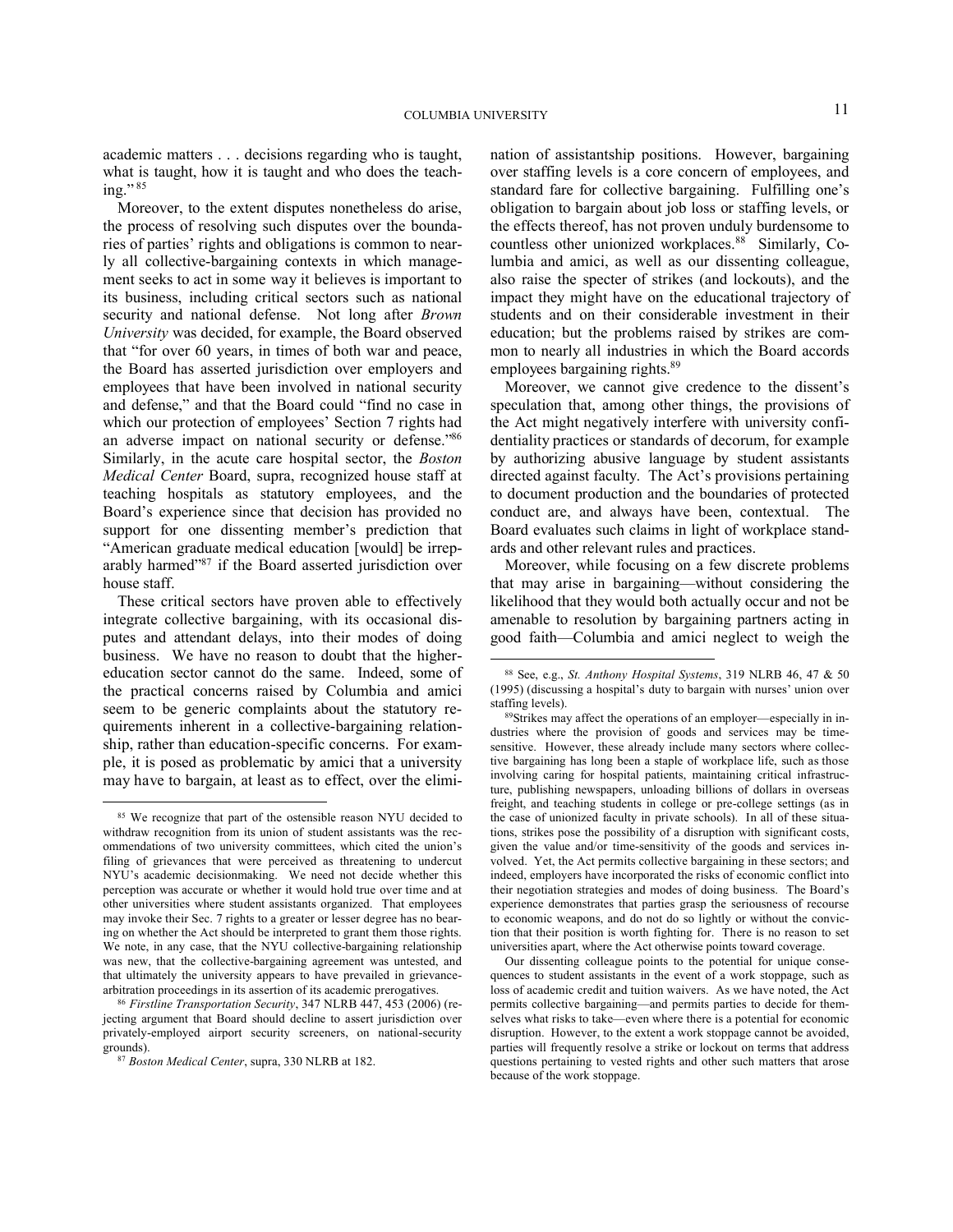1

 $\overline{a}$ 

possibility of any *benefits* that flow from collective bargaining, such as those envisioned by Congress when it adopted the Act. In this connection, it is worth noting that student assistants, in the absence of access to the Act's representation procedures and in the face of rising financial pressures, have been said to be "fervently lobbying their respective schools for better benefits and increased representation."<sup>90</sup> The eagerness of at least some student assistants to engage in bargaining suggests that the traditional model of relations between university and student assistants is insufficiently responsive to student assistants' needs. That is not to say collective bargaining will necessarily be a panacea for such discontent, but it further favors coverage by the Act, which was designed to ameliorate labor unrest.<sup>91</sup>

Finally, we disagree with the suggestion of our dissenting colleague that the Act's procedures are ill suited here, because student assistants have finite terms and because the academic world may experience a fast pace of development in fields of study, and thus because, in the time it takes for the Board to resolve a question arising under the Act, there may be significant turnover or other changes involving affected employees. It goes without saying that the resolution of cases under the Act, both representation and unfair labor practice cases, before the Board and the courts can be time-consuming. However, this is simply not a basis on which to deny the Act's protections to student assistants. The alternative—to deny coverage because of the effects of procedural delays would seem to countenance the denial of the Act's coverage to large groups of employees whose tenures are short or industries where there is a rapid pace of change.<sup>92</sup>

In sum, there is no compelling reason—in theory or in practice—to conclude that collective bargaining by student assistants cannot be viable or that it would seriously interfere with higher education. We have put suppositions aside today and have instead carefully considered the text of the Act as interpreted by the Supreme Court, the Act's clearly stated policies, the experience of the Board, and the relevant empirical evidence drawn from collective bargaining in the university setting. This is not a case, of course, where the Board must accommodate the National Labor Relations Act with some other federal statute related to private universities that might weigh against permitting student assistants to seek union representation and engage in collective bargaining. Finding student assistants to be statutory employees, and permit-

<sup>90</sup> David Ludwig, *Why Graduate Students of America Are Uniting*, The Atlantic, available at http://www.theatlantic.com/education/archive/2015/04/graduatestudents-of-the-world-unite/390261/. See also Rachel Bernstein, *Ivy* 

*League Graduate Students Push for Unionization*, Science, available at http://www.sciencemag.org/careers/2015/04/ivy-league-graduate-

students-push-unionization ("Graduate students' concerns include inadequate health insurance, high prices for dependent coverage on student health insurance policies, and insufficient child care and family leave support."). Indeed, some scholarship suggests that universities are actively seeking to derive greater profit from instructional and research activities, and to lower their teaching costs. Such endeavors to lower labor costs to increase profit—are hallmarks of the sort of economic dynamic in which, historically, employees' bargaining rights have played an important countervailing role. See generally *The Corporatization of Higher Education*, 39 Monitor on Psychology 50 (2008), available at http://www.apa.org/monitor/2008/12/highered.aspx.

<sup>&</sup>lt;sup>91</sup> Indeed, it is important to note the policy judgment embodied in the Act: that collective bargaining can help avert workplace unrest that may occur in the absence of a process for employees to choose representation, bargain collectively, and resolve disputes peacefully. See *NLRB v. Insurance Agents' International Union*, 361 U.S. 477, 488 (1960) (good-faith bargaining "may narrow the issues, making the real demands of the parties clearer to each other, and perhaps to themselves, and may encourage an attitude of settlement through give and take."). The Act is designed to lessen conflict by channeling disputes into structured negotiations and reflects the judgment of Congress that collective bargaining, with its occasional attendant workplace conflicts such as strikes and lockouts, is a right to be accorded broadly and across many industries.

It is noteworthy that at NYU, graduate assistants struck after the Board reversed its *NYU* decision and the school withdrew recognition from their union. Without the protection of the Act, student assistants lacked recourse to the orderly channels of bargaining and instead chose to resort to more a disruptive means of resolving their dispute with the University.

<sup>&</sup>lt;sup>92</sup> In cases involving seasonal workplaces or those with significant turnover, the Board has held elections even though, when there have been employer challenges, bargaining may not begin until well after the election. In this connection, the Board generally presumes that new employees support the union in the same proportion as those who voted. See generally *NLRB v. Curtin Matheson Scientific, Inc.,* 494 U.S. 775, 779 (1990). Otherwise, it would be difficult for employees in any workplace with high turnover to ever achieve representation, because the nature of administrative adjudication, as well as the provision of due process to an employer's challenges to certification may delay a final ruling on certification. Conversely, when an employer's operation is seasonal in nature or otherwise involves peaks and valleys in employment, the Board retains the discretion to adjust the election date to ensure that a representative group of employees will be able to express their choice concerning representation. See, e.g., *Tusculum College*, 199 NLRB 28, 33 (1972) (adjusting date of election to the beginning of the fall semester to ensure that a representative complement of the petitioned-for faculty would have an opportunity to express their wishes).

In unfair labor practice cases, remedies are commonly applied after affected individuals have ceased working for an employer. But remedies are tailored to address the violation of the Act relative to the context in which they are applied. Backpay or other monetary remedies may still be appropriate even after an individual is no longer in an employment relationship with a respondent. Other remedies, such as in a bad-faith bargaining case, involve the unit as a whole, and thus may be implemented in the future, notwithstanding the turnover of individual employees. Notice-posting requirements ensure that future complements of employees are aware of any violations and provide assurances that the violations will not continue in the future.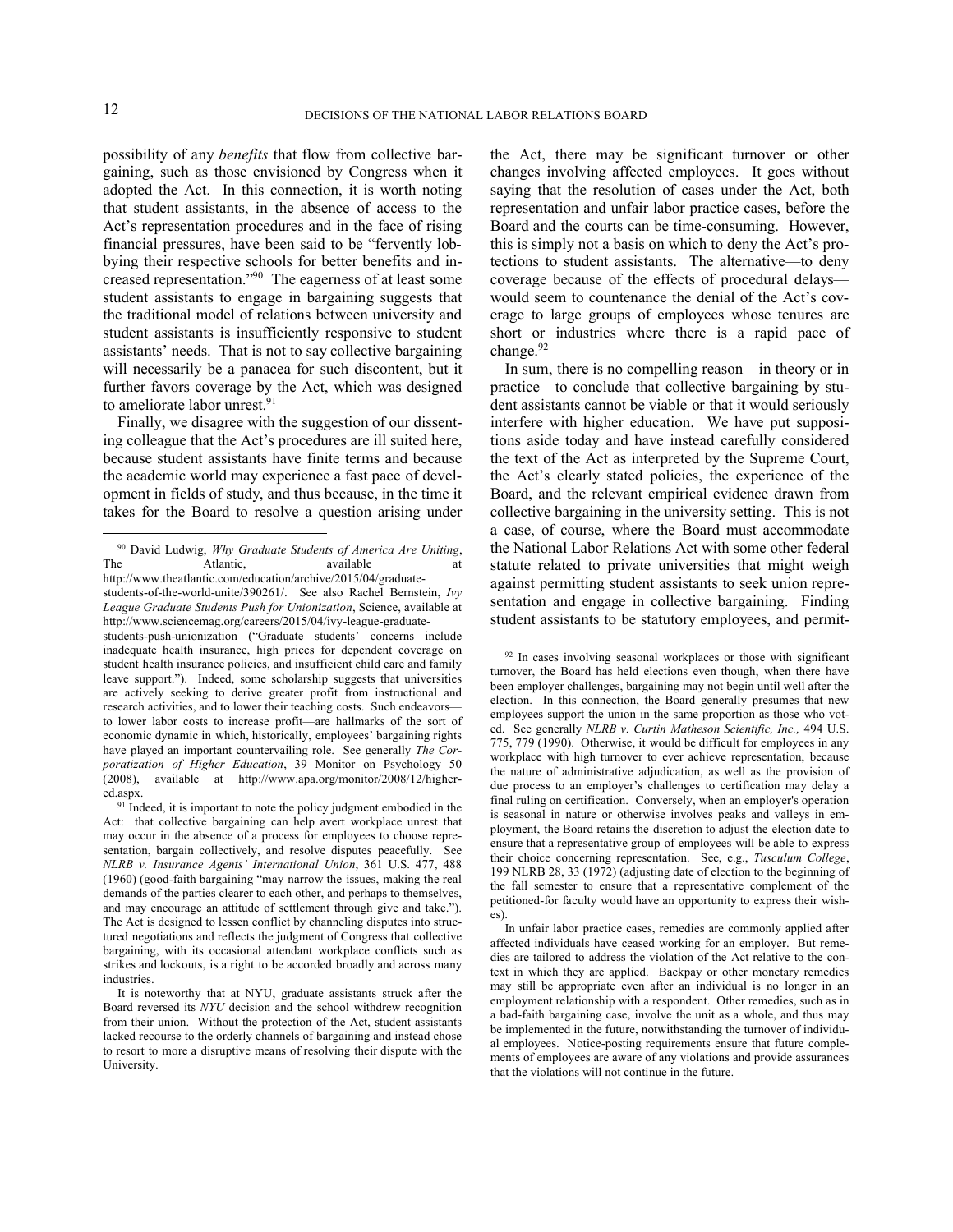ting them to seek union representation, does not conflict with any federal statute related to private universities, as far as we can discern. Certainly the *Brown University* Board cited no statutory conflict, nor have the parties and amici in this case. $93$  Our conclusion is that affording student assistants the right to engage in collective bargaining will further the policies of the Act, without engendering any cognizable, countervailing harm to private higher education.

Accordingly, we overrule *Brown University* and hold that student assistants who have a common-law employment relationship with their university are statutory employees entitled to the protections of the Act.

<u>.</u>

#### III. APPLICATION TO THIS CASE

We now apply our holding to the facts of this case. For the reasons that follow, we conclude (1) that all of the petitioned-for student-assistant classifications consist of statutory employees; (2) that the petitioned-for bargaining unit (comprising graduate students, terminal Master's degree students, and undergraduate students) is an appropriate unit; and (3) that none of the petitionedfor classifications consists of temporary employees who must be excluded from the unit by virtue of the limited length of their employment.

### *A. Statement of Facts*

Columbia is a nonprofit postsecondary educational institution located in New York City. Columbia's major sources of annual revenue include tuition (net revenue of \$940 million in 2015, nearly a quarter of operating revenue) and government contracts and grants (\$750 mil $l$ ion). $94$ 

Graduate students at Columbia are selected by the faculty of the academic departments into which they are accepted on the basis of academic performance, as demonstrated by educational background and standardized test scores. In general, Ph.D. candidates spend five to nine years of study within their discipline, during which they take coursework, as well as prepare a doctoral thesis, that the candidates develop with guidance of faculty or in connection with their laboratory work. During their enrollment, candidates are subject to various academic requirements, including timely progress toward a thesis and proficiency in coursework. Most Ph.D. candidates are required to take on teaching duties for at least one semester as part of their academic requirements, although many departments require additional semesters of teaching as a condition for obtaining a degree.<sup>95</sup>

Columbia fully funds most Ph.D. student assistants, typically providing tuition and a stipend, for at least their

<sup>93</sup> Where a party does not actually raise a supposed conflict between the Act and another federal statute, the Board is not required to consider the issue. *Can-Am Plumbing, Inc.*, 350 NLRB 947, 947–948 (2007). For his part, our dissenting colleague takes us to task for failing to accommodate the Act with the "broad range of federal statutes and regulations [that] apply to colleges and universities," which "govern, among other things, the accreditation of colleges and universities, the enhancement of quality, the treatment of student assistance, graduate/postsecondary improvement programs, and the privacy of student records." But our colleague does not explain how any one of these education statutes and regulations bears on the specific issue posed in this case or how the Board should accommodate the Act to them—short of not applying our statute at all to student assistants. That alternative, of course, is disfavored, unless a conflict between two federal statutes is truly irreconcilable. See *Lewis v. Epic Systems Corp.*, 823 F.3d 1147, 1157 (7th Cir. 2016) (rejecting asserted conflict between NLRA and Federal Arbitration Act). There is no such conflict here, as we have already explained. See fn. 50, supra.

That an industry or economic sector is governed in certain respects by other federal laws, in addition to being covered by the NLRA, cannot mean that the Board must determine, in the abstract, whether the general policies of those other laws might be better accomplished if the Act did *not* apply, notwithstanding the absence of any exemption from coverage in the statutory text or the legislative history. It is far too late in the day—45 years after the Board's decision in *Cornell University*, supra*—*to argue that the Act cannot safely be applied to private universities. The supposed conflicts our colleague conjures would seem to arise, for example, in cases where the Board applies the Act to university faculty members, but there is no suggestion in our case law that an actual conflict has ever arisen (or even been raised by a university employer).

Our colleague identifies *one* specific, potential conflict between the NLRA and federal education law related to the disclosure of educational records, where Sec.  $8(a)(5)$  of the Act, which grants unions the right to information necessary for carrying out their collective-bargaining duties, conceivably could require a disclosure that the Family Educational Rights and Privacy Act (FERPA) might otherwise prohibit. Any such conflict can and should be addressed in the particular factual setting in which it arises. Suffice it to say that the Act recognizes that a union's right to information may, in a particular context, be subordinated to a legitimate confidentiality interest. See, e.g., *Olean General Hospital*, 363 NLRB No. 62, slip op. at 7–8 (2015) (considering state laws protecting patient confidentiality). See generally *Detroit Edison Co. v. NLRB*, 440 U.S. 301 (1979).

<sup>94</sup> See Consolidated Financial Statements, The Trustees of Columbia University in the City of New York, available at http://finance.columbia.edu/files/gateway/content/reports/financials201 5.pdf. Tuition and government grants are the second and third largest revenue streams. Columbia, which operates a hospital, earned the most revenue, approximately \$1 billion, from patient care.

A substantial portion of the tuition revenue comes from students in graduate and professional programs, including law and business. However, the approximately 8500 undergraduates at Columbia, paying approximately \$25,000 in base tuition per semester, generate about \$376 million in tuition revenue, of which only \$148 million is offset by grant aid from Columbia. See Columbia University, Institutional Grant Aid by School, 2014–2015, available at http://www.columbia.edu/cu/opir/abstract/opir\_institutional\_grant\_aid\_ 1.htm.

<sup>&</sup>lt;sup>95</sup> There is some variation as to the specifics of degree program requirements and the nature of student assistant duties across schools and programs at Columbia.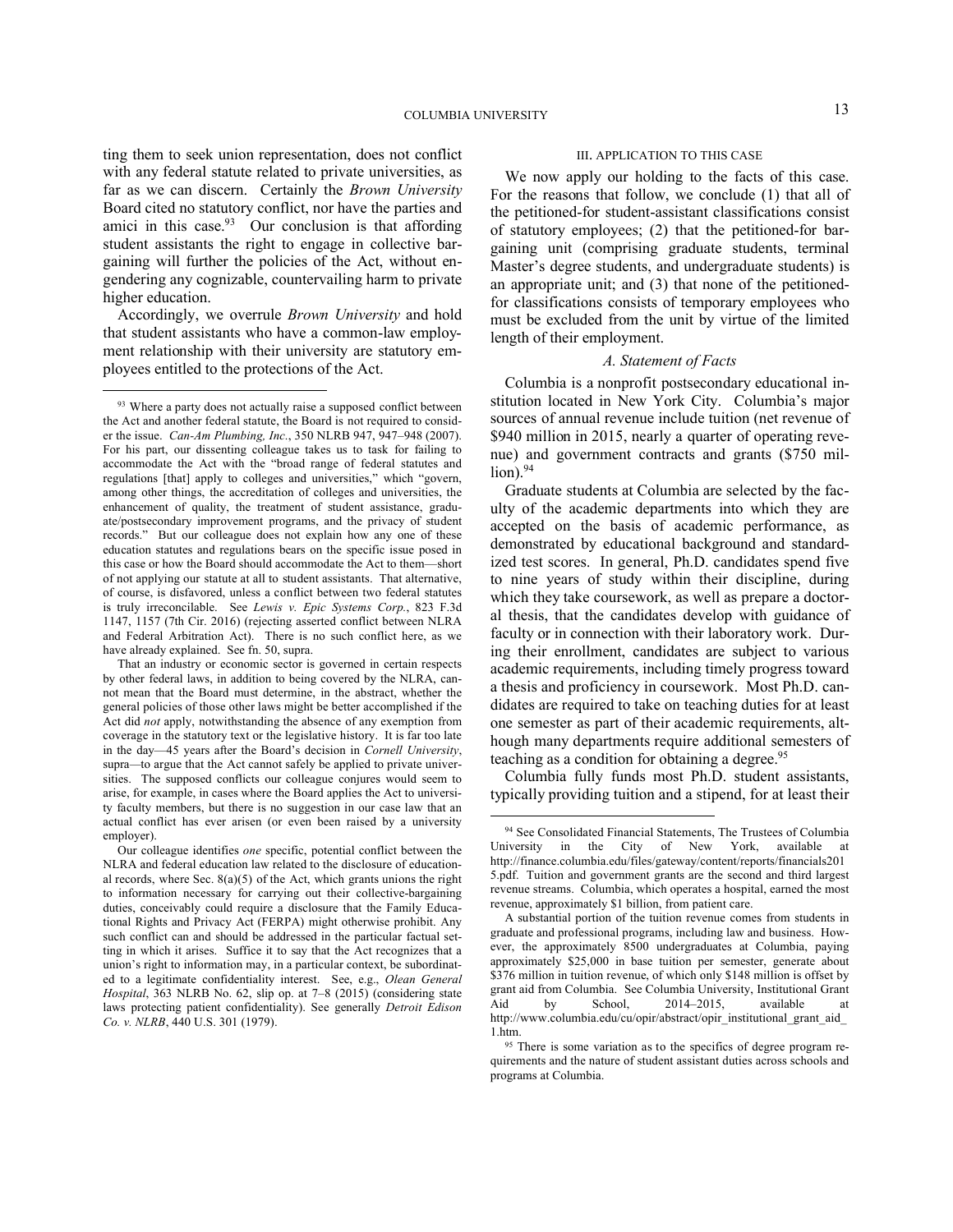first 5 years of study. In most students' second through fourth year, taking on teaching or research duties is a condition for full receipt of such funding. For most Ph.D. candidates, the first and fifth years are funded without a condition of service. In students' sixth year and beyond, teaching-based support may be available. Research-based financial support, unlike teaching support, frequently comes in whole or in part from sources outside the University. Grants from government or other outside entities, generally to support a specified research task, often cover research assistants' financial awards. However, the University will make up any shortfall if outside grants provide a level of funding that falls below the standard graduate funding package.

Terminal Master's degree students (as opposed to those who earn the degree as an intermediate step toward earning a Ph.D.) typically earn their degrees in shorter time periods and do not prepare a thesis. They receive very little financial aid, although some take on teaching duties for which they receive compensation.

The nature of teaching duties for a teaching assistantship varies. Columbia's teaching assistants, known as Instructional Officers, fall into various subsidiary categories, which involve varying levels of discretion and involvement in course design. Undergraduate, Master's degree, and Ph.D. student assistants can all serve in teaching assistant roles, with some similarities in their duties, although Ph.D. teaching assistants may take on the most advanced duties. Notably, some Instructional Officers teach components of the core curriculum, which is Columbia's signature course requirement for all undergraduate students regardless of major. Instructional Officers generally work up to 20 hours per week, and they are typically appointed for one or two semesters at a time.

Instructional Officers include the specific classifications of Teaching Fellows and Teaching Assistants. Teaching Fellows are doctoral students in the Graduate School of Arts and Sciences, while Teaching Assistants may be either doctoral or Master's degree students and perform similar functions outside the Graduate School of Arts and Sciences. Teaching Fellows and Teaching Assistants spend 15–20 hours a week undertaking a wide range of duties with respect to a course. Their duties may include grading papers and holding office hours, leading discussion or laboratory sessions, or assuming most or all the teaching responsibilities for a given course. Columbia maintains other, specialized teachingassistant funding as well. Instructional officers who participate in the Teaching Scholars Program, a category that includes Ph.D. students who are somewhat advanced in their studies, teach courses that they have designed for

undergraduates in their junior or senior years. Undergraduates serve in the Teaching Assistant III classification. They are responsible for grading homework and running laboratory or problem sections that are ancillary to large classes within the School of General Studies and Columbia College.

The category of Instructional Officers also includes classifications of Preceptors and Readers (sometimes referred to as "Graders"). Preceptors are graduate assistants who teach significant undergraduate courses with high levels of independence. These positions are generally available only to graduate students far along in their studies because they require the highest level of teaching ability. Preceptors hold office hours, design and grade all exams and assignments in their courses, and assign final grades to their students. Readers/Graders are Master's degree students who are appointed to grade papers under the direction of a course instructor. Finally, Course Assistants, who are not Instructional Officers and do not receive semester-long appointments, assist faculty with administering classes by performing clerical tasks that may include proctoring exams, printing and collecting homework, answering students' questions, and occasionally grading assignments.

Research Officers generally participate in research funded by outside entities. The research grants specify the nature of the research and the duties of the individuals working on the grant. The revenue from the grant beyond the amounts allotted to research assistantships goes to Columbia's general operating expenses. Graduate Research Assistants in Ph.D. programs must both comply with the duties specified by the grant and simultaneously carry out research that they will ultimately present as part of their thesis.<sup>96</sup> Departmental Research Assistants, by contrast, are Master's degree students and are appointed and funded by the University and provide research assistance to a particular department or school within the University.

Teaching and research occur with the guidance of a faculty member or under the direction of an academic department. In the teaching context, poor performance by an instructional officer is addressed through remedial training, although in one instance poor performance resulted in the University's removal of a student's teaching duties, and the cancellation of his stipend.

### *B. Application of the Revised Section 2(3) Analysis*

For the reasons that follow, we conclude that the petitioned-for student-assistant classifications in this  $case<sup>97</sup>$ 

<sup>&</sup>lt;sup>96</sup> Training grant recipients are subject to slightly different conditions, and are discussed below.

<sup>97</sup> As reflected in its petition, the Union here seeks to represent: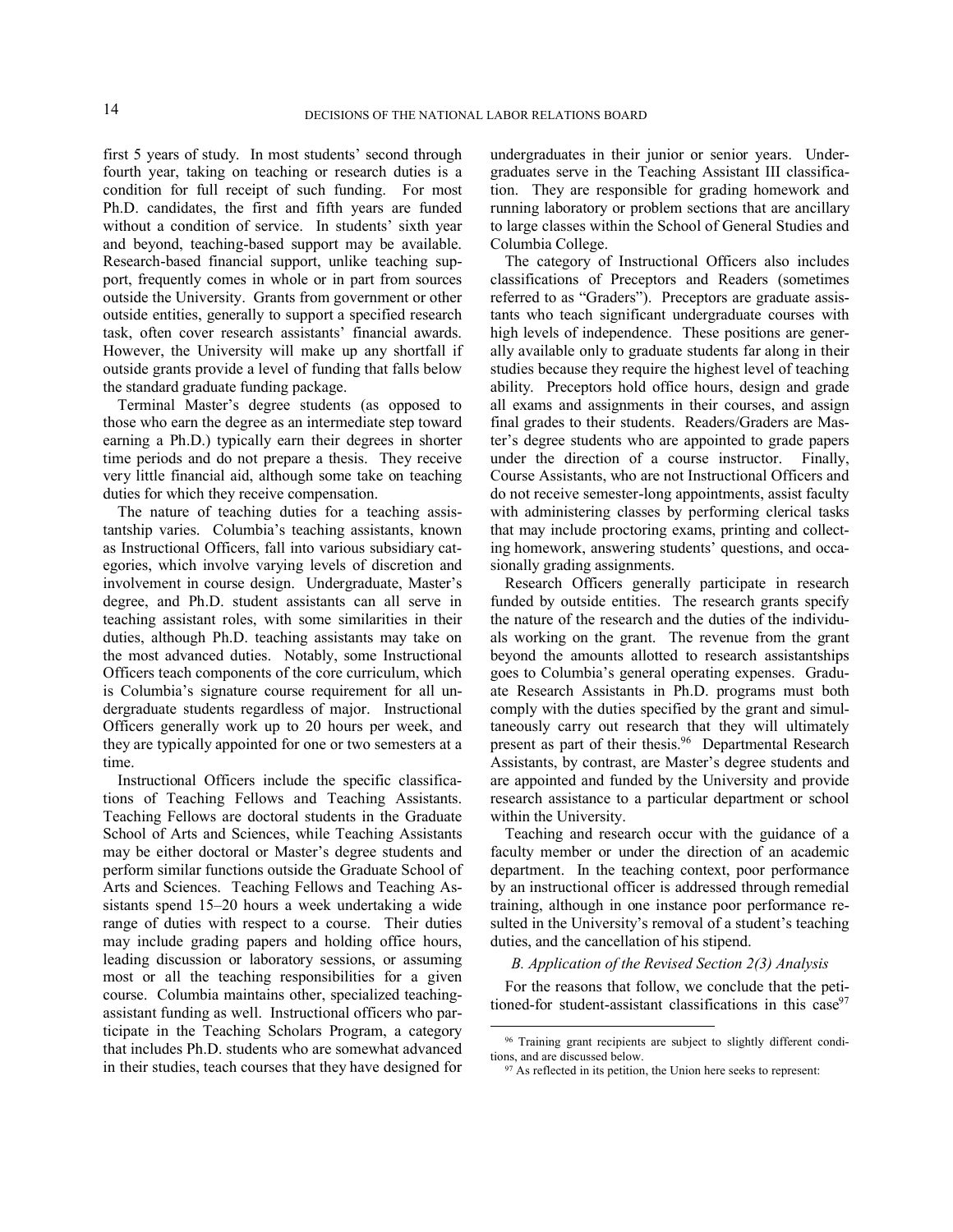comprise statutory employees: individuals with a common-law employment relationship with Columbia University. At the hearing before the Regional Director, Columbia seemingly conceded<sup>98</sup> that, if the Board were to adopt the common-law test, the petitioned-for individuals—with the exception of students operating under training grants—were employees under the Act. In its brief to the Board on review, however, Columbia argues that research assistants are not common-law employees, citing the Board's decision in *Leland Stanford*, supra. With respect to teaching assistants, Columbia confines itself to arguing that the common-law test should not be the standard of statutory employment (a position we have rejected). Below, we begin by examining the commonlaw employment status of Columbia's student assistants generally. We then address arguments specific to the status of Columbia's research assistants and overrule *Leland Stanford* because its reasoning cannot be reconciled with the general approach we adopt today.

# 1. Instructional Officers<sup>99</sup>

Common-law employment, as noted above, generally requires that the employer have the right to control the employee's work, and that the work be performed in exchange for compensation. $100$  That is the case here.

 $\overline{a}$ 

<sup>98</sup> At the hearing, Columbia's counsel stated, "If the Board finds that students who provide services to their institutions are employees based on common law test of employment, if you will, then our position would be that the graduate research assistants and the teaching assistants would be considered employees and part of an appropriate bargaining unit, but that the students on training grants are simply not employees because they're not employed in a University position, that they're simply supported by the Government to be students and they don't provide a service to the University."

<sup>99</sup> This category encompasses the Teaching Assistants, Teaching Fellows, Preceptors, and Readers/Graders named in the petition. Course assistants, a classification named in the petition, do not appear to be Instructional Officers and are not appointed on a semester-long basis. The increments of their employment—they may work in less-thansemester-long intervals—may raise questions about their eligibility. However, we leave such determinations to the Regional Director in determining an eligibility formula (as we discuss, infra) in the first instance.

<sup>100</sup> See, e.g., *Seattle Opera*, supra, 292 F.3d at 762 ("[T]he person asserting statutory employee status [under the Act] *does* have such status if (1) he works for a statutory employer in return for financial or other compensation … and (2) the statutory employer has the power or right to control and direct the person in the material details of how such work is to be performed.") (emphasis in original). Accord *Restatement of Employment Law* §1.02 (2015) ("Where an educational institution

Here, the University directs and oversees student assistants' teaching activities. Indeed, the University possesses a significant interest in maintaining such control, as the student assistants' work advances a key business operation of the University: the education of undergraduate students. The record shows that teaching assistants who do not adequately perform their duties to the University's satisfaction are subject to corrective counseling or removal.

Instructional officers receive compensation in exchange for providing services to the University. Receipt of a full financial award is conditioned upon their performance of teaching duties. When they do not perform their assigned instructional duties, the record indicates they will not be paid. For instance, after one assistant, Longxi Zhao, was removed from his teaching assistantship, his stipend was cancelled. In his termination letter, the University indicated that, "[T]his termination is effective immediately. As a result, you will no longer receive a salary for this position." This letter, in connection with the explicit conditioning of awards on performance of teaching duties, demonstrates that the University offers student assistants stipends as consideration for fulfilling their duties to perform instructional services on the University's behalf.

Although the payments to Ph.D. student assistants may be standardized to match fellowship or other non-work based aid, these payments are not merely financial aid. Students are required to work as a condition of receiving this tuition assistance during semesters when they take on instructional duties, and such duties confer a financial benefit on Columbia to offset its costs of financial aid, even if it chooses to distribute the benefit in such a way that equalizes financial aid for both assistants and nonassistant students. Indeed, in semesters where a student assistant would normally be required to work as a condition of funding, he or she may opt not to work only if he or she finds a source of outside fellowship aid. Also, the stipend portion of the financial package given to assistants is generally treated as part of university payroll and is subject to W-2 reporting and I-9 employment verification requirements.

Even though it is unnecessary to delve into the question of whether the relationship between student assistants and their universities is primarily economic or educational—we have overruled the *Brown University* standard—the facts in this case do not suggest a primarily educational relationship, but rather, simply point to the

All student employees who provide instructional services, including graduate and undergraduate Teaching Assistants (Teaching Assistants, Teaching Fellows, Preceptors, Course Assistants, Readers and Graders): All Graduate Research Assistants (including those compensated through Training Grants) and All Departmental Research Assistants employed by the Employer at all of its facilities, including Morningside Heights, Health Sciences, Lamont-Doherty and Nevis facilities.

compensates student assistants for performing services that benefit the institution . . . such compensation encourages the student to do the work for more than educational benefits and thereby establishes an employment as well as an educational relationship").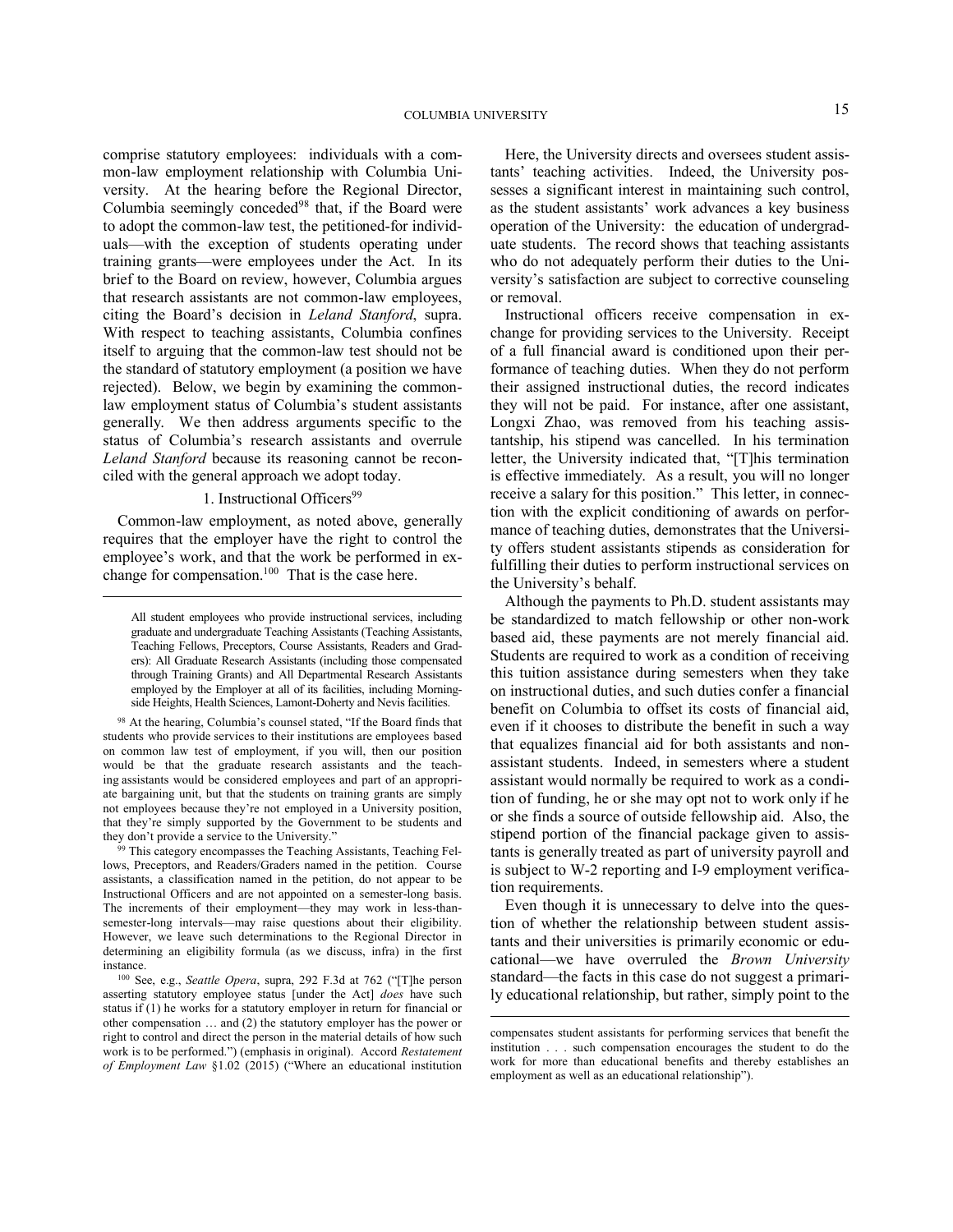difficulty of the analytical exercise required by the prior approach.

While overlooked by the *Brown University* Board, there is undoubtedly a significant economic component to the relationship between universities, like Columbia, and their student assistants. On average, private nonprofit colleges and universities generate a third of their revenue from tuition, and 13 percent from government grants, contracts and appropriations.<sup>101</sup> Columbia, for example, generates nearly a billion dollars in annual tuition revenue and over a half-million in government grants and contracts.<sup>102</sup>

Teaching assistants frequently take on a role akin to that of faculty, the traditional purveyors of a university's instructional output. The teaching assistants conduct lectures, grade exams, and lead discussions. Significant portions of the overall teaching duties conducted by universities are conducted by student assistants. The delegation of the task of instructing undergraduates, one of a university's most important revenue-producing activities, certainly suggests that the student assistants' relationship to the University has a salient economic character.

While Columbia's pool of student assistants consists of enrolled students who were selected based on the University's academic admissions process, this fact is not inconsistent with an economic relationship. Students pre-selected for their academic proficiency would naturally tend to constitute a labor pool geared toward the endeavor of teaching or researching in a university setting, and their usage as instructors and researchers achieves the efficiency of avoiding a traditional hiring process for these jobs.<sup>103</sup>

And, the fact that teaching may be a degree requirement in many academic programs does not diminish the importance of having students assist in the business of universities by providing instructional services for which undergraduate students pay tuition.<sup>104</sup> Indeed, the fact that teaching assistants are thrust wholesale into many of the core duties of teaching—planning and giving lectures, writing exams, etc., including for such critical courses as Columbia's Core Curriculum—suggests that the purpose extends beyond the mere desire to help inculcate teaching skills.

We have no difficulty, then, in finding that all of the petitioned-for classifications here comprise statutory employees—with the possible exception of research assistants. That issue, as we explain next, is more complicated in light of Board precedent.

# 2. Student Research Assistants

As indicated, Columbia argues that student research assistants have no common-law employment relationship with the University. It relies on *Leland Stanford*'s determination that certain externally-funded research assistants were not employees.<sup>105</sup> That holding was later applied by the *NYU* Board in finding that some research assistants in that case were not statutory employees, even as it reversed the overall exclusion of student assistants from the Act's protections.<sup>106</sup> Applying our holding today regarding the employment status of student assistants, we find that core elements of the reasoning in *Leland Stanford* are no longer tenable. We further find that, under the common-law test discussed in our decision today, research assistants at Columbia are employees under the Act.

In *Leland Stanford*, the student research assistants received external funding to cover their tuition while they essentially went about pursuing their own individual ac-

 $\overline{a}$ 

1

<sup>101</sup> See National Center for Education Statistics, *Postsecondary Revenues by Source*, **available at** http://nces.ed.gov/programs/coe/pdf/Indicator\_CUD/coe\_cud\_2015\_06. pdf.

<sup>102</sup> See Consolidated Financial Statements, The Trustees of Columbia University in the City of New York, available at http://finance.columbia.edu/files/gateway/content/reports/ financials2015.pdf.

<sup>&</sup>lt;sup>103</sup> The claim that universities could more inexpensively hire adjunct faculty to perform the duties also does not establish that the relationship is primarily educational. Indeed, it is unclear that using students in these roles is more costly to a university. As previously noted, a university that makes use of an existing pool of student labor garners the efficiency benefit of avoiding costly labor searches. Moreover, the financial packages offered to graduate students are dictated in part by the need to be competitive with other schools also seeking to attract top graduate students. Although it may pay student assistants more compensation than it would need to pay to attract an employee hired on the open market, a university also receives the benefit of making itself more attractive in recruiting graduate students. Compensation to a student assistant is offset, then, by the benefits of hiring students. Thus, because it fails to account for all the benefits that accrue to a university by using its graduate students to fill assistantships, the argument that

student assistants are more costly to a university than an employee hired in the free market is not self-evidently true.

<sup>104</sup> As the American Association of University Professors, an organization that represents professional faculty—the very careers that many graduate students aspire to—states in its brief, teaching abilities acquired through teaching assistantships are of relatively slight benefit in the attainment of a career in higher education. While the evidence does suggest that graduate research assistantships dovetail more strongly with the career/educational goals of graduate students than teaching assistantships, it is by no means clear that education overshadows economics in the case of research assistants either.

<sup>105</sup> Supra, 214 NLRB at 623.

<sup>106</sup> See *NYU*, supra, 332 NLRB at 1209 fn.10, citing *Leland Stanford*, supra ("[W]e agree that the Sackler graduate assistants and the few science department research assistants funded by external grants are properly excluded from the unit [because] [t]he evidence fails to establish that the research assistants perform a service for the Employer and, therefore, they are not employees as defined in Section 2(3) of the Act.").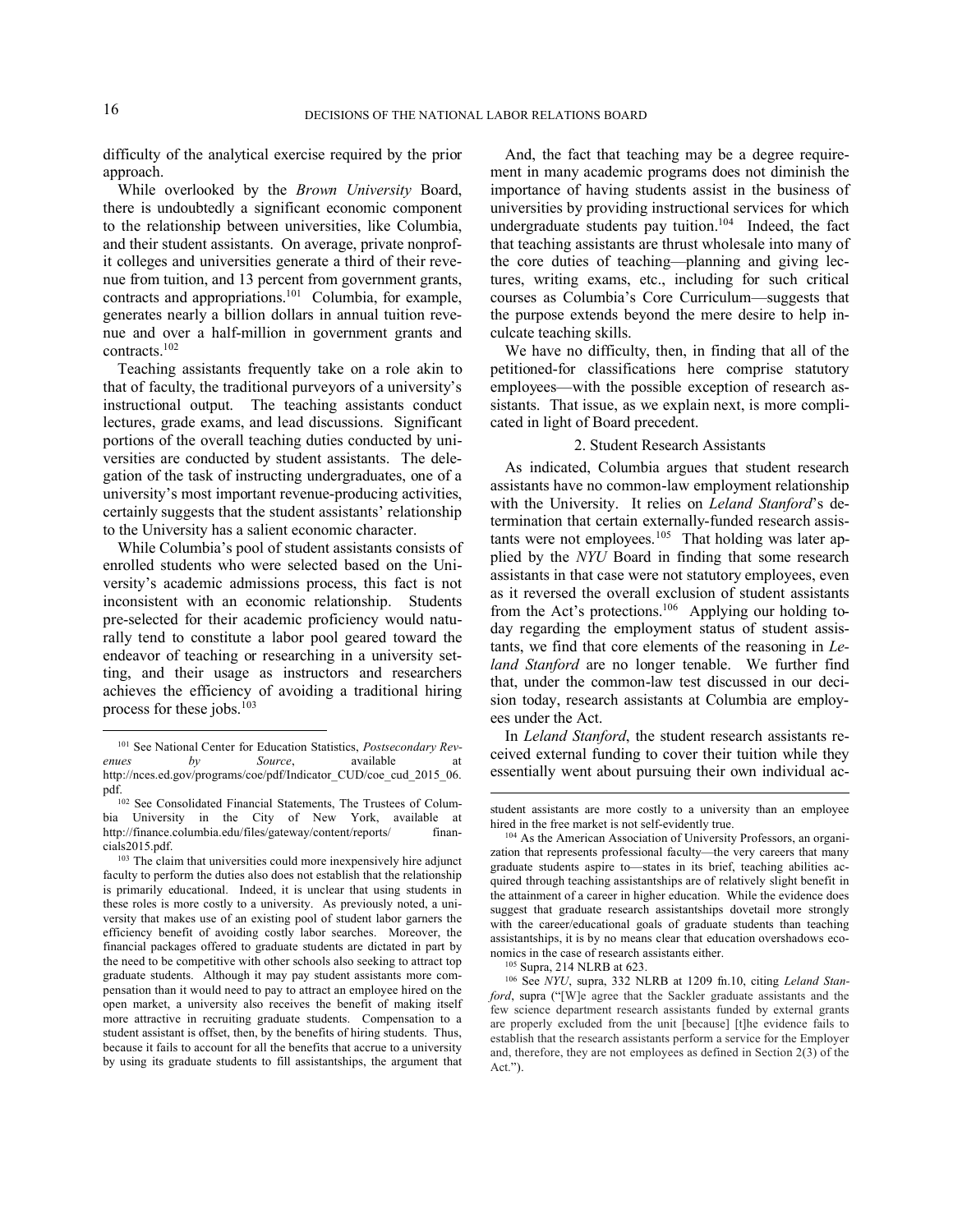ademic goals in a manner of their own choosing. They were not subject to discharge for failure to perform satisfactory work, but would at worst receive a non-passing grade for their coursework. Further, the Board concluded, the award the research assistants received was not correlated to the nature or quantum of services they rendered. The Board also contrasted the student research assistants with non-student research associates who were employees. The student researchers received none of the fringe benefits that these non-student employee research associates received. And these non-student research associates already had their academic degrees, were under the direction of their department, and were subject to discharge.

In view of these facts, the *Stanford* Board found that the externally-funded research assistants were "primarily students," and concluded that their relationship with the university was not one of employment because it was "not grounded on the performance of a specific task where both the task and the time of its performance is designated and controlled by an employer [but] [r]ather it is a situation of students within certain academic guidelines having chosen particular projects on which to spend the time necessary."<sup>107</sup>

*Leland Stanford* thus, in many respects, focused upon the absence of the common-law features of employment of the externally-funded research assistants. It contrasted the research assistants with non-student, employee research associates who worked under the direction of their department, and it noted that the work performed by the externally-funded research assistants was largely done at the students' own discretion and for their own benefit. It also observed that these student research assistants could not be disciplined in a traditional sense. Their researcher status, and presumably their aid award, was not terminable based on a failure to meet any obligations of the grant, undermining a claim that the aid was compensation.

However, the *Leland Stanford* decision arguably suggested that the mere fact that the performance of a task that advanced a student's personal educational goals could negate an employment relationship. It described the status of the research assistants as akin to "the situation of all students," who work on academic projects, and suggested the importance of the fact that they were "simultaneously students" as well as researchers.<sup>108</sup> Because *Leland Stanford* thus relied in part on the existence of a student relationship in determining employee status, rather than determining whether a common-law relation-

<u>.</u>

ship existed, we now overrule it, alongside *Brown University*, as inconsistent with the approach adopted today, which better reflects the language and policies of the Act.<sup>109</sup>

The premise of Columbia's argument concerning the status of its research assistants is that because their work simultaneously serves both their own educational interests along with the interests of the University, they are not employees under *Leland Stanford*. To the extent Columbia's characterization of *Leland Stanford* is correct, we have now overruled that decision. We have rejected an inquiry into whether an employment relationship is secondary to or coextensive with an educational relationship. For this reason, the fact that a research assistant's work might advance his own educational interests as well as the University's interests is not a barrier to finding statutory-employee status.<sup>110</sup>

Nonetheless, it remains the case that if a student research assistant is not an employee under the commonlaw test, we would not normally find the assistant to be an employee under the Act. But there is nothing about the nature of student-assistant research that would automatically imply an absence of the requisite control under the common-law test. It is theoretically possible that funders may wish to further a student's education by effectively giving the student unconditional scholarship aid, and allowing the student to pursue educational goals without regard to achieving any of the funder's own particular research goals. But where a university exerts the requisite control over the research assistant's work, and specific work is performed as a condition of receiving the financial award, a research assistant is properly treated as an employee under the Act.

The research assistants here clearly fall into this latter category of common-law employees. The research of Columbia's student assistants, while advancing the assistants' doctoral theses, also meets research goals associated with grants from which the University receives substantial income.<sup>111</sup> The research assistants here work under the direction of their departments to ensure that

<sup>107</sup> 214 NLRB at 623.

<sup>108</sup> Id.

<sup>109</sup> Our dissenting colleague contends that the longstanding nature of the Board's *Leland Stanford* precedent favors leaving its holding—that research assistants are not statutory employees—untouched. However, as we have already explained, we believe that the better view is that student assistants, including research assistants, should be regarded as employees under the Act.

<sup>&</sup>lt;sup>110</sup> In this respect, our decision is entirely consistent with other employee-status decisions under the Act involving individuals who work, at least in part, to advance personal interests. See fn. 39–41, supra.

<sup>111</sup> One can conceive of countless employment situations where the employee gains personally valuable professional experience and skills while simultaneously performing a valuable service for his or her employer.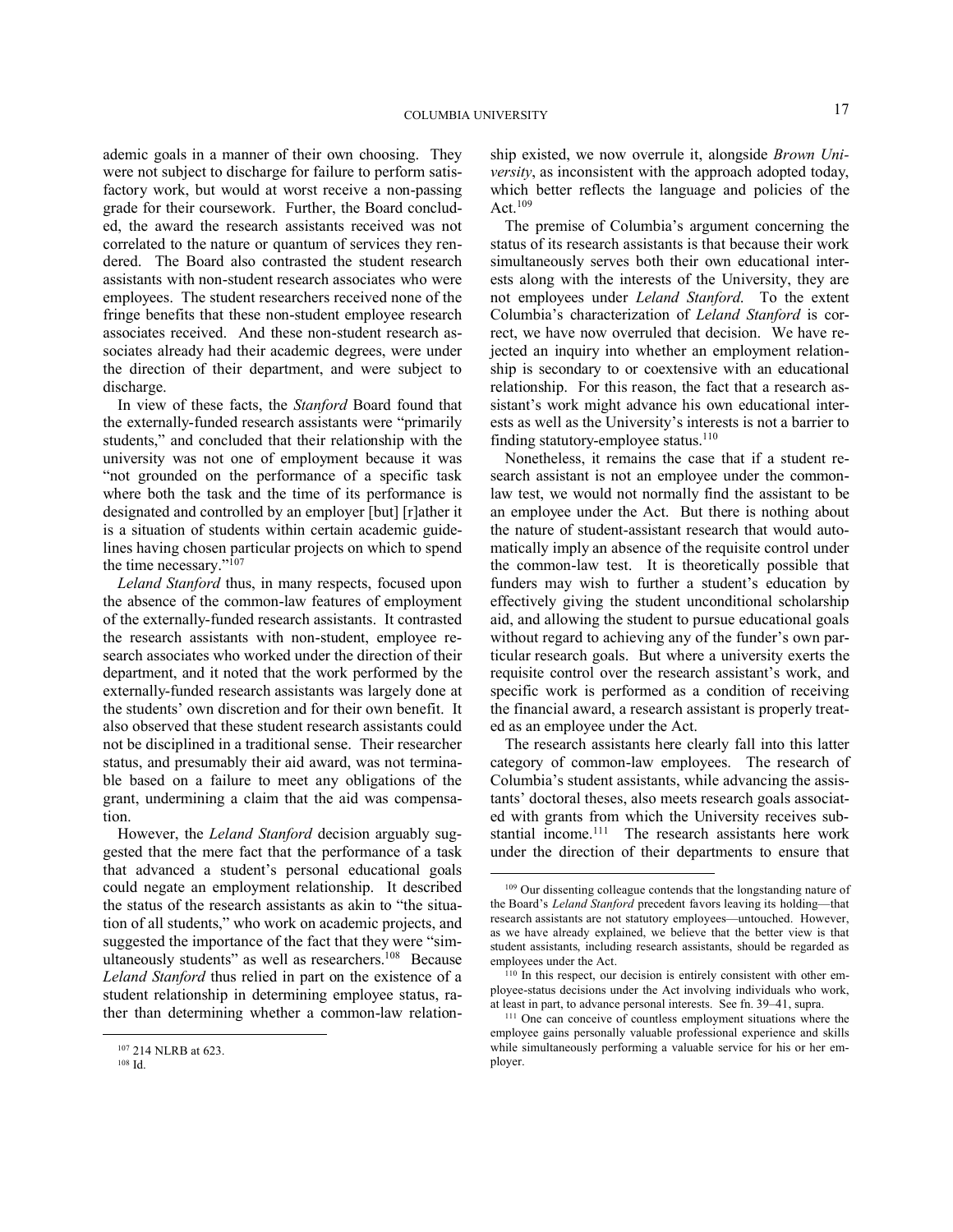1

 $\overline{a}$ 

particular grant specifications are met. Indeed, another feature of such funding is that the University typically receives a benefit from the research assistant's work, as it receives a share of the grant as revenue, and it is relieved of any need to find other sources of funding for graduate students under a research grant; thus it has an incentive to ensure proper completion of the work in accordance with the grant. Further, a research assistant's aid package requires fulfillment of the duties defined in the grant, notwithstanding that the duties may also advance the assistant's thesis, and thus the award is compensation. Students, when working as research assistants, are not permitted to simply pursue their educational goals at their own discretion, subject only to the general requirement that they make academic progress, as they would be in semesters where they were under some form of financial aid other than a research grant.<sup>112</sup>

The funding here is thus not akin to scholarship aid merely passed through the University by a grantor without specific expectations of the recipients. Because Columbia directs the student research assistants' work and the performance of defined tasks is a condition of the grant aid, we conclude that the research assistants in this case are employees under the Act.<sup>113</sup>

Columbia argues that, even if research assistants generally are common-law employees, the research assistants funded by a specific form of grants known as *training grants* present unique circumstances and lack the characteristics of common-law employment. However, the record shows that Columbia, which receives revenue from these training grants, is charged with ensuring that research assistants thereunder receive appropriate training within a formalized program (consistent with the funder's goal of having a well-trained workforce in biomedical and behavioral research), and accordingly it oversees and directs the research assistants who receive the grants. Additionally, research assistants often receive funds from research and training grants simultaneously. Further, participation in specific training activities is a requirement for receipt of training grants; thus, notwithstanding the grantor's statement that the grant aid is not salary, it is a form of compensation.

# *C. Student Assistants in the Petitioned-for Unit Share a Community of Interest*

We now turn to the question of whether the petitionedfor unit is a unit appropriate for collective bargaining. Columbia argues that the petitioned-for unit is inappropriate because it groups undergraduate and Master's degree student assistants together in the same unit with Ph.D. assistants. According to Columbia, differences in pay and benefits, duties, and remunerative interests demonstrate the absence of a community of interest. We disagree.

The first and central right that Section 7 of the Act grants employees is "the right to self-organization, to form, join, or assist labor organizations, to bargain collectively through representatives of their own choosing ...." Section 9(b) provides that "[t]he Board shall decide in each case whether, in order to assure to employees the fullest freedom in exercising the rights guaranteed by this Act, the unit appropriate for the purposes of collective bargaining shall be the employer unit, craft unit, plant unit, or subdivision thereof." As recognized by the Supreme Court, Section 9(a) "suggests that employees may seek to organize 'a unit' that is 'appropriate'—not necessarily *the* single most appropriate unit."<sup>114</sup> In other words, "[m]ore than one appropriate bargaining unit logically can be defined in any particular factual setting."<sup>115</sup>

In making the determination of whether the proposed unit is *an* appropriate unit, the Board's "focus is on whether the employees share a 'community of interest."<sup>116</sup> In determining whether employees in a proposed unit share a community of interest, the Board examines:

[W]hether the employees are organized into a separate department; have distinct skills and training; have distinct job functions and perform distinct work, including inquiry into the amount and type of job overlap between classifications; are functionally integrated with the Employer's other employees; have frequent contact with other employees; interchange with other employ-

<sup>112</sup> *Stanford* found that the fact that the university equalized financial packages for research assistants and other graduate students suggested that funding for research assistants was financial aid and not compensation. 214 NLRB at 622. As previously discussed, we do not believe that Columbia's practice to distribute the benefits it receives from student-assistant labor, in order to equalize aid packages, demonstrates that funding for an assistantship is not compensation, given that the research work assigned in a given semester is a requirement for receipt of aid.

<sup>113</sup> Indeed, in *NYU*, the Board upheld the Regional Director's determination that those research assistants who were "assigned specific tasks and . . . [who] work[ed] under the direction and control of the faculty member," were employees eligible for inclusion in the unit. See *NYU*, supra, 332 NLRB at 1221 fn.51.

<sup>114</sup> *American Hospital Assn.,* 499 U.S. 606, 610 (1991) (emphasis in original). See also *Specialty Healthcare & Rehabilitation Center of Mobile*, 357 NLRB 934, 942 (2011), enfd. 727 F.3d 552 (6th Cir. 2013).

<sup>115</sup> *Country Ford Trucks, Inc. v. NLRB,* 229 F.3d 1184, 1189 (D.C. Cir. 2000) (quoting *Operating Engineers Local 627 v. NLRB,* 595 F.2d 844, 848 (D.C. Cir. 1979)).

<sup>116</sup> *Specialty Healthcare*, supra, 357 NLRB at 942, quoting *NLRB v. Action Automotive, Inc.,* 469 U.S. 490, 491 (1985).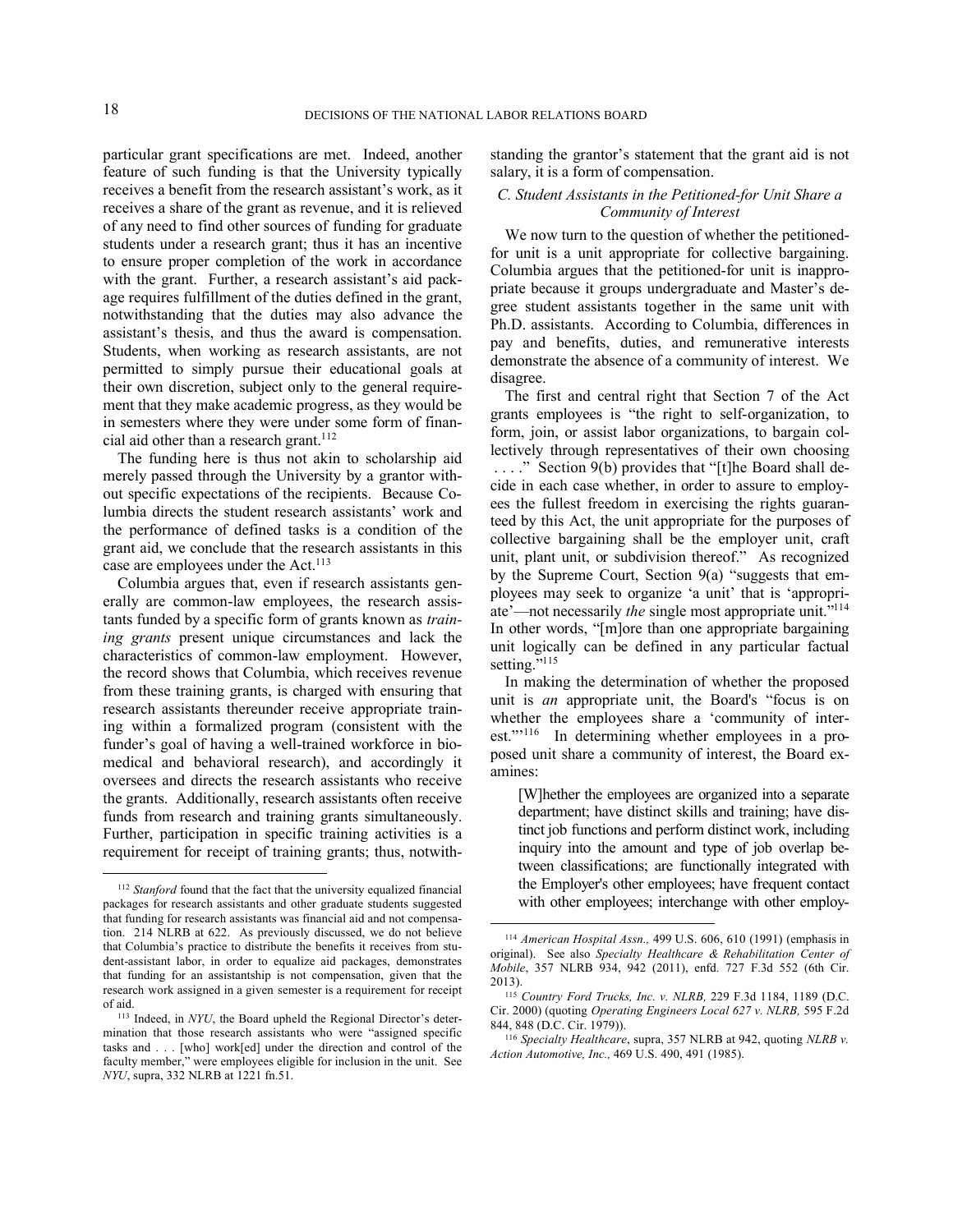ees; have distinct terms and conditions of employment; and are separately supervised.<sup>117</sup>

Further, to honor the statutory command to maximize employees' freedom in choosing a representative, the Board has held that a petitioner's desire concerning the unit "is always a relevant consideration."<sup>118</sup> Although Section  $9(c)(5)$  of the Act provides that "the extent to which the employees have organized shall not be controlling," the Supreme Court has made clear that the extent of organization may be "consider[ed] . . . as one factor" in determining if the proposed unit is an appropriate unit.<sup>119</sup> We thus consider the unit expressed in the petition to be a factor, although not a determinative one.

In *Specialty Healthcare and Rehabilitation Center of Mobile*,<sup>120</sup> the Board held that a unit is appropriate if the employees in the proposed unit constitute a readily identifiable grouping and share a community of interest. Here, the proposed unit consists of a readily identifiable grouping of employees: all student employees who provide instructional services and all research assistants at Columbia University's campuses. We further find that the employees in the unit share a community of interest and agree with the Regional Director who, in concluding the unit was appropriate, found substantial similarities among the types of work of all the student assistants in the proposed unit. She noted that they work in similar settings (in labs and classrooms at the same university) and serve similar functions with respect to the University's fulfillment of its teaching and research mission. Thus, the petitioned-for unit of student assistants performing instructional services and research services provide supplemental educational services to the faculty and the University and therefore constitute a readily identifiable grouping of employees within the University's operations that share a community of interest.

While Columbia argues that there are some dissimilarities, such as differences in the difficulty and independence of work assignments, as well as in pay and benefits, among the categories of student assistants, we find that although there might potentially be other appropriate unit groupings among these student assistants—the petitioned-for classifications share a sufficient community of interest to form *an* appropriate unit. We note that all of the student assistants here are performing a supplemental educational service. That is, their duties are functionally integrated into a system designed to meet the university's teaching and research missions in non-faculty roles. Alt-

1

hough some of the assistantships undertaken by Ph.D. students may involve advanced duties, in many cases their roles are similar to those of Master's and undergraduate assistants who fill related positions. And even when the Ph.D. assistants take on more advanced roles, there is often still an overlap of job duties with Master's and undergraduate student assistants.<sup>121</sup>

Further, all student assistants work under the direction of the University. Most are appointed on a semester-long basis and are paid in part through a tuition remission and in part via a bimonthly stipend. Although it is the contention of our dissenting colleague that the "broad array" of employees within the unit militates against its appropriateness, we note that the Act countenances broad units where there are factors establishing a community of interest. For example, the Board has held, consistent with the Act's text, that similarly situated employees can form an appropriate employer-wide unit.<sup>122</sup> We find under these circumstances that differences in level and type of  $compensation<sup>123</sup>$  and some differences in the nature of work assignments, do not negate the shared community of interest of employees in the petitioned-for unit, given the many other relevant similarities.

Columbia also argues that, because they are in shorterterm degree programs geared toward rapid graduation and job-market entry, Master's and undergraduate student assistants are less likely to be concerned with issues of housing costs, quality of health care, and availability of dependent health coverage. Assuming the veracity of Columbia's speculation regarding Master's and undergraduate students' likely priorities, it is nonetheless the case that classifications in a unit need not have complete identity of interests for the unit to be appropriate. While Master's and undergraduate assistants may, arguably,  $\overline{a}$ 

<sup>117</sup> *Specialty Healthcare*, supra, 357 NLRB at 942 (quoting *United Operations, Inc.,* 338 NLRB 123, 123 (2002)).

<sup>118</sup> *Marks Oxygen Co.,* 147 NLRB 228, 230 (1964).

<sup>119</sup> *NLRB v. Metropolitan Life Ins. Co.*, 380 U.S. 438, 442 (1965).

<sup>120 357</sup> NLRB at 946.

<sup>121</sup> Notably, a Columbia Vice-Provost testified to "considerable similarity" between the teaching duties of a Master's degree teaching assistant and a Ph.D. appointed as a teaching fellow, ostensibly a higherdifficulty position. The record also indicates that, while Ph.D. assistants take on the most advanced and independent teaching assignments, there are various types of discrete teaching duties, such as grading and leading discussion sections, that are performed by both undergraduate/Master's student assistants and Ph.D. assistants.

<sup>122</sup> Sec. 9(b) provides, inter alia, that: "The Board shall decide in each case whether . . . the unit appropriate for the purposes of collective bargaining shall be the employer unit, craft unit, plant unit, or subdivision thereof." 29 U.S.C. 159(b). See also *Hazard Express, Inc.*, 324 NLRB 989 (1997) (finding appropriate a unit including "drivers, dockworkers, and helpers and excluding clericals); *Jackson's Liquors*, 208 NLRB 807, 808 (1974) ("not[ing] that the employerwide unit, being one of the units listed in the Act as appropriate for bargaining, is presumptively appropriate").

<sup>&</sup>lt;sup>123</sup> See *Los Angeles Water & Power Employees' Assn.*, 340 NLRB 1232, 1236 (2003) (difference in pay not controlling as to unit determination in light of other similarities); *Four Winds Services*, 325 NLRB 632, 632 (1998) (same).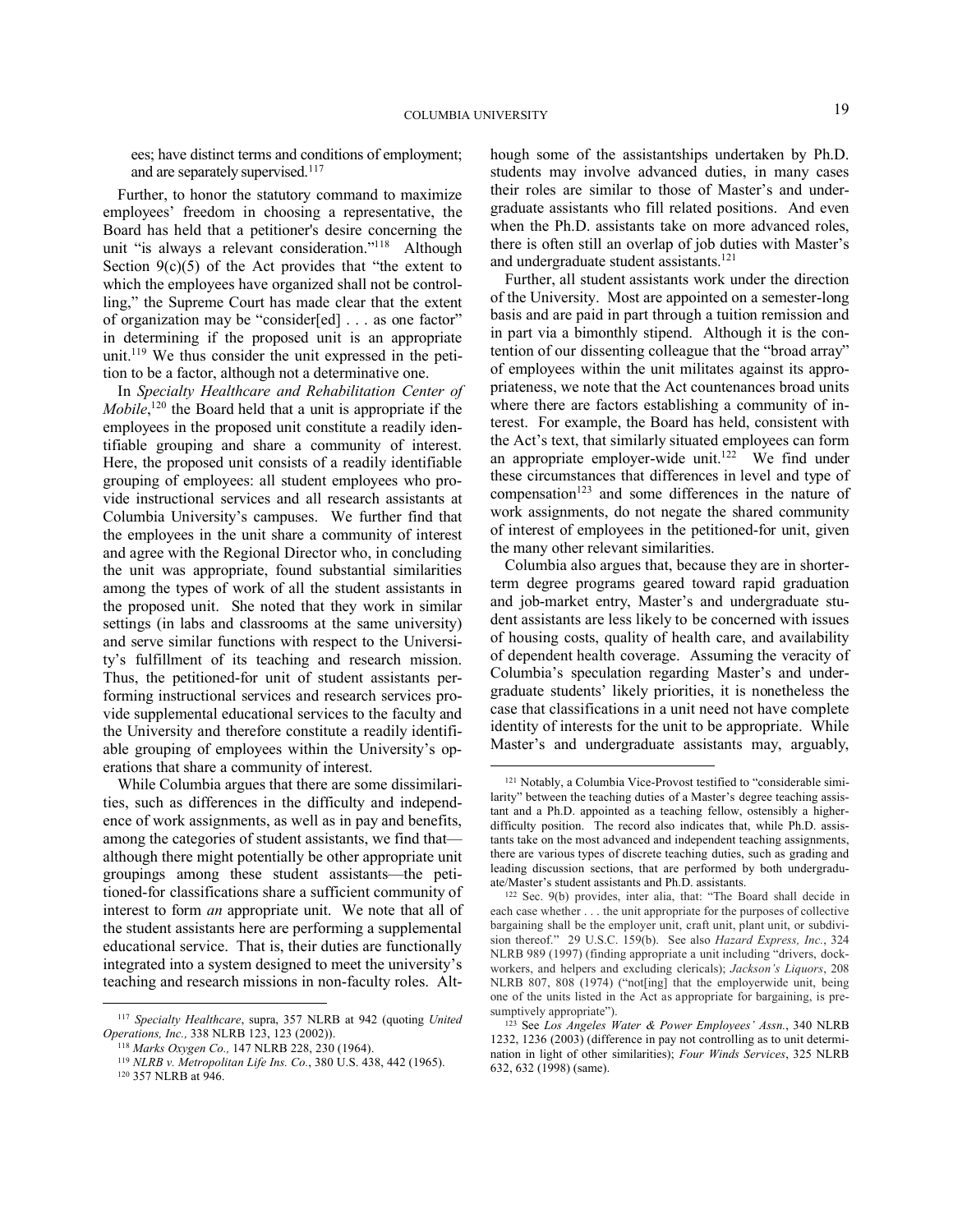have some different priorities from those of Ph.D. assistants, there are also overarching common interests. For most student assistants, there will be a shared desire to successfully balance coursework with job responsibilities, as well as a shared desire to mitigate the tuition and opportunity costs of being a student. Additionally, all student assistants are likely to share a desire to address policies affecting job postings, pay periods, stipend disbursement, and personal health insurance coverage. Student assistants also have common interests in developing guidelines for discipline and discharge and establishing a grievance-and-arbitration procedure. While Ph.D. assistants, as longer-term students, may be somewhat more concerned with certain types of remuneration, such as housing subsidies, their interests are certainly not at odds with those of the shorter-term employees. Indeed the unit's overarching interest in addressing issues pertaining to one's simultaneous employment and enrollment as a student provides ample basis on which to pursue a common bargaining agenda.

Therefore, applying traditional community of interest factors to these facts, we conclude that the petitioned-for unit is an appropriate unit. <sup>124</sup>

# *D. None of the Petitioned-for Classifications Contain Temporary Employees Who Must Be Excluded From the Unit*

Columbia argues that certain classifications must be excluded from the unit because they comprise temporary employees, who may not be included in the unit. We reject this argument.

In its analysis of whether an employee should be excluded from a unit as a "temporary employee," the Board focuses on "the critical nexus between an employee's temporary tenure and the determination whether he shares a community of interest with the unit employees."<sup>125</sup> To determine whether an alleged temporary employee shares a community of interest, the Board examines various factors, including "whether or not the employee's tenure is finite and its end is reasonably ascertainable, either by reference to a calendar date, or the completion of a specific job or event, or the satisfaction of the condition or contingency by which the temporary employment was created."<sup>126</sup>

<u>.</u>

However, the determination is not based on the nature of an employee's tenure in a vacuum; rather, the nature of the alleged temporary employees' employment must be considered relative to the interests of the unit as a whole. The practice of excluding temporary employees from a unit merely recognizes that, "as a general rule," employees of a defined, short tenure are "likely" to have divergent interests from the rest of the unit.<sup>127</sup>

Here, Columbia argues that undergraduate and terminal Master's assistants in the petitioned-for unit are "temporary" in the sense that they are employed for relatively short, finite periods of time, averaging only about two (not necessarily continuous) semesters of work. However, all the employees in this unit, which we find to be an appropriate, serve finite terms. Although the Ph.D. student assistants typically serve for the longest periods, all the classifications perform similar duties in (not necessarily continuous) semester increments.<sup>128</sup> Thus, in some sense, one could argue that all the student assistants here are temporary. Yet the Board has made clear that finite tenure alone cannot be a basis on which to deny bargaining rights, because "[i]n many employment relationships, an employee may have a set tenure and, in that sense, may not have an indefinite departure date . . . . To extend the definition of 'temporary employee' to [all] such situations, however, would be to make what was intended to be a limited exception swallow the whole."<sup>129</sup> Therefore we must look beyond the finite tenure of the student assistants at issue, and consider whether and to what extent their tenure affects their community of interest with the unit or their ability to engage in meaningful bargaining.<sup>130</sup>

Further, we find that Master's and undergraduate student assistants' relatively short tenure, within the context of this unit, does not suggest a divergence of interests that would frustrate collective bargaining.<sup>131</sup> In *Manhat-*

<sup>124</sup> We stress that the bargaining relationship here pertains only to undergraduates' employment relationship and does not interfere with any other role the university may play with respect to students' academic or personal development. Since undergraduate student assistants share a community of interest with the other student assistants, they are appropriately included in the same unit.

<sup>125</sup> *Marian Medical Center*, 339 NLRB 127, 128 (2003).

<sup>126</sup> Id.

<sup>127</sup> Id.

<sup>128</sup> Indeed, to exclude Master's and undergraduate student assistants here who share a community of interest with the unit as a whole might undercut the integrity of the overall bargaining unit, because these employees perform not-readily differentiable work compared to Ph.D. student assistants, and thus could easily be utilized as substitutes for bargaining unit employees. See generally *Outokumpu Copper Franklin, Inc.*, 334 NLRB 263, 263 (2001) (temporary employees who worked work side-by-side at same jobs under same supervision as other employees were properly included in unit).

<sup>129</sup> *Boston Medical*, supra, 330 NLRB at 166.

<sup>130</sup> To the extent that cases like *San Francisco Art Institute*, 226 NLRB 1251 (1976), suggest that the mere fact of being a *student* in short-term employment with one's school renders one's interests in the employment relationship too "tenuous," such cases are incompatible with our holding here today and are overruled.

<sup>131</sup> This case is distinguishable from *Goddard College*, 216 NLRB 457, 458 (1975), cited by the dissent. In that case there was a significant difference in employment expectations between the visiting pro-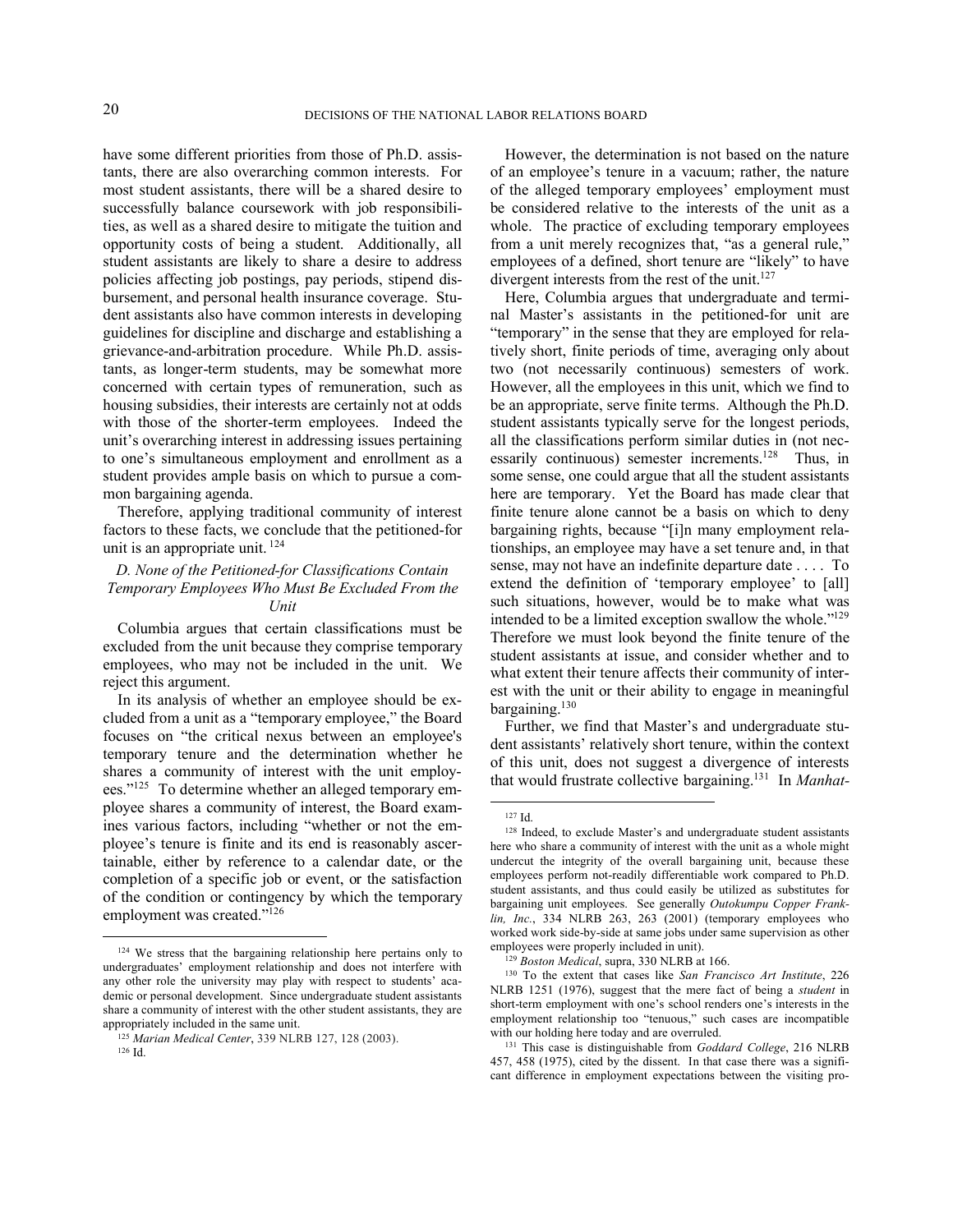*tan College*, 195 NLRB 65, 65–66 (1972), the Board found that faculty members on terminal contracts shared a community of interest with their colleagues for the duration of their employment and were therefore properly included in a faculty bargaining unit.<sup>132</sup> The Board has never held that, regardless of community of interest with the broader unit, arguably temporary employees should be denied bargaining rights altogether.<sup>133</sup> If, under the specific circumstances of a case, alleged temporary employees possess a sufficient interest in bargaining over terms and conditions of employment to allow for successful and stable collective bargaining on their behalf, they are permitted to bargain collectively within an appropriate unit.<sup>134</sup>

Here, even the Master's and undergraduate student assistants typically serve more than one semester—and thus their tenure is not so ephemeral as to vitiate their interest in bargaining over terms and conditions of employment. Indeed, a semester at Columbia is not some insignificant or arbitrary period of time spent performing a task, but rather it constitutes a recurring, fundamental unit of the instructional and research operations of the University. And notwithstanding the length of any individual assistant's tenure, the University will continuously employ groups of Master's and undergraduate student assistants to perform research and instructional duties across semesters (and, although the precise composition of these groups will differ from semester to semester, there will typically be some individual student assistants

 $\overline{a}$ 

who are carried over from one semester to another).<sup>135</sup> Because the University's employment of Master's and undergraduate student assistants is regularly recurring, with some carryover between semesters, and their individual tenures are neither negligible nor *ad hoc*, we believe that as a group, they, together with the Ph.D. assistants, form a stable unit capable of engaging in meaningful collective bargaining.<sup>136</sup>

Accordingly, we find that none of the petitioned-for classifications consists of temporary employees who should be excluded from the unit by virtue of their finite tenure of employment.

#### *E. Voting Eligibility Formula*

There remains the issue of which of the employees in the petitioned-for unit—some of whom, on account of intermittent semester appointments, may not be eligible to vote under the Board's traditional eligibility date approach—should nonetheless be permitted to vote because of their continuing interest in the unit. In this connection, although it does not fully address the eligibility question, the Petitioner has suggested in its brief that student assistants who have been appointed for at least one semester should be deemed eligible.

We observe that the unique circumstances of student assistants' employment manifestly raise potential voter eligibility issues. The student assistants here tend to work for a substantial portion of their academic career, but not necessarily in consecutive semesters; thus, during any given semester, individuals with a continuing interest in the terms and conditions of employment of the unit may not be working. The Board has long recognized that certain industries and types of employment, particularly those with patterns of recurring employment, may necessitate rules governing employee eligibility. The Board

fessors, who typically worked at the university less than a year, and tenured faculty. The question there was whether it would be appropriate to combine individuals with a long-term relationship to an employer with those whose long-term interests lay elsewhere. Here, as we have noted, all the employees—both the allegedly temporary Master's and undergraduate assistants, as well as the Ph.D. assistants—serve finite periods in semester increments, during which they perform similar services to the University. Further, as student assistants working during academic semesters, they will share common interests in addressing issues unique to their status, such as those involving the balancing of work and academic obligations. See *Goucher College*, 364 NLRB No. 71, slip op. at 2  $\&$  fn. 7 (2016) (finding that terminal-appointment faculty should be included in unit because they share a community of interest with nontenure faculty "that is more significant than whether or not they have a reasonable expectation of reappointment"). Also, unlike the visiting faculty in *Goddard*, most student assistants possess a long-term goal of achieving employment elsewhere, as opposed to cultivating a permanent relationship with the University.

<sup>132</sup> See also *Rensselaer Polytechnic Institute*, 218 NLRB 1435, 1437 (1975).

<sup>133</sup> See *Kansas City Repertory Theatre*, 356 NLRB 147, 147 (2010) ("The logical consequence of the Employer's argument is that temporary or intermittent employees cannot exercise the rights vested in employees by Section 9 of the Act. However, no such exclusion appears in the definition of employees or elsewhere in the Act.").

<sup>134</sup> See *Manhattan College*, supra, at 65–66.

<sup>135</sup> We are not, as the dissent suggests, establishing a special rule for student assistants. Rather, we are applying relevant principles concerning the establishment of units of employees, including some with relatively short, finite tenures, to the particular circumstances of student assistants. The question we must ask before denying a category of employees the right to bargain collectively is whether their tenure precludes meaningful bargaining. Otherwise, to deny bargaining rights merely because one has a short tenure, would be antithetical to the Act. The evidence here indicates that meaningful bargaining is possible within such a unit. Notably, student assistant collective bargaining at public universities sometimes involves units of students without exclusions based on expected duration of employment; yet there is no evidence that this has proven an impediment to effective bargaining. See, e.g., Collective Bargaining Agreement between Michigan State University and The Graduate Employees Union, Local 6196, AFT-Michigan/AFL–CIO (May 2015—May 2019), supra.

<sup>136</sup> Cf. *Kelly Bros. Nurseries*, 140 NLRB 82, 85 (1962) (category of seasonal employees properly included in a bargaining unit where the employer relied on these employees to serve over recurring production seasons, and where there was some employee holdover from season to season).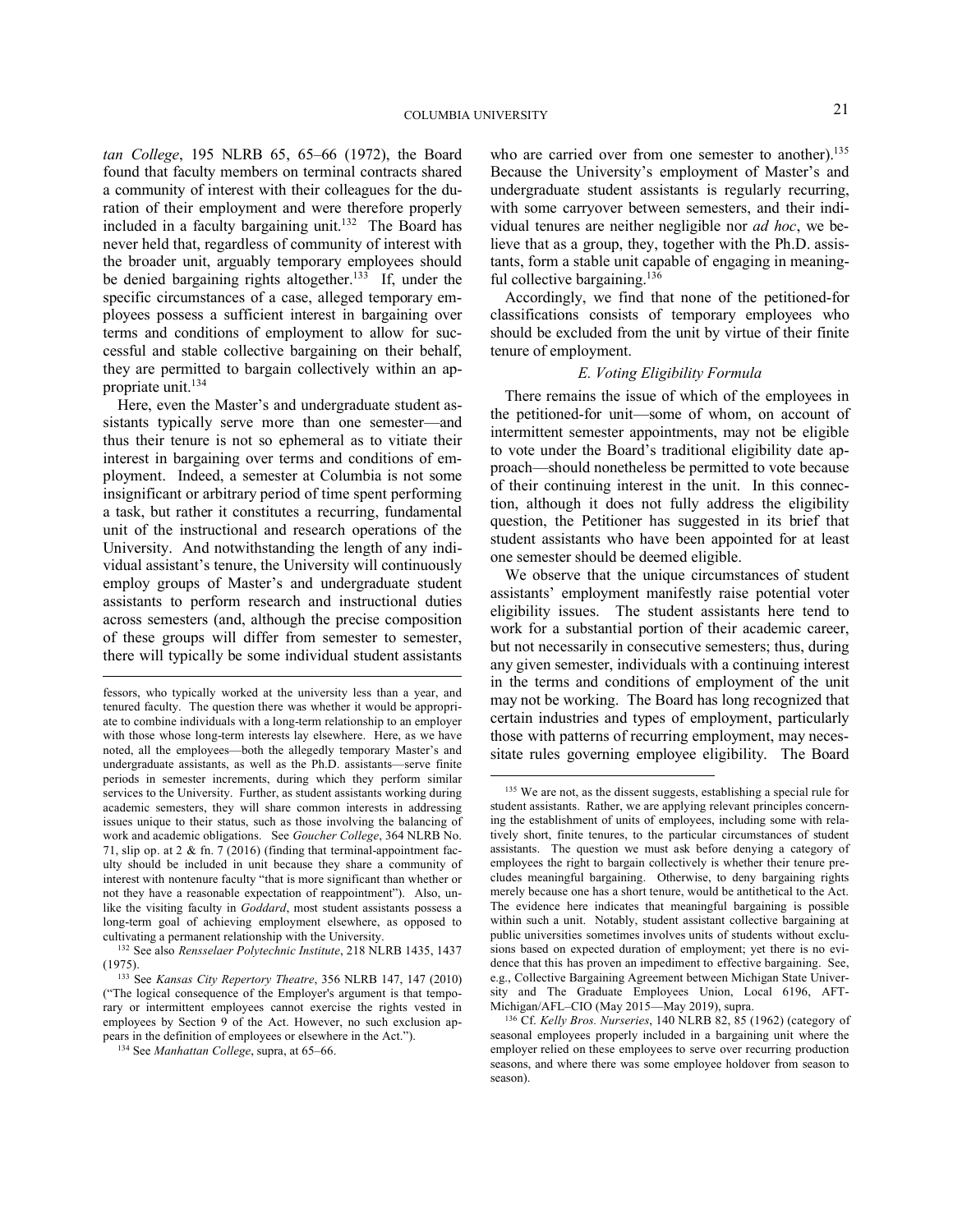attempts to strike a balance between the need for an ongoing connection with a unit and concern over disenfranchising voters who have a continuing interest notwithstanding their short-term, sporadic, or intermittent employment.<sup>137</sup> Setting such rules on a pre-election basis by use of eligibility formulas also serves the efficiency goal of avoiding protracted post-election litigation over challenges to individual voters.

Such eligibility formulas attempt to include employees who, despite not being on the payroll at the time of the election, have a past history of employment that would tend to signify a reasonable prospect of future employment.<sup>138</sup> We have traditionally devised these formulae by examining the patterns of employment within a job or industry, and determining what amount of past employment serves as an approximate predictor of the likelihood of future employment.

For example, in a case involving adjunct faculty, the Board noted the importance of "prevent[ing] an arbitrary distinction" which disenfranchises employees with a continuing interest in their employment within the unit but who happen not to be working at the time of the election.<sup>139</sup> In the particular circumstances of that case, the Board looked at factors including whether adjuncts had signed teaching contracts and the extent to which they had actually taught over previous semesters.<sup>140</sup>

Here, the record contains data concerning the average number of semesters worked relative to a student assistant's time enrolled at the University, as well as data concerning typical patterns of work over the academic career of a Ph.D. student assistant. But neither the Regional Director nor the parties have specifically addressed what an appropriate formula would be under these circumstances. Having determined the appropriate unit, we therefore remand this case and instruct the Regional Director to take appropriate measures, including reopening the record, if necessary, to establish an appropriate voting eligibility formula.

#### ORDER

The Regional Director's Decision is reversed. The proceeding is remanded to the Regional Director for fur-

1

ther appropriate action consistent with this Decision and Order.

Dated, Washington, D.C. August 23, 2016

| Mark Gaston Pearce, | Chairman |
|---------------------|----------|
| Kent Y. Hirozawa,   | Member   |
| Lauren McFerran,    | Member   |

#### (SEAL) NATIONAL LABOR RELATIONS BOARD

MEMBER MISCIMARRA, dissenting.

In this case, my colleagues decide that college and university students are "employees" for purposes of collective bargaining under the National Labor Relations Act (NLRA or Act) when serving in a variety of academic assistant positions. An assortment of student positions are involved here: the petitioned-for bargaining unit includes all "student employees" who engage in "instructional services," including "graduate and undergraduate Teaching Assistants," "Teaching Fellows," "Preceptors," "Course Assistants," "Readers," and "Graders," plus "Graduate Research Assistants" and "Departmental Research Assistants." No distinctions are drawn based on subject, department, whether the student must already possess a bachelor's or master's degree, whether a particular position has other minimum qualifications, whether graduation is conditioned on successful performance in the position, or whether different positions are differently remunerated. As a result of today's decision, all of these university student assistant positions<sup>1</sup> are made part of a single, expansive, multi-faceted bargaining unit.

I believe the issues raised by the instant petition require more thoughtful consideration than the Board majority's decision gives them. In particular, my colleagues

<sup>137</sup> See *Steiny & Co.*, 308 NLRB 1323, 1325 (1992); *Trump Taj Mahal Casino*, 306 NLRB 294 (1992).

<sup>138</sup> See *Trump Taj Mahal Casino*, supra, 306 NLRB at 296 (reiterating Board's obligation to be "flexible in . . . devis[ing] formulas . . . to afford employees with a continuing interest in employment the optimum opportunity for meaningful representation").

<sup>139</sup> *C.W. Post Center*, 198 NLRB 453, 454 (1972).

<sup>140</sup> Id. See also *Steiny*, supra, 308 NLRB at 1326 (articulating formula for construction work that accounts for non-continuous work patterns).

<sup>1</sup> For ease of reference, I use the terms *college* and *university* interchangeably. For the same reason, I use the term *student assistants* to refer to all types of students encompassed within the petitioned-for bargaining unit—i.e., all "student employees" who engage in "instructional services," including "graduate and undergraduate Teaching Assistants," "Teaching Assistants," "Teaching Fellows," "Preceptors," "Course Assistants," "Readers," and "Graders," as well as "Graduate Research Assistants" and "Departmental Research Assistants."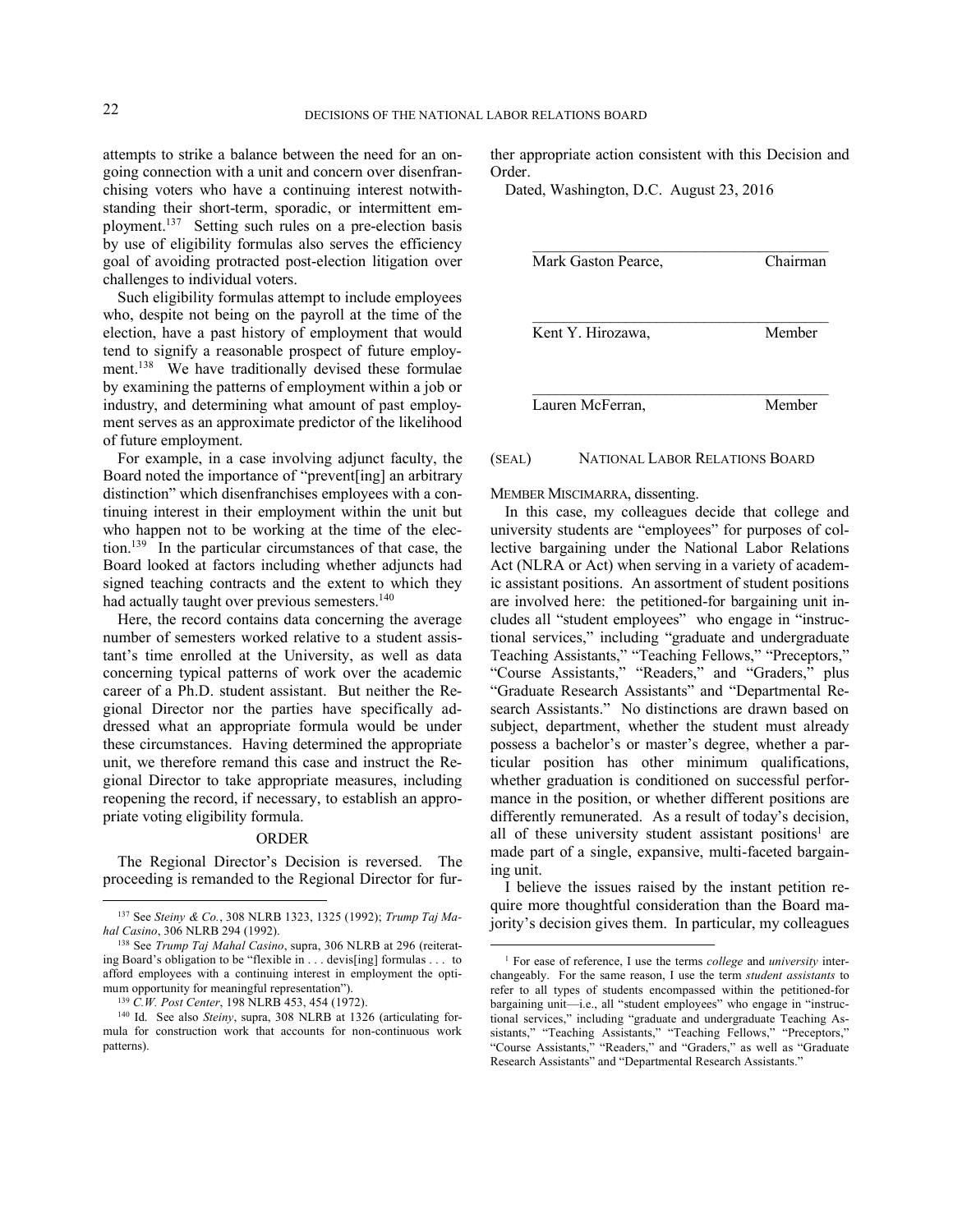disregard a fundamental fact that should be the starting point when considering whether to apply the NLRA to university students. Full-time enrollment in a university usually involves one of the largest expenditures a student will make in his or her lifetime, and this expenditure is almost certainly the most important financial investment the student will ever make. In the majority of cases, attending college imposes enormous financial burdens on students and their families, requiring years of preparation beforehand and, increasingly, years of indebtedness thereafter. Many variables affect whether a student will reap any return on such a significant financial investment, but three things are certain: (i) there is no guarantee that a student will graduate, and roughly 40 percent do not;<sup>2</sup> (ii) college-related costs increase substantially the longer it takes a student to graduate, and roughly 60 percent of undergraduate students do not complete degree requirements within four years after they commence college;<sup>3</sup> and (iii) when students do not graduate at all, there is likely to be no return on their investment in a college education.<sup>4</sup>

I respect the views presented by my colleagues and by advocates on all sides regarding the issues in this case. However, Congress never intended that the NLRA and collective bargaining would be the means by which students and their families might attempt to exercise control over such an extraordinary expense. This is not a commentary on the potential benefits associated with collec-

1

tive bargaining in the workplace. Rather, it is a recognition that for students enrolled in a college or university, their instruction-related positions do not turn the academic institution they attend into something that can fairly be characterized as a "workplace." For students, the least important consideration is whether they engage in collective bargaining regarding their service as research assistants, graduate assistants, preceptors, or fellows, which is an incidental aspect of their education. If one regards college as a competition, this is one area where "winning isn't everything, it is the only thing," and I believe winning in this context means fulfilling degree requirements, hopefully on time.<sup>5</sup>

The Board has no jurisdiction over efforts to ensure that college and university students satisfy their postsecondary education requirements. However, Congress has certainly weighed in on the subject: an array of federal statutes and regulations apply to colleges and universities, administered by the U.S. Department of Education, led by the Secretary of Education. My colleagues disregard the Board's responsibility to accommodate this extensive regulatory framework. In addition, I believe collective bargaining and, especially, the potential resort to economic weapons protected by our statute fundamentally change the relationship between university students, including student assistants, and their professors and academic institutions. Collective bargaining often produces short-term winners and losers, and a student assistant in some cases may receive some type of transient benefit as a result of collective bargaining pursuant to today's decision. Yet there are no guarantees, and they might end up worse off. Moreover, I believe collective bargaining is likely to detract from the far more important goal of completing degree requirements in the allotted time, especially when one considers the potential consequences if students and/or universities resort to economic weapons against one another. I also believe that the Board's processes and procedures are poorly suited to deal with representation and unfair labor practice cases involving students. Add these up, and the sum total is uncertainty instead of clarity, and complexity instead of

<sup>2</sup> U.S. Department of Education, National Center for Education Statistics (NCES), *The Condition of Education 2016*, Undergraduate Retention and Graduation Rates (excerpted at https://nces.ed.gov/fastfacts/display.asp?id=40) (last visited Aug. 5, 2016). The NCES reports that the "6-year graduation rate for firsttime, full-time undergraduate students who began their pursuit of a bachelor's degree at a 4-year degree-granting institution in fall 2008 was 60 percent. That is, 60 percent of first-time, full-time students who began seeking a bachelor's degree at a 4-year institution in fall 2008 completed the degree at that institution by 2014." Id.

<sup>3</sup> Dr. Peter Cappelli, *Will College Pay Off*?, p. 18 (Public Affairs 2015) (hereinafter "Cappelli"). See also Complete College America, *Four-Year Myth: Make College More Affordable—Restore the Promise of Graduating on Time*, pp. 4, 6 (2014) (http://completecollege.org/wpcontent/uploads/2014/11/4-Year-Myth.pdf) (reporting that only 36 percent of students attending flagship 4-year college bachelor degree programs graduate on time); Danielle Douglas-Gabriel, *Why So Many Students Are Spending Six Years Getting a College Degree*, Washington Post, Dec. 2, 2014 (https://www.washingtonpost. com/news/wonk/wp/2014/12/02/why-so-many-students-are-spendingsix-years-getting-a-college-degree/) (last visited Aug. 5, 2016).

University coursework may result in various personal benefits even if students fail to earn a degree. However, there is little doubt that the financial return on the investment required to attend college requires graduation. See, e.g., Cappelli, p. 48 ("The biggest cost associated with going to college, though, is likely to be the risk that a student does not graduate on time or, worse, drops out altogether. There is virtually no payoff from college if you don't graduate.").

<sup>&</sup>lt;sup>5</sup> The expression "winning isn't everything, it's the only thing" is commonly attributed to legendary football coach Vince Lombardi, who was the head coach for the Green Bay Packers from 1959 to 1967. However, it appears to have been originated by Henry Russell (Red) Sanders, who was the head coach of the University of California, Los Angeles (UCLA) Bruins football team from 1949 to 1957. See Wikipedia, Winning isn't everything; it's the only thing (https://en.wikipedia.org/wiki/Winning\_isn%27t\_everything;\_it%27s\_t\_ he\_only\_thing) (last visited Aug. 5, 2016). Red Sanders also referred to the rivalry between UCLA and the University of Southern California (USC) and famously stated: "Beating [USC] is not a matter of life or death, it's more important than that." Id.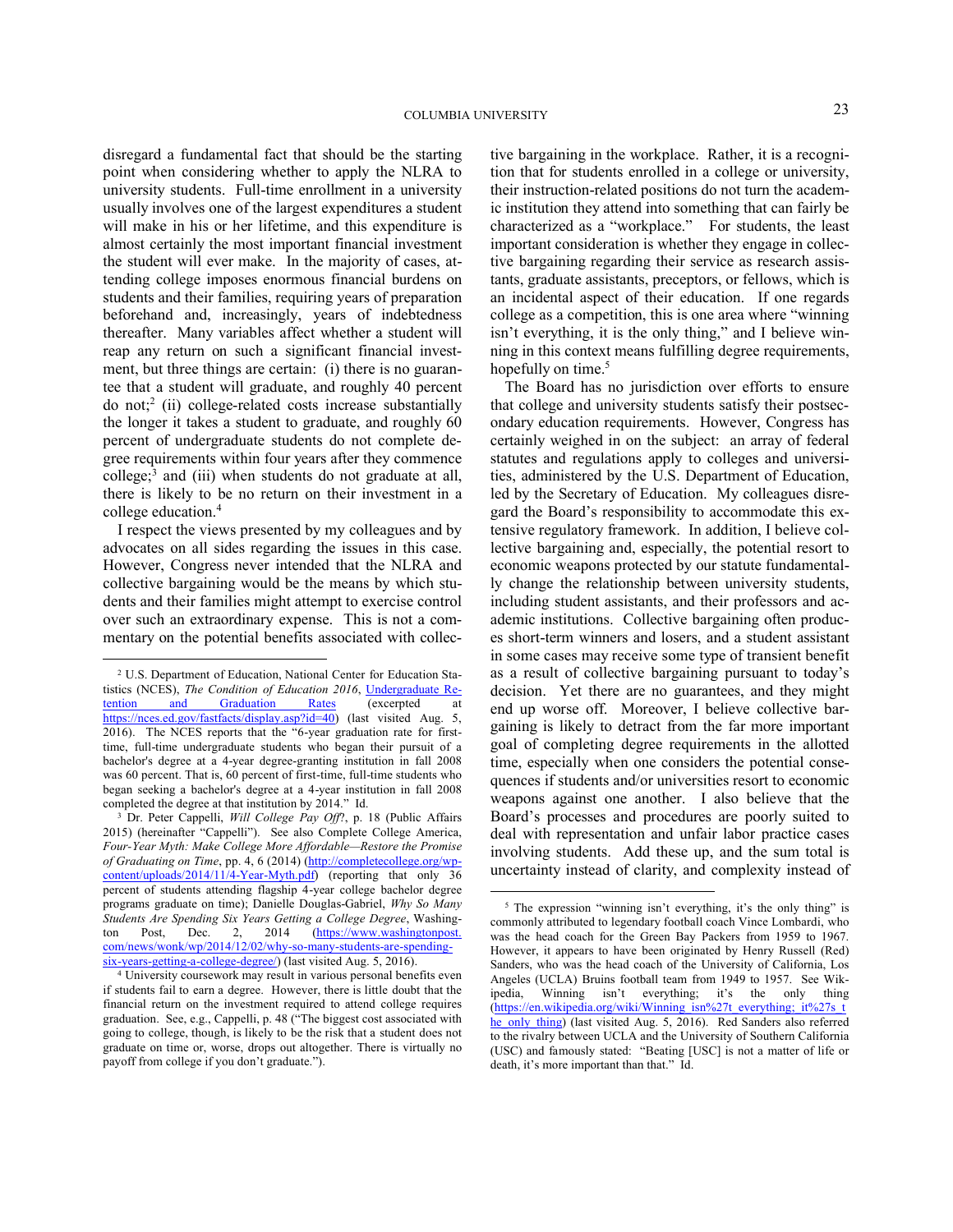simplicity, with the risks and uncertainties associated with collective bargaining—including the risk of breakdown and resort to economic weapons—governing the single most important financial decision that students and their families will ever make.

For these reasons, I agree with former Member Brame, who stated that the Board resembles the "foolish repairman with one tool—a hammer—to whom every problem looks like a nail; we have one tool—collective bargaining—and thus every petitioning individual looks like someone's 'employee.'" *Boston Medical Center Corp.,* 330 NLRB 152, 182 (1999) (Member Brame, dissenting). Accordingly, as explained more fully below, I respectfully dissent.

#### **DISCUSSION**

The Board here changes the treatment that has been afforded student assistants throughout the Act's history of 80 years, with the exception of a four-year period that was governed by the Board's divided opinion in *New* York University (NYU).<sup>6</sup> Prior to NYU, the Board in *Adelphi University*<sup>7</sup> and *The Leland Stanford Junior University*<sup>8</sup> held that various student assistants could not be included in petitioned-for units. After *NYU*, the Board similarly held that various student assistants were not employees in *Brown University*. 9

I disagree with my colleagues' decision to apply the Act to college and university student assistants. In my view, this change is unsupported by our statute, and it is ill-advised based on substantial considerations, including those that far outweigh whether students can engage in collective bargaining over the terms and conditions of education-related positions while attempting to earn an undergraduate or graduate degree.

The Supreme Court has stated that "the authority structure of a university does not fit neatly within the statutory scheme" set forth in the NLRA. *NLRB v. Yeshiva University*, 444 U.S. 672, 680 (1980). Likewise, the Board has recognized that a university, which relies so heavily on collegiality, "does not square with the traditional authority structures with which this Act was designed to cope in the typical organizations of the commercial world." *Adelphi University,* 195 NLRB at 648. The obvious distinction here has been recognized by the Supreme Court and the Board: the lecture hall is not the factory floor, and the "industrial model cannot be imposed blindly on the academic world." *Syracuse Univer-*

<u>.</u>

*sity*, 204 NLRB 641, 643 (1973); see also *Yeshiva*, 444 U.S. at 680.

The Board has an uneven track record in its efforts to apply the NLRA to colleges, universities and other educational institutions. In *Yeshiva*, the Board summarily rejected the university's position that its faculty members were managerial employees who were exempt from the Act. The Supreme Court reversed, finding that the faculty members constituted managerial employees and that the Board's conclusions were neither consistent with the Act nor rationally based on articulated facts. 444 U.S. at 686–691.

In *NLRB v. Catholic Bishop of Chicago*, 440 U.S. 490 (1979), the Supreme Court rejected the Board's exercise of jurisdiction over lay faculty members at two groups of Catholic high schools, concluding that to do so would give rise to "serious First Amendment questions" involving church/state entanglement and that there was insufficient evidence Congress intended that "teachers in church-operated schools should be covered by the Act." Id. at 504–507; see also *Pacific Lutheran University*, 361 NLRB No. 157 (2014).<sup>10</sup>

In *Boston Medical Center*, a divided Board found that interns, residents and fellows at a teaching hospital were employees under the Act.<sup>11</sup> However, the majority did not change the status of university student assistants, whom the Board had previously determined not to be employees.<sup>12</sup> And as noted previously, except for the four-year period governed by *NYU*, <sup>13</sup> the Board has consistently held that university student assistants are *not* employees,<sup>14</sup> most recently in *Brown University*,<sup>15</sup> where the Board reaffirmed that a student assistant's relationship with a university is "primarily educational." *Brown*, 342 NLRB at 487.

 $\overline{a}$ 

<sup>15</sup> 342 NLRB at 483.

<sup>6</sup> 332 NLRB 1205 (2000).

<sup>7</sup> 195 NLRB 639, 640 (1972).

<sup>8</sup> 214 NLRB 621(1974).

<sup>9</sup> 342 NLRB 483 (2004).

<sup>10</sup> Cf. *Northwestern University*, 362 NLRB No. 167 (2015) (declining to exercise jurisdiction over grant-in-aid scholarship football players without reaching the question of "employee" status under the NLRA).

<sup>11</sup> 330 NLRB at 159–165. Members Hurtgen and Brame dissented. Id. at 168–170 (Member Hurtgen, dissenting); id. at 170–182 (Member Brame, dissenting).

<sup>12</sup> The majority in *Boston Medical* explained that hospital interns, residents and fellows—referred to as "house staff"—were materially different from students, including student assistants:

<sup>[</sup>W]hile house staff possess certain attributes of student status, they are unlike many others in the traditional academic setting. Interns, residents, and fellows do not pay tuition or student fees. They do not take typical examinations in a classroom setting, nor do they receive grades as such. They do not register in a traditional fashion. Their education and student status is geared to gaining sufficient experience and knowledge to become Board-certified in a specialty.

Id. at 161 (footnote omitted).

<sup>13</sup> 332 NLRB at 1205.

<sup>14</sup> See fns. 7-9, supra.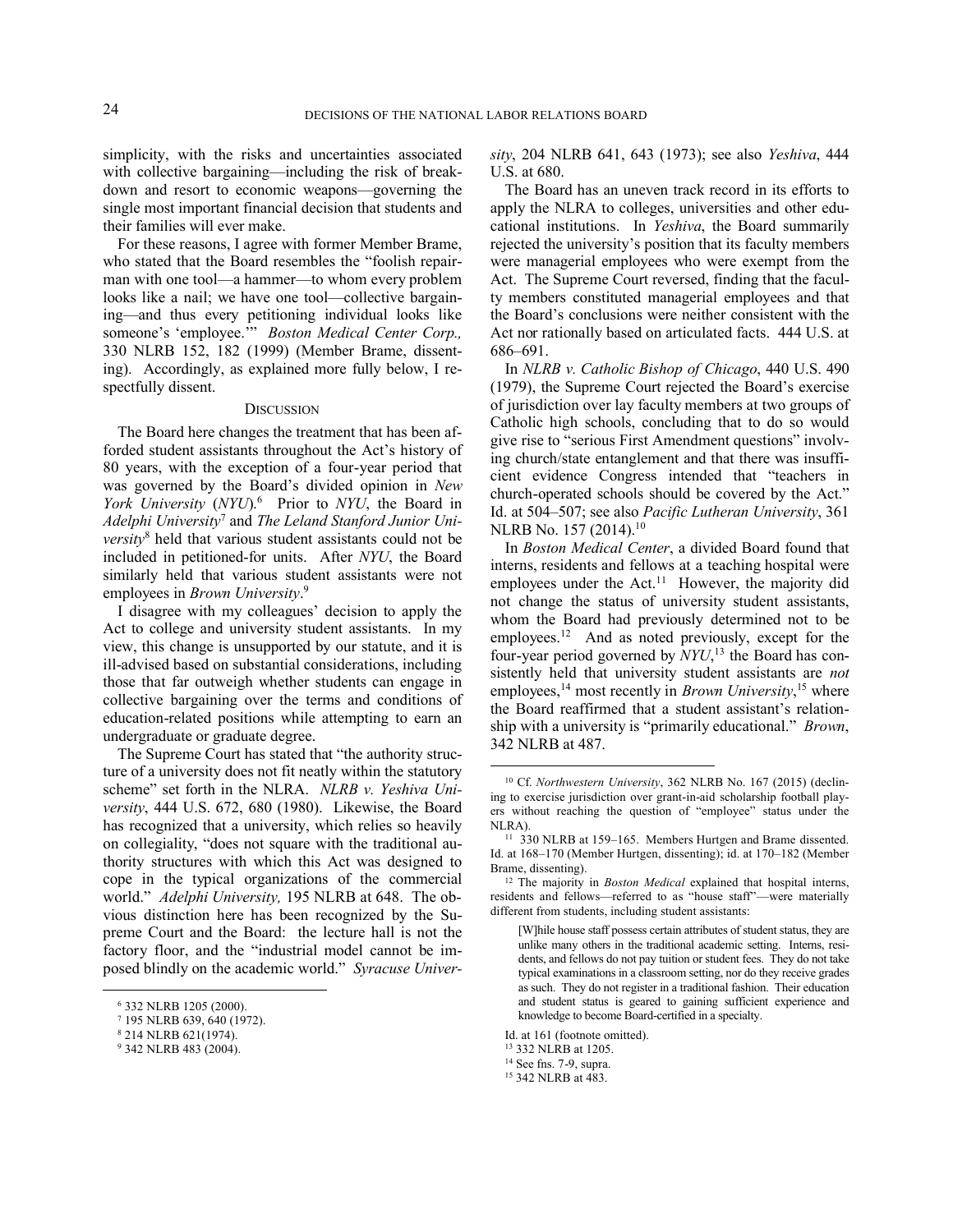I agree with the Board majority's reasoning in *Brown*. There, the Board considered whether "graduate student assistants who are admitted into, not hired by, a university, and for whom supervised teaching or research is an integral component of their academic development" should be deemed employees under the Act. *Brown*, 342 NLRB at 483. The Board majority held that these individuals were not "employees," based on the conclusion that "graduate student assistants, who perform services at a university in connection with their studies, have a predominately academic, rather than economic, relationship with their school." Id. The Board majority stated that the "fundamental premise of the Act" was "to cover economic relationships," and the majority recognized "the simple, undisputed fact that all the petitioned-for individuals [were] students and must first be enrolled at Brown" before they could be graduate assistants. Id. at 488. The majority emphasized that the work done by graduate assistants was "part and parcel of the core elements of the Ph.D. degree." Id. In the case of most doctoral students who provided instruction, for example, the majority observed that "teaching is so integral to their education that they will not get the degree until they satisfy that requirement." Id.; see also *Leland Stanford*, 214 NLRB at 621, 622 (student research assistants who received stipends to perform research projects were not employees, since the research was "part of the learning process" and a step leading to the "thesis and . . . toward[s] the goal of obtaining the Ph.D. degree"). The Board majority in *Brown* concluded it was likely that collective bargaining would impermissibly interfere with academic freedom and be "detrimental to the educational process."<sup>16</sup> The majority explained:

Imposing collective bargaining would have a deleterious impact on overall educational decisions by the . . . faculty and administration. These decisions would include broad academic issues involving class size, time, length, and location, as well as issues over graduate assistants' duties, hours, and stipends. In addition, collective bargaining would intrude upon decisions over who, what, and where to teach or research—the principal prerogatives of an educational institution  $\dots$ <sup>17</sup>

Apart from my belief that the Board correctly addressed these issues in *Brown*, I especially disagree with several aspects of my colleagues' opinion to the contrary.

1

*1. The Financial Investment Associated With a University Education, and the Mistake of Making Academic Success Subservient to the Risks and Uncertainties of Collective Bargaining and the Potential Resort to Economic Weapons*. Given the critical importance of higher education, I believe the time is long past when the question of whether to apply the NLRA to students can appropriately be decided based on the standard lines of division that are commonplace in matters that come before the Board. Many parties tend to favor union representation and collective bargaining generally, and one can reasonably expect many of these parties to support union representation and collective bargaining for university student assistants. Likewise, when some parties tend to oppose union representation or collective bargaining, it is unsurprising when they oppose these things for student assistants as well. The Board's role should be different. We administer a statute enacted by Congress that was adopted with a focus on conventional workplaces, not universities. For this reason, as noted above, the Board and the courts have recognized that unique issues arise in applying the NLRA to academic work settings, even when dealing with college and university faculty. Moreover, the NLRB has no regulatory authority over efforts to ensure that undergraduates and graduate students at colleges and universities satisfy their degree requirements. And the Board should not ignore the fact that, for the vast majority of students, attendance at a college or university has a paramount goal—to obtain a degree—and this goal, if attained, is usually achieved at enormous expense. Neither should the Board disregard the unfortunate reality in the United States that many students never receive their degree.<sup>18</sup>

I believe my colleagues—though armed with good intentions—engage in analysis that is too narrow, excluding everything that is unique about the situation of college and university students. In particular, my colleagues disregard what hangs in the balance when a student's efforts to attain an undergraduate or graduate degree are governed by the risks and uncertainties of collective bargaining and the potential resort to economic weapons by students and universities. What hangs in the balance has

<sup>16</sup> *Brown*, 342 NLRB at 493.

<sup>17</sup> *Brown*, 342 NLRB at 490. Cf. *Yeshiva*, 444 U.S. at 686 (recognizing that academic freedom applies not only to the clash of ideas among faculty but also to debate concerning "which students will be admitted, retained, and graduated").

<sup>&</sup>lt;sup>18</sup> College graduation rates in a significant number of other countries are higher than in the United States (although it appears difficult to obtain recent data that permit a reliable comparison). See, e.g., Institute of Education Sciences, National Center for Education Statistics, Youth Indicators 2011 (identifying 12 countries having higher college graduation rates than the United States among first-time college students, and 11 countries having lower rates) (https://nces.ed.gov/pubs2012/ 2012026/chapter2\_23.asp and https://nces.ed.gov/pubs2012/ 2012026/figures/figure\_23.asp) (last viewed Aug. 1, 2016); Cappelli, p. 29 ("[T]he United States has among the worst [college] graduation rates of any country.").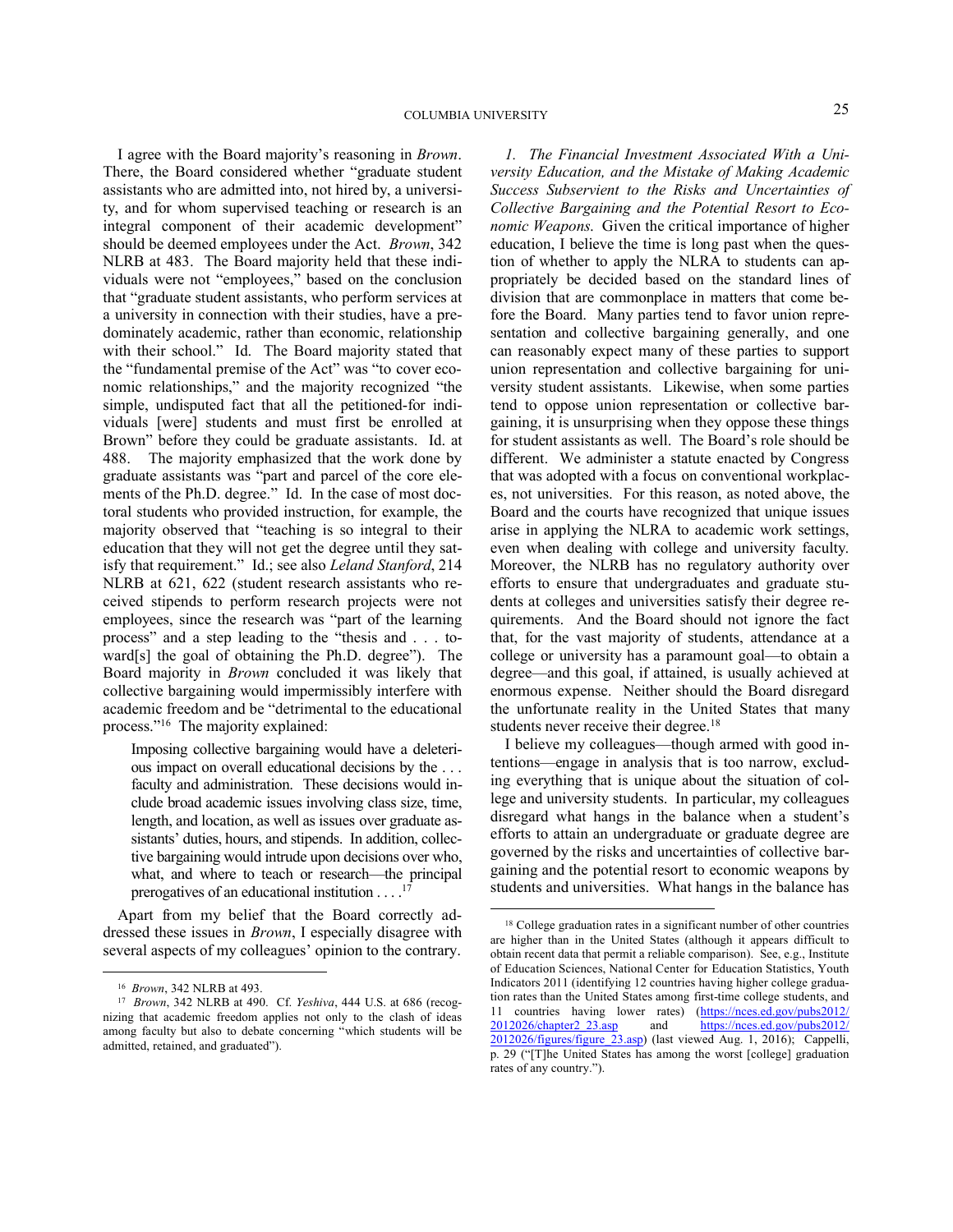immense importance, and it does not come cheap for the great majority of undergraduate and graduate students and their families. As one commentator has explained, "college is for many people *the biggest financial decision they will ever make*," it "makes *more demands on our cognitive abilities than most of us will ever see again in our lives*," and the "*biggest cost associated with going to college* . . . is likely to be the risk that a student *does not graduate on time or, worse, drops out altogether. There is virtually no payoff from college if you don't graduate.*" 19

My colleagues ignore these considerations, and they disclaim any responsibility to address anything other than the need to promote collective bargaining. In their words:

We have put suppositions aside today and have instead carefully considered the text of the Act as interpreted by the Supreme Court, the Act's clearly stated policies, the experience of the Board, and the relevant empirical evidence drawn from collective bargaining in the university setting. This is *not* a case . . . where the Board must accommodate the National Labor Relations Act *with some other federal statute related to private universities that might weigh against permitting student assistants to seek union representation and engage in collective bargaining*. 20

Regarding examples where bargaining involving student assistants (according to Columbia University and other parties) "has proven detrimental to the pursuit of the school's educational goals," my colleagues state that "labor disputes *are a fact of economic life*," and "the Act is *intended to address them*."<sup>21</sup> They conclude:

The National Labor Relations Act . . . *governs only the employee-employer relationship*. For deciding the legal and policy issues in this case, then, *it is not dispositive that the student-teacher relationship involves different interests than the employee-employer relationship; that the educational process is individual, while collective bargaining is focused on the group; and that promoting equality of bargaining power is not an aim of higher education*. Even conceded, all these points simply confirm that collective bargaining and education *occupy different institutional spheres*. 22

I disagree with this analysis because it is contrary to what the Supreme Court has stated repeatedly is the "'primary function and responsibility of the Board,'"

<u>.</u>

which is "applying the general provisions of the Act to the complexities of industrial life.'" *Ford Motor Co. v. NLRB*, 441 U.S. 488, 496 (1979) (quoting *NLRB v. Insurance Agents*, 361 U.S. 477, 499 (1960); *NLRB v. Erie Resistor Corp*., 373 U.S. 221, 236 (1963)); see also *NLRB v. J. Weingarten, Inc.,* 420 U.S. 251, 266-267 (1975) ("The responsibility to adapt the Act to changing patterns of industrial life is entrusted to the Board.").

The instant case does not involve "industrial life."23 Yet this only serves to reinforce the inappropriateness of "blindly" imposing collective bargaining and the rest of the NLRA on students in "the academic world." *Syracuse University*, 204 NLRB at 643; see also *Yeshiva*, 444 U.S. at 680; *Adelphi University,* 195 NLRB at 648. The Board has applied the NLRA to college and university faculty members, which has presented its own challenges, as noted previously. The best interests of *students*, however, necessarily revolves around whether they obtain the education that costs so much in time and money and means so much to their future. The Board has no expertise regarding these issues, and Congress did not adopt our statute to advance the best interests of college and university students. This makes it inappropriate to summarily dismiss concerns in this area as being "not dispositive."

Even more objectionable is my colleagues' statement that the instant case involves no need to "accommodate the National Labor Relations Act with some other federal statute related to private universities that might weigh against permitting student assistants to seek union representation and engage in collective bargaining."<sup>24</sup> This is contrary to *Southern Steamship Co. v. NLRB,* 316 U.S. 31, 47 (1942), where the Supreme Court stated that "the Board has not been commissioned to effectuate the policies of the [Act] *so single-mindedly that it may wholly ignore other and equally important Congressional objectives*."

Regarding the need to accommodate other "Congressional objectives," id., there is no shortage of federal mandates applicable to colleges and universities that, to borrow my colleagues' words, "might weigh against permitting student assistants to seek union representation and engage in collective bargaining." Again, a broad range of federal statutes and regulations apply to colleges

<sup>&</sup>lt;sup>19</sup> *Cappelli*, pp. 8, 26, 48 (emphasis added). See also fns. 2-3, supra and accompanying text.

<sup>20</sup> Majority opinion, supra, slip op. at 12 (emphasis added).

<sup>21</sup> Majority opinion, supra, slip op. at 10 (emphasis added).

<sup>22</sup> Majority opinion, supra, slip op. at 7 (emphasis added).

<sup>23</sup> When the NLRA was adopted, Congress contemplated that the Act would primarily apply to industrial plants and manufacturing facilities. Sec. 1 of the Act refers to "industrial strife or unrest" and sets forth a policy to encourage "practices fundamental to the adjustment of industrial disputes," and the Supreme Court has acknowledged that the "Act was intended to accommodate the type of management-employee relations that prevail in the pyramidal hierarchies of private industry." *Yeshiva*, 444 U.S. at 680.

<sup>24</sup> Majority opinion, supra, slip op. at 12.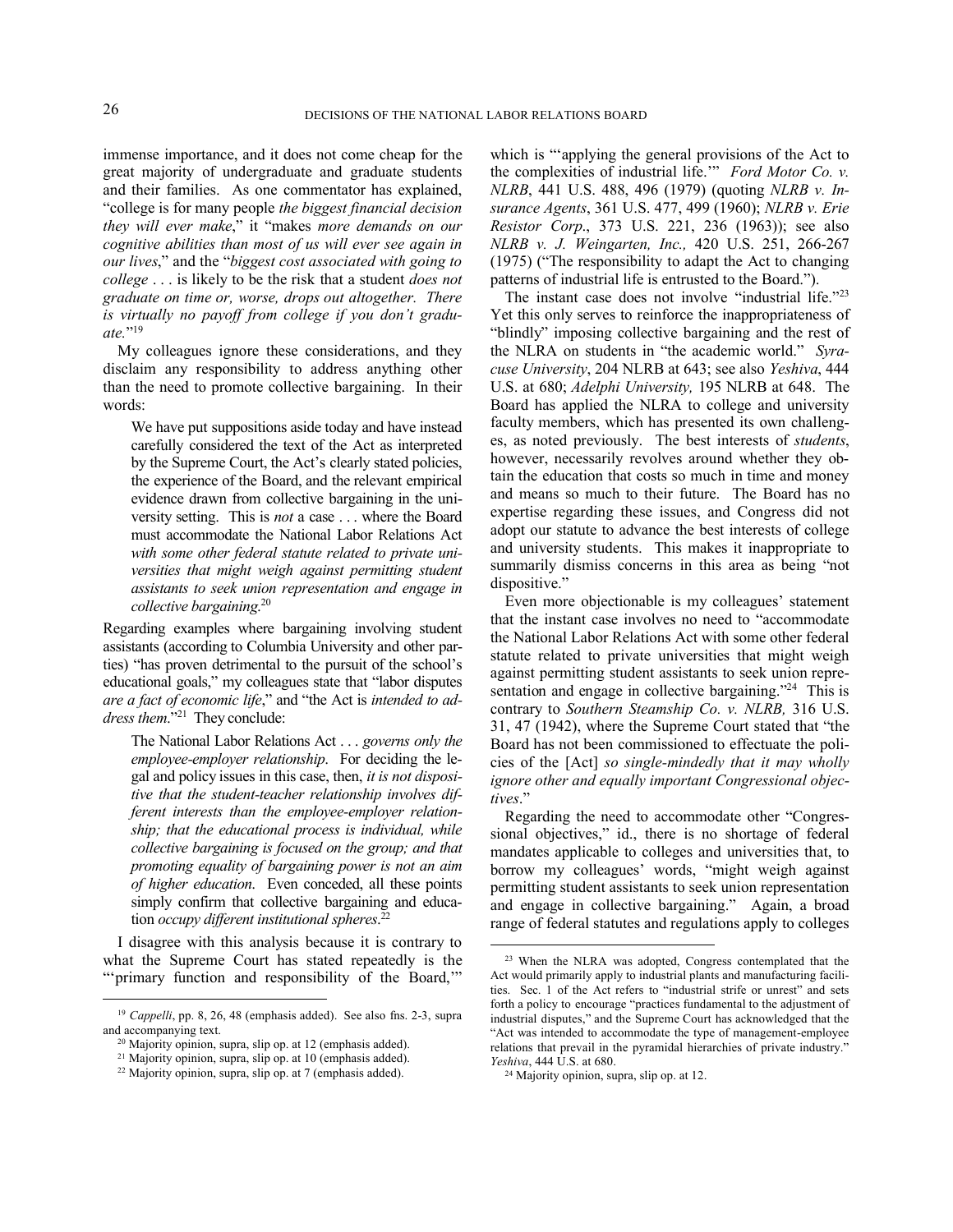and universities, with significant involvement by the U.S. Department of Education, led by the Secretary of Education. Relevant laws include, among many others, the Higher Education Opportunity Act, enacted in 2008,<sup>25</sup> which reauthorized the Higher Education Act of 1965, 26 and the Family Educational Rights and Privacy Act (FERPA), enacted in  $1974.^{27}$  These statutes govern, among other things, the accreditation of colleges and universities, the enhancement of quality, the treatment of student assistance, graduate/postsecondary improvement programs, and the privacy of student records. In 2015, a task force created by a bipartisan group of U.S. Senators reviewed the Department of Education's regulation of colleges and universities and recommended, among other things, that the Department's regulations "be related to education, student safety, and stewardship of federal funds" and "not stray from clearly stated legislative intent."<sup>28</sup> The extensive federal regulation of colleges and universities focuses on access, availability, affordability and effectiveness, all of which relate to the ability of students to satisfy *educational* objectives. This supports my view that collective bargaining—and especially the resort to economic weapons between and among student assistants, faculty members, and administrators—is likely to substantially affect the educational process, separate from any impact on the economic interests of student assistants.

Furthermore, it is already clear that current Board law, if applied to university student assistants, may contradict federal education requirements. For example, FERPA broadly restricts the disclosure of educational records, including student disciplinary records.<sup>29</sup> However, cur-

1

rent Board law, if applied to university students, would *require* the disclosure of confidential witness statements (absent proof that the witnesses required protection from retaliation in the particular circumstances presented), $30$ and Board law would prevent university officials from routinely requesting nondisclosure of matters discussed in investigatory interviews involving student assistants.<sup>31</sup>

records are protected as education records under *FERPA*," although disclosure without the student's consent is permitted in certain circumstances). FERPA regulations indicate that "education records" do not include records relating to employees of an educational institution, but this exclusion applies only if employment-related records "[r]elate exclusively to the individual in that individual's capacity as an employ-34 CFR § 99.3 (defining "education records"). According to the U.S. Department of Education, the employment-related records of "graduate student teaching fellows/assistants," whose appointments are contingent on being students, constitute "education records" subject to FERPA's nondisclosure requirements. See Department of Education, *Letter of technical assistance to American Federation of Teachers re: disclosure of information on teaching assistants*, available at: http://www2.ed.gov/policy/gen/guid/fpco/ferpa/library/aft.html (Aug. 21, 2000) (last viewed Aug. 3, 2016) (hereinafter "Dept. of Education, AFT letter"). In short, if a student complains about sex harassment by a student assistant, which may result in *academic* suspension or expulsion, for example, it appears clear that FERPA confidentiality requirements would apply to the investigative records, possibly including witness statements, directly contrary to NLRB law potentially requiring their disclosure. See fns. 30-31, infra. Because of FERPA's privacy requirements, there will undoubtedly be additional conflicts with NLRB disclosure obligations in other contexts, including union information requests to which employers must respond under NLRA Sec. 8(a)(5). See Dept. of Education, AFT letter, supra (information requested by union representing public university student assistants cannot be disclosed without the student assistants' consent); see also http://www2.ed.gov/

policy/gen/guid/fpco/ferpa/library/josephambash.html (Feb. 25, 2002) (last viewed Aug. 3, 2016) (teaching assistants' hours of work, stipend, length of contract, employment category, and selection for layoff are educational records protected from disclosure by FERPA).

Even before the Board majority decided to apply the NLRA to student assistants and thus create inconsistencies with other federal regulations applicable to colleges and universities, the Board's interpretation of the NLRA was contrary to other federal agency requirements and recommendations. For example, the Board's disclosure requirements applicable to workplace investigations and witness statements conflict with guidance from the Equal Employment Opportunity Commission (EEOC) regarding precisely the same issues. See *American Baptist Homes of the West d/b/a Piedmont Gardens*, 362 NLRB No. 139, slip op. at 12–13 (2015) (Member Johnson, dissenting in part); Report of the Co-Chairs of the EEOC Select Task Force on the Study of Harassment in the Workplace, available at: http://www.btlaborrelations.com/wp-content/uploads/2016/06/eeoc-

report-on-sexual-harassment.pdf (June 2016) (last viewed Aug. 4, 2016) (noting "strong support" from stakeholders "for the proposition that workplace investigations should be kept as confidential as is possible," but also observing that "an employer's ability to maintain confidentiality . . . has been limited in some instances by decisions of the National Labor Relations Board," and concluding that the "privacy of both the accuser and the accused should be protected to the greatest extent possible, consistent with legal obligations").

<sup>30</sup> See *Piedmont Gardens*, supra, 362 NLRB No. 139.

<sup>31</sup> See *Banner Estrella Medical Center*, 362 NLRB No. 137 (2015).

<sup>25</sup> Pub. L. 110–315 (2008).

<sup>26</sup> Pub. L. 89–329 (1965). The Higher Education Act of 1965 was reauthorized in 1968, 1972, 1976, 1980, 1986, 1992, 1998, and 2008. It was extended through 2015, and reauthorization bills remain pending in Congress. See U.S. News University, House Approves Five Bipartisan Bills to Improve Higher Education Act (July 15, 2016) (https://www. usnewsuniversitydirectory.com/news/paying-for-school/house-

approves-five-bipartisan-bills-to-improve-higher-education-act/) (last viewed July 28, 2016).

 $27$  Pub. L. 93-380 (1974). FERPA has been amended multiple times since its initial passage and may be found in its current form at 20 U.S.C. § 1232g.

<sup>28</sup> Task Force on Federal Regulation of Higher Education, Recalibrating Regulation of Colleges and Universities, pp. 2, 4 (2015) (http://www.help.senate.gov/imo/media/

Regulations Task Force Report 2015 FINAL.pdf) (last visited Aug. 5, 2016). The Senate Committee on Health, Education, Labor, and Pensions also held a hearing on February 24, 2015 devoted to the Task Force's report. See http://www.help.senate.gov/hearings/recalibratingregulation-of-colleges-and-universities-a-report-from-the-task-force-

on-government-regulation-of-higher-education (Feb. 24, 2015) (last viewed July 28, 2016).

See http://www2.ed.gov/policy/gen/guid/fpco/brochures/postsec. html (last viewed Aug. 3, 2016) (indicating that "student disciplinary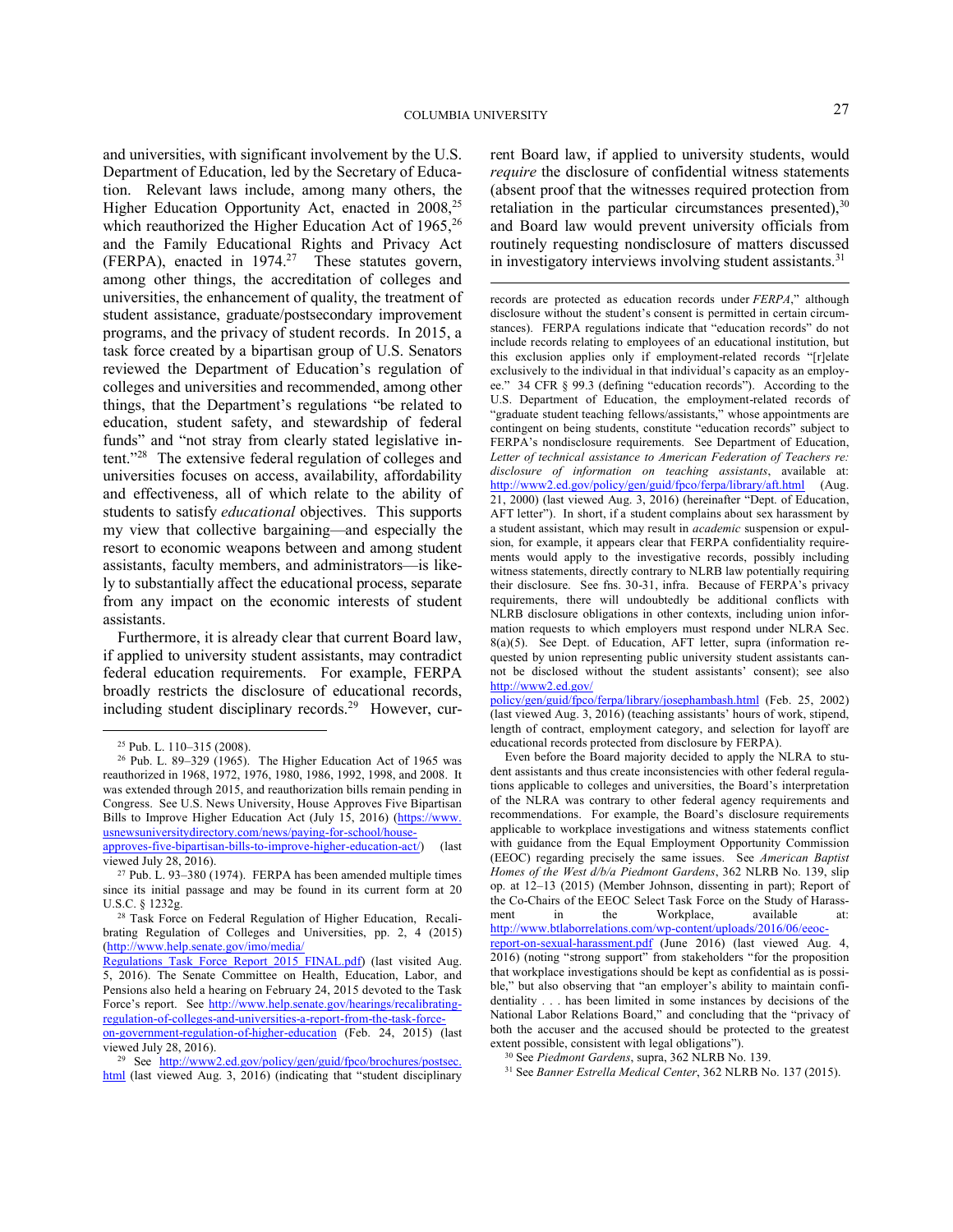My colleagues apparently agree that "promoting equality of bargaining power is not an aim of higher education."<sup>32</sup> It is also clear that collective bargaining by students is not the focus of the numerous federal laws and regulations that apply to colleges and universities. These laws and regulations are designed, directly or indirectly, to enhance the quality of education, to strengthen equal access to higher education, and to eliminate potential obstacles to academic success. There is no reasonable justification for the Board's failure to acknowledge the overriding importance of these non-employment issues for college and university students.

Nor can the Board freely disregard the fact that the potential resort to economic weapons is part and parcel of collective bargaining. Therefore, applying our statute to university student assistants may prevent them from completing undergraduate and graduate degree requirements in the allotted time, which is the primary reason they attend colleges and universities at such great expense. It is not an adequate response to summarily dismiss this issue, as the majority does, with the commonplace observation that "labor disputes are a fact of economic life." For the students who may find themselves embroiled in them, labor disputes between universities and student assistants may have devastating consequences.

Conventional work settings feature many examples of constructive collective-bargaining relationships. Likewise, one cannot assume that all or most negotiations involving student assistants at universities would result in strikes, slowdowns, lockouts, and/or litigation. However, there is no doubt that economic weapons and the threatened or actual infliction of economic injury are central elements in collective bargaining to which resort may be made when parties are unable to reach agreement. As I stated in *American Baptist Homes of the West d/b/a Piedmont Gardens,* 364 NLRB No. 13, slip op. at 9 (2016) (Member Miscimarra, dissenting in part), one must "differentiate between what one would prefer to see in collective bargaining, and what role Congress contemplated for economic weapons as part of the collectivebargaining process." I elaborated as follows:

What one hopes to see in any collective-bargaining dispute is its successful resolution without any party's resort to economic weapons. But what Congress intended was for the Board to preserve the balance of competing interests—including potential resort to economic weapons—that Congress devised as the engine driving parties to resolve their differences and to enter into successful agreements. As the Supreme Court

1

stated in *NLRB v. Insurance Agents' International Union*, 361 U.S. 477, 487–489 (1960), employers and unions in collective bargaining "proceed from contrary and to an extent antagonistic viewpoints and concepts of self-interest. . . . *The presence of economic weapons in reserve, and their actual exercise on occasion by the parties, is part and parcel of the system that the Wagner and Taft-Hartley Acts have recognized*."<sup>33</sup>

When the Board transplants our statute into the university setting and places students in a bargaining relationship with the university, experience demonstrates that we cannot assume bargaining will be uneventful. Collective bargaining may evoke "extraordinarily strong feelings" and give rise to a "sharp clash between seemingly irreconcilable positions," and when parties resort to various tactics in support of their respective positions, "such tactics are indeed 'weapons,'" and "[n]obody can be confused about their purpose: they are exercised with the intention of inflicting severe and potentially irreparable injury, often causing devastating damage to businesses and terrible consequences for employees."<sup>34</sup> As the court stated in *NLRB v. Wire Products Mfg. Corp*., 484 F.2d 760, 765 (7th Cir. 1973), "[t]he strike is a potent economic weapon which may, and often is, wielded with disastrous effect on its employer target."<sup>35</sup>

<sup>35</sup> My colleagues refer to what they characterize as "empirical evidence" that, in their view, suggests collective bargaining involving student assistants has been undertaken successfully at public universities (where bargaining is typically governed by state public sector labor laws, which generally restrict or eliminate the right to strike) and at a private university on a non-NLRB-supervised basis (New York University). My colleagues state that certain agreements provide for "defined rights concerning courses, course content, course assignments, exams, class size, grading policies and methods of instruction, as well as graduate students' progress on their own degrees," and according to the majority, this shows that "parties can and successfully have navigated delicate topics near the intersection of the university's dual role as educator and employer." Majority opinion, supra, slip op. at 9. Columbia University and other parties have identified cases where bargaining by student assistants "has proven detrimental to the pursuit of the school's educational goals," with "strikes and grievances over teaching workload and tuition waivers" and "grievances over classroom assignments and eligibility criteria for assistantships," but my colleagues dismiss these examples as "labor disputes" that are merely a "fact of economic life." Majority opinion, supra, slip op. at 10.

I disagree with my colleagues' selective attachment of significance to the examples of peaceful negotiations involving student assistants none of which involves economic weapons permitted under the NLRA—and with their summary discounting of examples that go the other way. In my view, what should be controlling here are two unassailable propositions: collective bargaining under the NLRA involves the potential use of leverage through threatened or inflicted economic injury; and even among parties that negotiate in good faith with the best intentions, disputes involving resort to protected economic weapons by

<sup>32</sup> Majority opinion, supra, slip op. at 7.

<sup>33</sup> Id., slip op. at 9 (Member Miscimarra, dissenting in part) (emphasis in original and emphasis added).

<sup>34</sup> Id., slip op. at 10 (Member Miscimarra, dissenting in part).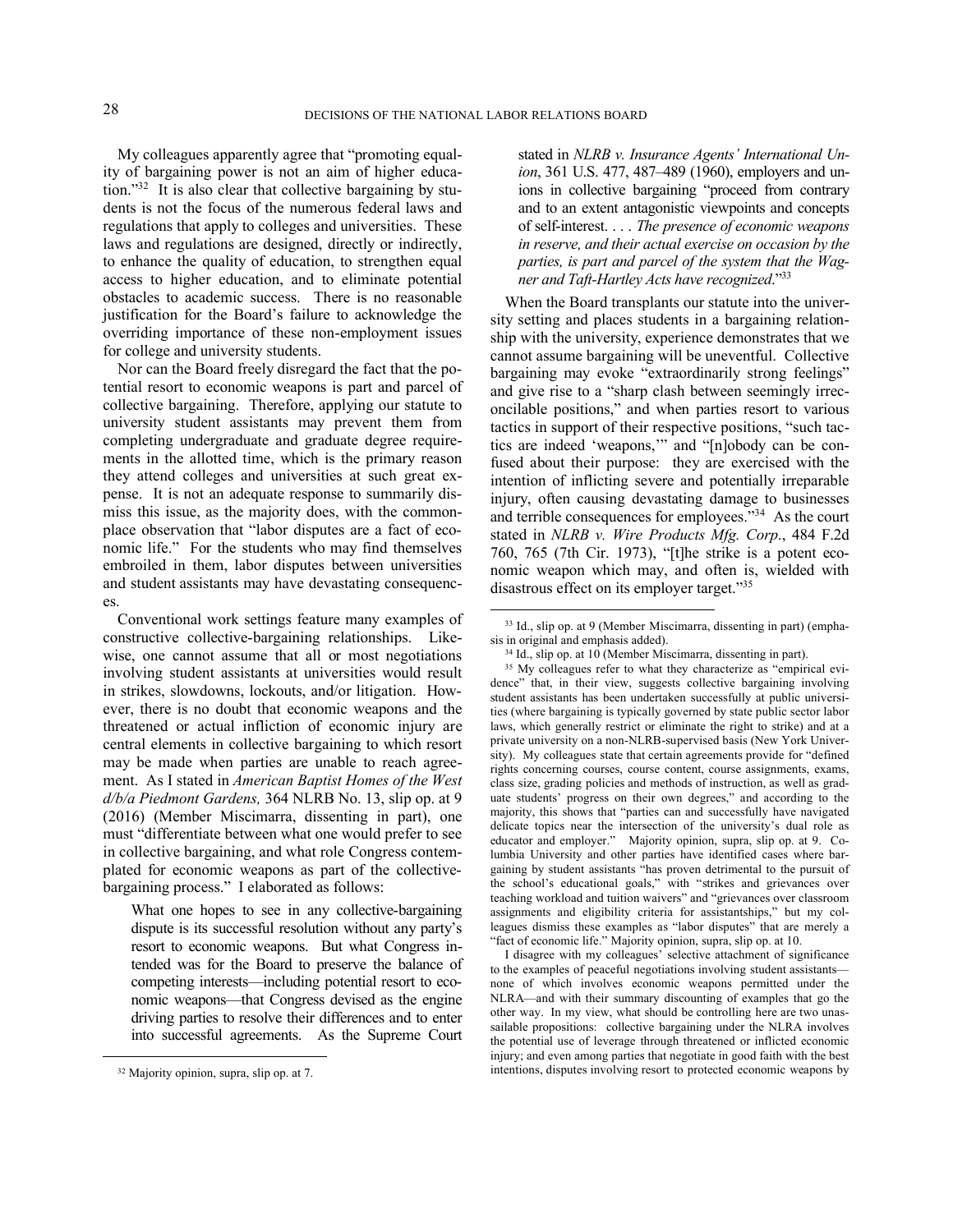Of course, determining that student assistants are "employees" and have the right to be represented by a union under the NLRA does not mean they will choose to be represented. Likewise, as stated above, I am not predicting that most negotiations involving student assistants will involve resort to economic weapons. Nonetheless, in this particular context, I believe collective bargaining and its attendant risks and uncertainties will tend to detract from the primary reason that students are enrolled at a university—to satisfy graduation requirements, including in many cases the satisfactory completion of service in a student assistant position. And in some cases involving student assistants, it is predictable that breakdowns in collective bargaining will occur, and the resulting resort to economic weapons may have devastating consequences for the students, including, potentially, inability to graduate *after* paying \$50,000 to \$100,000 or more for the opportunity to earn a degree.<sup>36</sup>

Now that, with today's decision, student assistants are employees under the NLRA, what economic weapons are available to student assistants and the universities they attend? They would almost certainly include the following:

 *Strikes*. Student assistants could go on strike, which would mean that Teaching Assistants, Teaching Fellows, Preceptors, Course Assistants, Readers, Graders, Graduate Research Assistants and Departmental Research Assistants would cease working, potentially without notice, and the university could suspend all remuneration.<sup>37</sup>

 $\overline{a}$ 

- *Lockouts*. The university could implement a lockout, which would require student assistants to cease working, and all remuneration would be suspended.
- *Loss, Suspension or Delay of Academic Credit*. If a student assistant ceases work based on an economic strike or lockout, it appears clear they would have no entitlement to credit for requirements that are not completed, such as satisfactory work in a student assistant position for a prescribed period of time. For example, if a particular degree required two semesters of service as a Teaching Assistant, and a student assistant could not satisfy that requirement because of a strike or lockout that persisted for two semesters, it appears clear the student assistant would not be entitled to receive his or her degree.
- *Suspension of Tuition Waivers*. In the event of a strike or lockout where the university suspended tuition waivers or other financial assistance that was conditioned on the student's work as a student assistant, students would likely be foreclosed from attending classes unless they paid the tuition. Thus, the student assistant's attendance at university could require the immediate payment of tuition, which averages \$32,410 annually at private universities.<sup>38</sup>
- *Potential Replacement.* In the event of a strike, the university would have the right to hire temporary or permanent replacements. If permanent replacements were hired during an economic strike, this would mean that even if a student unconditionally offered to resume working at the end of the strike, the university could retain the replacements, and the student assistant would not be reinstated unless and until a vacancy arose through the departure of a replacement or the creation of a new position. Here as well, one would expect that the student would be required to pay full tuition in order to be permitted to attend classes, without regard to whatever tuition waiver or other financial aid was previously provided in consideration of the student's services as a student assistant. Similarly, any failure to satisfy degree requirements associated with a student assistant's work as a student assistant would preclude attainment of the degree.

one or both parties arise with regularity under our statute. I have no quarrel with the notion that colleges and universities should constructively engage with their students, including student assistants, in a variety of ways. Yet I believe such engagement need not necessarily take the form of collective bargaining under the NLRA and instead may take place (and, I am sure, has taken place and is taking place) "without the intervention of the Board enforcing a statutory requirement." *First National Maintenance Corp. v. NLRB*, 452 U.S. 666, 681 fn. 19 (1981).

<sup>36</sup> The College Board reports that average annual tuition and fees at a private four-year college total \$32,410, which means that four years' worth of average tuition and fees total \$129,640 at private universities. See https://bigfuture.collegeboard.org/pay-for-college/collegecosts/college-costs-faqs (last viewed July 29, 2016). If a college career stretches to six years, which is the most common time period used to evaluate whether incoming students will graduate from a four-year college (see fn. 3, supra and accompanying text), average tuition and fees at a private university would total \$194,460. These figures do not include additional expenditures for room, board, and other living expenses.

<sup>37</sup> In the event of a strike or lockout, an employer under the NLRA has the right to discontinue all wages and other forms of remuneration, with the sole exception of those wages or benefits that have already accrued, the payment of which does not depend on the performance of work. See *Texaco, Inc.*, 285 NLRB 241, 245 (1987) ("[A]n employer is not required to finance a strike against itself by paying wages or similar expenses dependent on the continuing performance of services

for the employer," absent proof that the benefits in question were "accrued," which means "due and payable on the date on which the employer denied [them]."). See also *Ace Tank & Heater Co*., 167 NLRB 663, 664 (1967).

 $38$  See fn. 33, supra.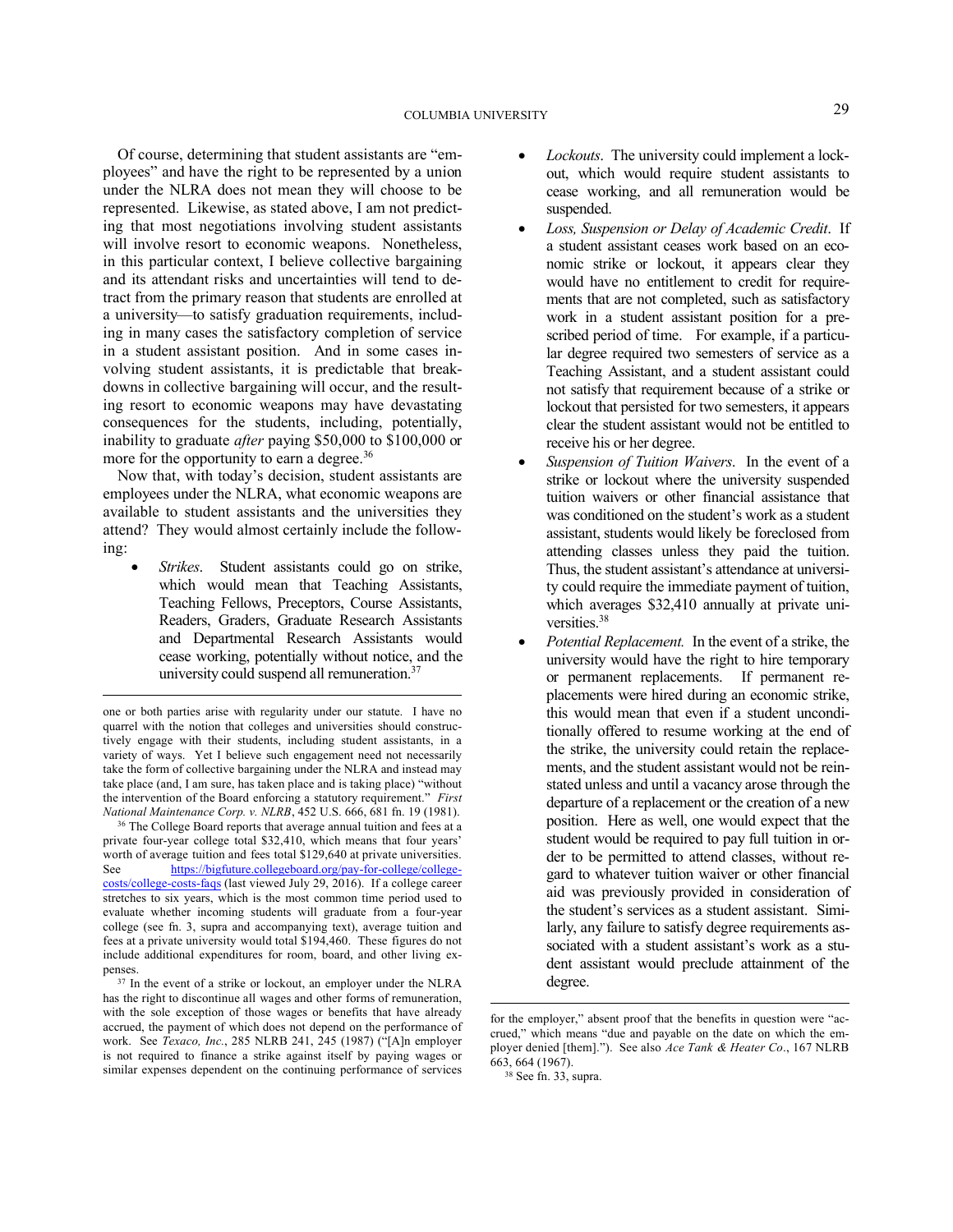- *Loss of Tuition Previously Paid*. If a student assistant paid his or her own tuition (again, currently averaging \$32,410 per year at a private university)<sup>39</sup> and only received a cash stipend as compensation for work as a student assistant, there appears to be little question that the student's tuition could lawfully be retained by the university even if a strike by student assistants persisted for an entire year, during which time the student was unable to satisfy any requirements for satisfactory work in his or her student assistant position.
- *Misconduct, Potential Discharge, Academic Suspension/Expulsion Disputes*. During and after a strike, employees remain subject to discipline or discharge for certain types of strike-related misconduct. Correspondingly, there is little question that a student assistant engaged in a strike would remain subject to academic discipline, including possible suspension or expulsion, for a variety of offenses. In such cases, I anticipate that parties will initiate Board proceedings alleging that students were unlawfully suspended or expelled for NLRA-protected activity, even though nothing in the Act permits the Board to devise remedies that relate to an individual's academic standing, separate and apart from his or her "employment."

It is also a mistake to assume that today's decision relates only to the creation of collective-bargaining rights. Our statute involves wide-ranging requirements and obligations. For example, existing Board cases require employers subject to the NLRA to tolerate actions by employees that most reasonable people would find objectionable, and it is unlawful for employers to adopt overly broad work rules to promote respect and civility by employees. Therefore, parents take heed: if you send your teenage sons or daughters to college, the Board majority's decision today will affect their "college experience" in the following ways:

 *Non-Confidential Investigations*. If your son or daughter is sexually harassed by a student assistant and an investigation by the university ensues, the university will violate federal law (the NLRA) if it routinely asks other student-assistant witnesses to keep confidential what is discussed during the university's investigation.<sup>40</sup>

<u>.</u>

- *Witness Statement Disclosure*. In the above example, witness statements submitted by your son or daughter about sexual harassment by a student assistant must be disclosed to the union, unless (i) the university can prove that the statement's submission was conditioned on confidentiality, and (ii) even then, the statement must be disclosed unless the university can prove that your son or daughter needs protection, or other circumstances outweigh the union's need for the witness state $ment.<sup>41</sup>$
- *Invalidating Rules Promoting Civility*. The university will be found to have violated the NLRA if it requires student assistants to maintain "harmonious interactions and relationships" with other students.<sup>42</sup>
- *Invalidating Rules Barring Profanity and Abuse*. The university cannot adopt a policy against "loud, abusive or foul language" or "false, vicious, profane or malicious statements" by student assis $tants.<sup>43</sup>$
- *Outrageous Conduct by Student Assistants*. The university must permit student assistants to have angry confrontations with university officials in grievance discussions, and the student assistant cannot be lawfully disciplined or removed from his or her position even if he or she repeatedly screams, "I can say anything I want," "I can swear if I want," and "I can do anything I want, and you can't stop me."<sup>44</sup>
- *Outrageous Social Media Postings by Student Assistants.* If a student assistant objects to actions by a professor-supervisor named "Bob," the university must permit the student to post a message on Facebook stating: "Bob is such a nasty mother fucker, don't know how to talk to people. Fuck his mother and his entire fucking family."<sup>45</sup>
- *Disrespect and Profanity Directed to Faculty Supervisors.* The university may not take action against a student assistant who screams at a professor-supervisor and calls him a "fucking crook," a "fucking mother fucking" and an "asshole" when

<sup>39</sup> See fn. 33, supra.

<sup>40</sup> See, e.g., *Banner Estrella Medical Center*, supra, 362 NLRB No. 137. These disclosures, though required by the NLRB, may directly conflict with nondisclosure obligations under the Family Educational Rights and Privacy Act (FERPA). See fn. 29, supra.

<sup>41</sup> See, e.g., *Piedmont Gardens*, supra, 362 NLRB No. 139. These disclosures, though required by the NLRB, may also directly conflict with nondisclosure obligations under FERPA. See fn. 29, supra.

<sup>42</sup> See, e.g., *William Beaumont Hospital*, 363 NLRB No. 162 (2016); *2 Sisters Food Group*, 357 NLRB 1816 (2011).

<sup>43</sup> See *Flamingo Hilton-Laughlin*, 330 NLRB 287 (1999); *Lafayette Park Hotel*, 326 NLRB 825 (1998), enfd. 203 F.3d 52 (D.C. Cir. 1999); *Cincinnati Suburban Press, Inc*., 289 NLRB 966, 975 (1988).

<sup>44</sup> See *United States Postal Service*, 364 NLRB No. 62 (2016).

<sup>45</sup> See *Pier Sixty, LLC*, 362 NLRB No. 59 (2015).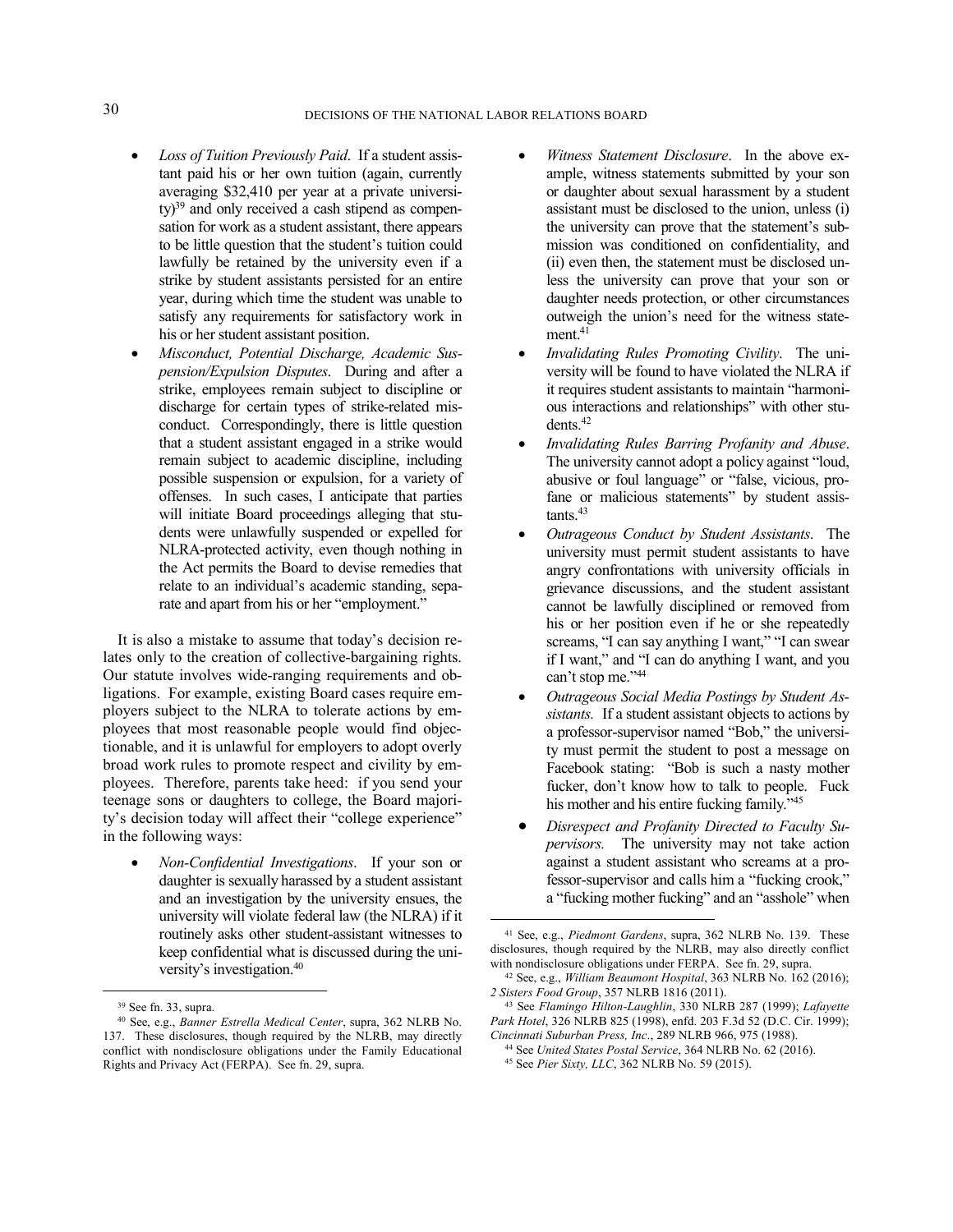the student assistant is complaining about the treatment of student assistants.<sup>46</sup>

The above examples constitute a small sampling of the unfortunate consequences that will predictably follow from the majority's decision to apply our statute to student assistants at colleges and universities. The primary purpose of a university is to educate students, and the Board should not disregard that purpose in finding that student assistants are employees and therefore subject to all provisions of the NLRA.

*2. The Board's Processes and Procedures Are Incompatible with Applying the Act to University Student Assistants*. Another frailty associated with applying the NLRA to student assistants at universities relates to the cumbersome and time-consuming nature of the Board's processes and procedures, which makes those processes and procedures especially ill suited to students in a university setting.

The Board has engaged in well-publicized efforts to expedite the handling of representation cases, and in 2014 the Board issued an election rule that dramatically revised the Agency's representation-case procedures. See 79 Fed. Reg. 74, 308 (2014) (Election Rule). However, notwithstanding the Board's commitment to resolve representation cases as quickly as possible, doing so has sometimes proven difficult in cases involving colleges and universities. In part, these difficulties and resulting delays are owing to the fact that the religious affiliation of a college or university may entirely preclude the Board's exercise of jurisdiction.<sup>47</sup> However, even when representation cases involve universities that are not religiously affiliated, Board proceedings may still involve significant time, and the filing of election-related unfair labor practice charges may delay scheduled elections for months or years under the Agency's "blocking charge" doctrine.<sup>48</sup>

The Board's handling of alleged unfair labor practices (ULPs) takes even more time. Our procedures require

<u>.</u>

the filing of a ULP charge, which is investigated by one of the Board's regional offices, which decides whether to issue a complaint, and if complaint issues, this is followed by a hearing before an administrative law judge, with posthearing briefing in most cases. After the judge issues a decision, parties have the right to file exceptions to that decision with the Board (in other words, they may appeal), with further briefing by the parties. Ultimately, the Board renders a decision, which may be appealed to a federal court of appeals. In addition, when the Board has found a violation and has ordered backpay and other remedial measures, there are additional compliance proceedings handled by the Board's regional offices, which can result in additional hearings before administrative law judges, additional posthearing briefs, supplemental decisions by the judges, and further appeals to the Board and the courts. In spite of everyone's best efforts, this lengthy litigation process consumes substantial time and too often causes unacceptable delays before *any* Boardordered relief becomes available to the parties. Unfair labor practice cases may easily be litigated for three to five years before the Board issues a decision, and some cases take even longer. See, e.g., *CNN America, Inc*., 361 NLRB No. 47 (2014) (alleged ULPs requiring 82 days of trial, more than 1,300 exhibits, more than 16,000 transcript pages, and more than 10 years of Board litigation, and the case still remains pending on appeal); *Dubuque Packing Co*., 287 NLRB 499 (1987), remanded sub nom. *UFCW Local 150-A v. NLRB*, 880 F.2d 1422 (D.C. Cir. 1989), on remand 303 NLRB 386 (1991), enfd. in relevant part sub nom. *UFCW Local 150-A v. NLRB*, 1 F.3d 24 (D.C. Cir. 1993), cert. granted 511 U.S. 1016 (1994), cert. dismissed 511 U.S. 1138 (1994) (alleged ULPs requiring 13 years of Board and court litigation). $49$ 

In the time it takes a typical NLRA case to be litigated and decided by the Board and the courts, the academic world may experience developments that dramatically change or even eliminate entire fields of study. Moreover, not only does a student assistant's position have a fixed duration, but the student status of the individual

<sup>46</sup> See *Plaza Auto Center, Inc.*, 360 NLRB No. 117 (2014).

<sup>47</sup> See, e.g., *Seattle University*, 364 NLRB No. 84 (2016) (representation proceedings involving religiously affiliated university where representation petition was filed February 20, 2014, and the Board's decision issued on August 23, 2016); *St. Xavier University*, 364 NLRB No. 85 (2016) (representation proceedings involving religiously affiliated university where representation petition was filed April 12, 2011, and the Board's decision issued on August 23, 2016); *Duquesne University*, Case 6-RC-80933 (representation proceedings involving religiously affiliated university where representation petition was filed May 14, 2012 and remains pending before the Board). See generally *Pacific Lutheran University*, 361 NLRB No. 157 (2014).

<sup>&</sup>lt;sup>48</sup> The Board's treatment of delays associated with blocking charges was not materially changed in the Election Rule. See 79 Fed. Reg. at 74,455–74,456 (dissenting views of Members Miscimarra and Johnson).

 $49$  Sec. 10(j) of the NLRA authorizes the Board's General Counsel to initiate proceedings in federal district court seeking interim injunctive relief in certain cases, but the ultimate resolution of those disputes does not occur until the Board's disposition on the merits (subject to further appellate review). Moreover, the General Counsel is necessarily selective when evaluating whether particular cases warrant efforts to seek Sec. 10(j) relief, and there is no certainty that such relief, when sought, will be granted by the court. See, e.g., *Osthus v. Ingredion, Inc.*, Case No. 16-CV-38-LRR, 2016 WL 4098541 (N.D. Iowa July 28, 2016) (denying Sec. 10(j) petition on the basis that the Board "failed to meet its burden to demonstrate that irreparable injury is likely to occur absent injunctive relief").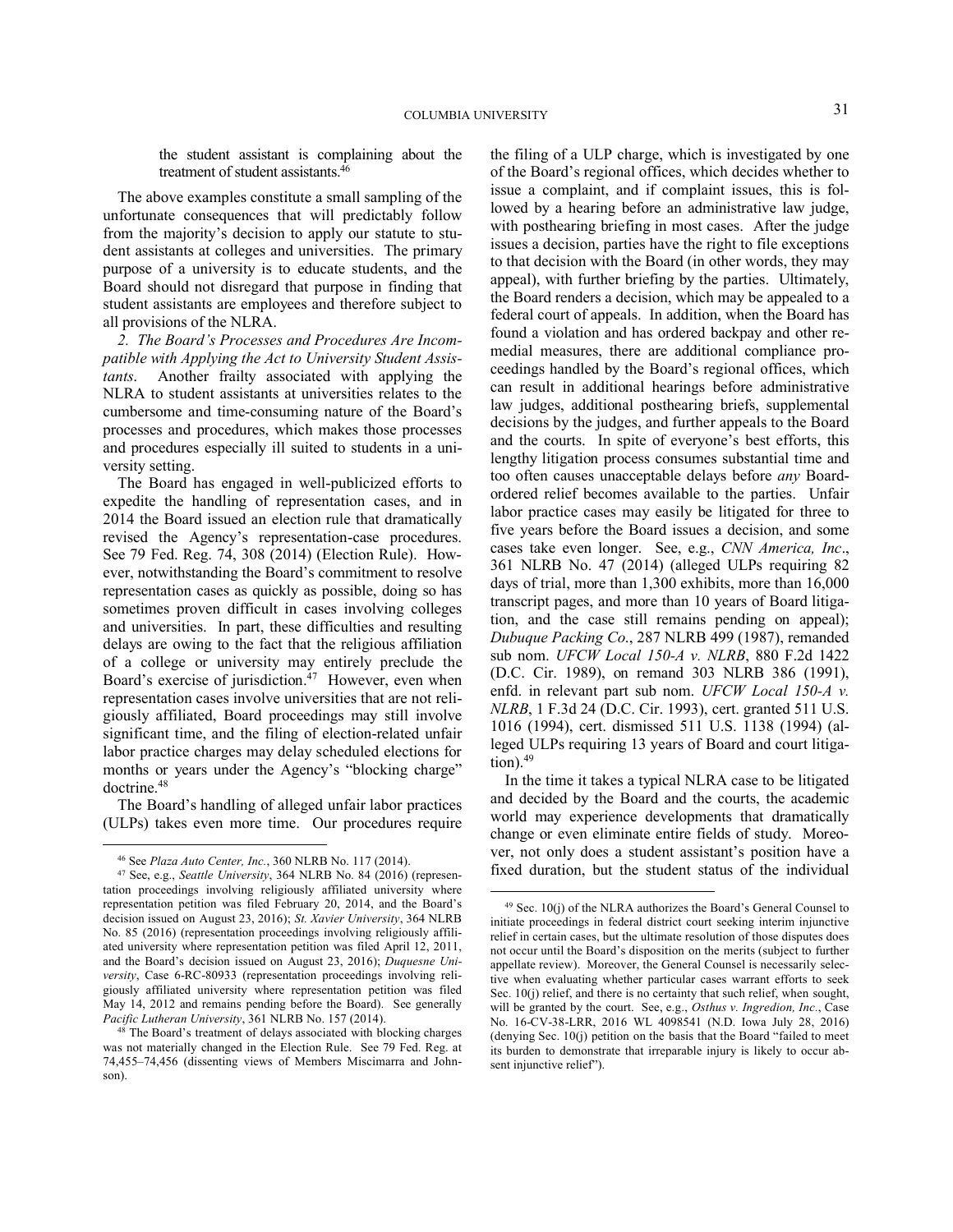1

occupying that position may itself come to an end long before a Board case affecting him or her is resolved. Students generally attend university for the purpose of doing something else—i.e., to obtain post-graduation employment, or to go on to post-doctoral or other postgraduate studies. Moreover, it is not uncommon for students to change majors, and faculty members also come and go. In these respects, treating student assistants as employees under the NLRA is especially poorly matched to the Board's representation and ULP procedures.<sup>50</sup>

*3. Other Considerations Undermine the Appropriateness of the Petitioned-For Bargaining Unit*. I believe the Board should find that student assistants are not employees for purposes of Section 2(3) of the Act. Therefore, I need not reach whether the bargaining unit sought in the instant case is an appropriate bargaining unit. Nonetheless, I will address two considerations that render the petitioned-for unit particularly problematic.

Preliminarily, however, I address an issue that is prior to appropriate-unit considerations: the majority's decision to reject not only *Brown University* but an unbroken, decades-old line of precedent holding that research assistants are not employees under Section 2(3) of the Act. Research assistants are graduate students, usually in the hard sciences, who conduct research projects funded by private institutions or the government, and Columbia requires this research to be directly related to the research officer's dissertation. The Board has consistently declined to find student research assistants to be employees under the Act. In *Adelphi University*, the Board declined to include graduate student research assistants in a unit of regular faculty on the basis that the research assistants were "primarily students," 195 NLRB at 640, and it distinguished student research assistants from a research assistant deemed eligible in another case who "was not

simultaneously a student but already had his doctoral degree," id. at 640 fn. 8. Similarly, in *Leland Stanford Junior University*, 214 NLRB at 621, the Board again concluded that student research assistants "are primarily students [and] not employees." Id. at 623. Even during the brief period when the Board considered student instructors to be employees under the Act, the Board adhered to precedent holding that student research assistants are *not* Section 2(3) employees. See *NYU*, 332 NLRB at 1209 fn. 10 (applying *Leland Stanford* and finding that student research assistants were not employees); see also *Brown*, 342 NLRB at 483 (graduate student assistants, including research assistants, are not employees under Section 2(3) of the Act).

The facts regarding the research officers here differ in no material respect from those of the student research assistants in *Leland Stanford*, *NYU*, and *Brown*. Here, as in each of those cases, the students perform research as part of their progress towards a degree and are primarily students. Accordingly, based on a line of precedent that remained unbroken for more than 40 years, I believe the Board cannot reasonably find that research assistants are employees for purposes of the Act.

Turning to appropriate-unit considerations, I believe the Board cannot find that the broad array of student assistants here share a sufficient community of interests to warrant their inclusion in a single bargaining unit. The Petitioner seeks to represent all "student employees" who engage in "instructional services," including "graduate and undergraduate Teaching Assistants," "Teaching Fellows," "Preceptors," "Course Assistants," "Readers," "Graders," "Graduate Research Assistants" and "Departmental Research Assistants." The students within the various classifications in the petitioned-for unit vary considerably in terms of their duties, levels of responsibility, remuneration, and expected length of service. Although I would decline jurisdiction over the entire proposed unit on the basis that student assistants are not "employees," and therefore I need not and do not reach or analyze the various issues relating to whether the proposed unit is appropriate, the evidence in the record demonstrates that what various student officers do and how they are remunerated vary enormously.

For example, some student assistants teach, and research assistants perform research. Course assistants do neither: they perform clerical duties, such as filing and copying, to help faculty administer courses. Generally, doctoral students have greater autonomy and responsibility in performing their instructional duties than do master's degree candidates and undergraduates. Some doctoral students serve as preceptors, fully designing and implementing their own courses. By contrast, non-

<sup>50</sup> At various points, my colleagues analogize student assistants to intermittent workers, "seasonal" workers, and "workforces . . . with significant turnover." These analogies fail to reflect substantial differences that exist between conventional employees whose work may be sporadic and student assistants. Even if conventional employees perform sporadic work, their employment most often contemplates that they will remain in the workforce, often in the same line of work and with the same employer. Student assistants nearly always occupy their positions on a short-term basis, with plans to permanently abandon their status as student assistants to complete their education, graduate, and obtain other positions. (My colleagues admit as much, noting that "student assistants possess a long-term goal of achieving employment elsewhere." Majority opinion, supra, slip op. at 21 fn. 131). This is merely one additional reason that the Act is such an imperfect fit for student assistants. See *Saga Food Service*, 212 NLRB 786, 787 fn. 9 (1974) (finding a unit comprised solely of part-time student cafeteria workers would not "effectuate the purposes of the Act" "[i]n view of the nature of their employment tenure and our conclusion that their primary concern is their studies rather than their part-time employment").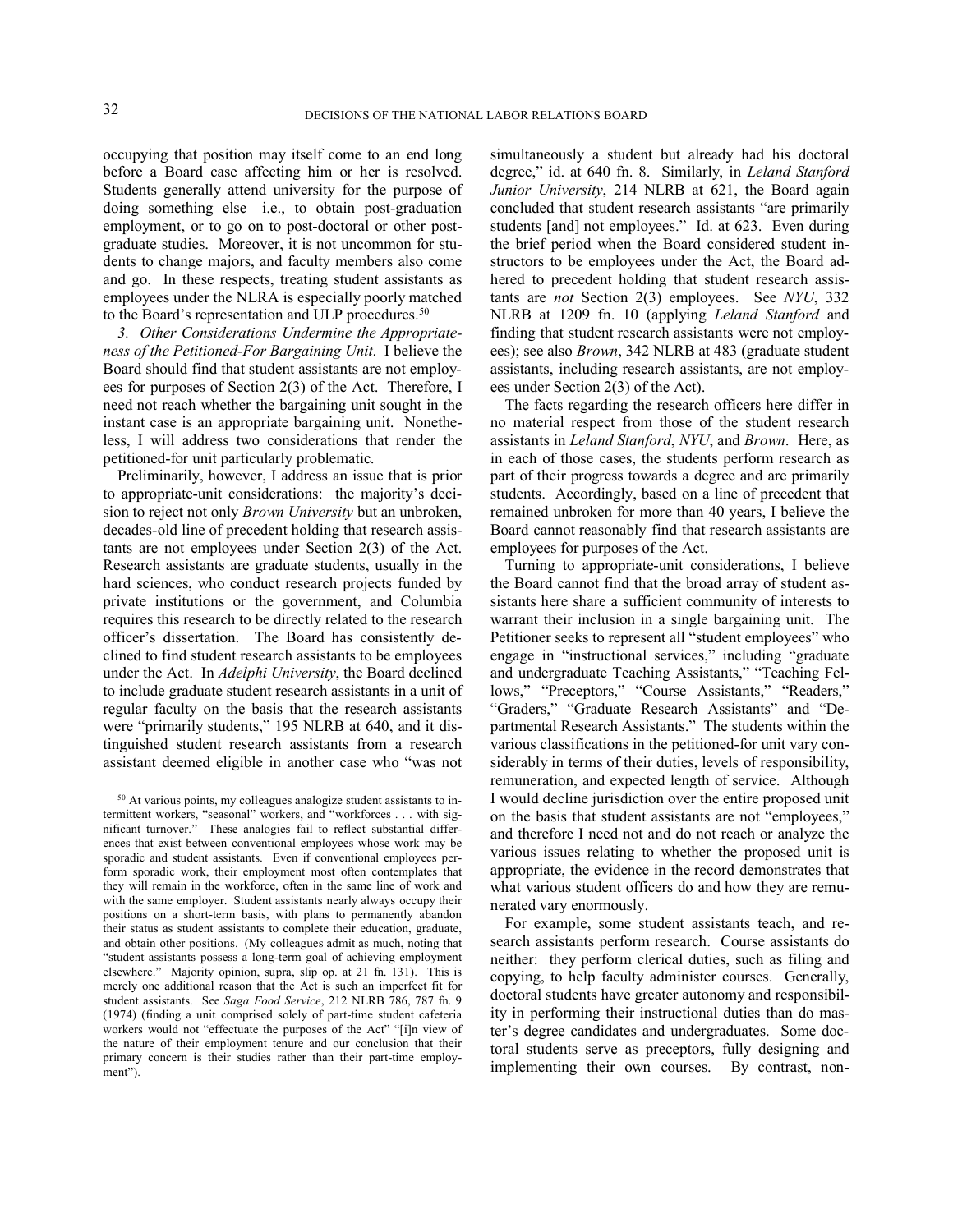doctoral students predominantly grade papers or provide tutoring to their fellow students in laboratory or discussion sections.

Course assistants perform work that is intermittent in nature, and they are paid from Columbia's casual payroll. Remuneration for master's degree students and undergraduates is awarded only during the semesters that the students actually perform duties as student assistants. By contrast, doctoral students receive the same funding during the entire time spent pursuing their degree, whether they are performing duties as a student assistant during a certain semester or academic year or not. In contrast to the intermittent tenure of the course assistants, doctoral students generally must spend at least one year teaching, and sometimes multiple years, in order to obtain their degree. Undergraduate and master's degree students are not required to serve as student assistants in connection with their degree requirements.

In view of these and other fundamental dissimilarities, I believe the petitioned-for unit would likely be inappropriate under any community-of-interest test, including the one stated in *Specialty Healthcare*. 51

The second consideration that, in my view, undermines the appropriateness of the petitioned-for unit relates to the Board's treatment of temporary employees, who are generally excluded from petitioned-for bargaining units. Here, I disagree with my colleagues' evaluation of the student assistants "as a group" and their application of a special rule to all of them—namely, that their tenure "is not so ephemeral as to vitiate their interest in bargaining over terms and conditions of employment."<sup>52</sup> This standard inappropriately deviates from the Board's existing principles pertaining to temporary employees by creating a special rule for them. See, e.g., *Fordham University*, 214 NLRB 971, 975 (1974) (rejecting creation of a special rule for temporary employee status governing

1

faculty in academia). The Board has recognized that short-term or finite employment may not be conclusive as to temporary status, but it may nonetheless require a finding that certain members of a petitioned-for unit do not share a community of interests with the rest of the unit. Compare *Boston Medical Center*, 330 NLRB at 166 (finding appropriate a unit of house staff, where all employees in the proposed unit were generally employed by the employer for 3 to 7 years) with *Goddard College*, 216 NLRB 457, 458 (1975) (excluding from a unit of full-time faculty visiting faculty who generally stay for only one semester or one year). Regarding the petitioned-for unit in this case, I do not believe the Board can appropriately recognize a single bargaining unit that combines course assistants who work a few intermittent hours with doctoral candidates who may teach for several years.

#### **CONCLUSION**

There is a remarkable, life-changing procedure available for those fortunate enough to undergo it. During this procedure, the participants remain awake, they are closely evaluated while answering complex questions for an extended period of time, and they are monitored while performing other tasks as directed, which includes interacting with others. This life-changing procedure is enormously expensive, and many individuals receive financial assistance while undergoing it. The procedure is so demanding that many participants never complete it. Yet, research shows that successful completion of the procedure improves the rest of the person's life. It produces substantially more opportunities, higher compensation, enhanced satisfaction, and greater upward mobility both for the participants and for future generations.

This describes the role played by colleges and universities in the United States. My colleagues apply a distorted and highly selective lens to this life-changing procedure. Dismissing everything else as "not dispositive," they conclude that some participants satisfy the definition of an "employee" because (i) they perform tasks as directed, and (ii) they receive financial assistance. Even more erroneous, in my view, is the notion that public policy favors taking participants who are trying to complete this life-changing procedure and—while it is being conducted—having them engage in collective bargaining, which is governed by leverage and the potential clash of economic interests. It will wreak havoc to have economic weapons wielded by or against participants during this expensive procedure, especially since the weapons include strikes and lockouts—which can stop the procedure in its tracks—and the permanent replacement of the participants themselves!

<sup>51</sup> See *Specialty Healthcare & Rehabilitation Center of Mobile*, 357 NLRB 934, 942 (2011) (citing, among the factors the Board must examine to determine if a unit is appropriate, "whether the employees are organized into a separate department; have distinct skills and training; have distinct job functions and perform distinct work, including inquiry into the amount and type of job overlap between classifications; . . . have distinct terms and conditions of employment; and are separately supervised") (citations omitted); see also *NYU*, 332 NLRB at 1205 fn. 5, 1209 fn. 10 (excluding research assistants funded by external grants and students who acted as graders and tutors from a unit of graduate assistants).

*Specialty Healthcare* does not govern the appropriateness of the petitioned-for unit in this case because there is no argument that the petitioned-for unit inappropriately excludes other putative employees. In any event, however, I would not apply *Specialty Healthcare* for the reasons stated in my dissenting opinion in *Macy's, Inc.*, 361 NLRB No. 4, slip op. at 31–33 (2014) (Member Miscimarra, dissenting).

<sup>52</sup> Majority opinion, supra, slip op. at 21.